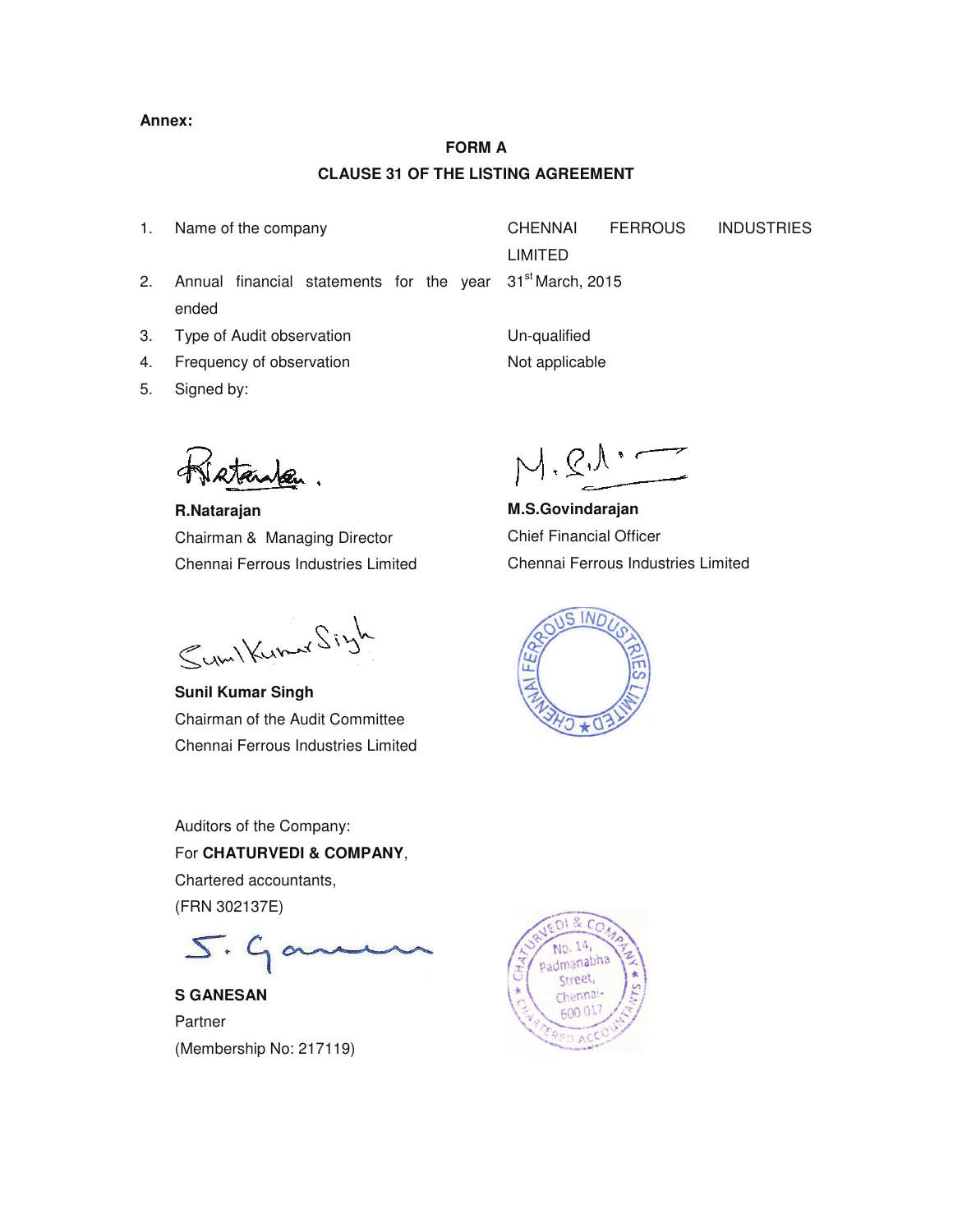# CHENNAI FERROUS INDUSTRIES LIMITED

Fifth Annual Report 2014 - 15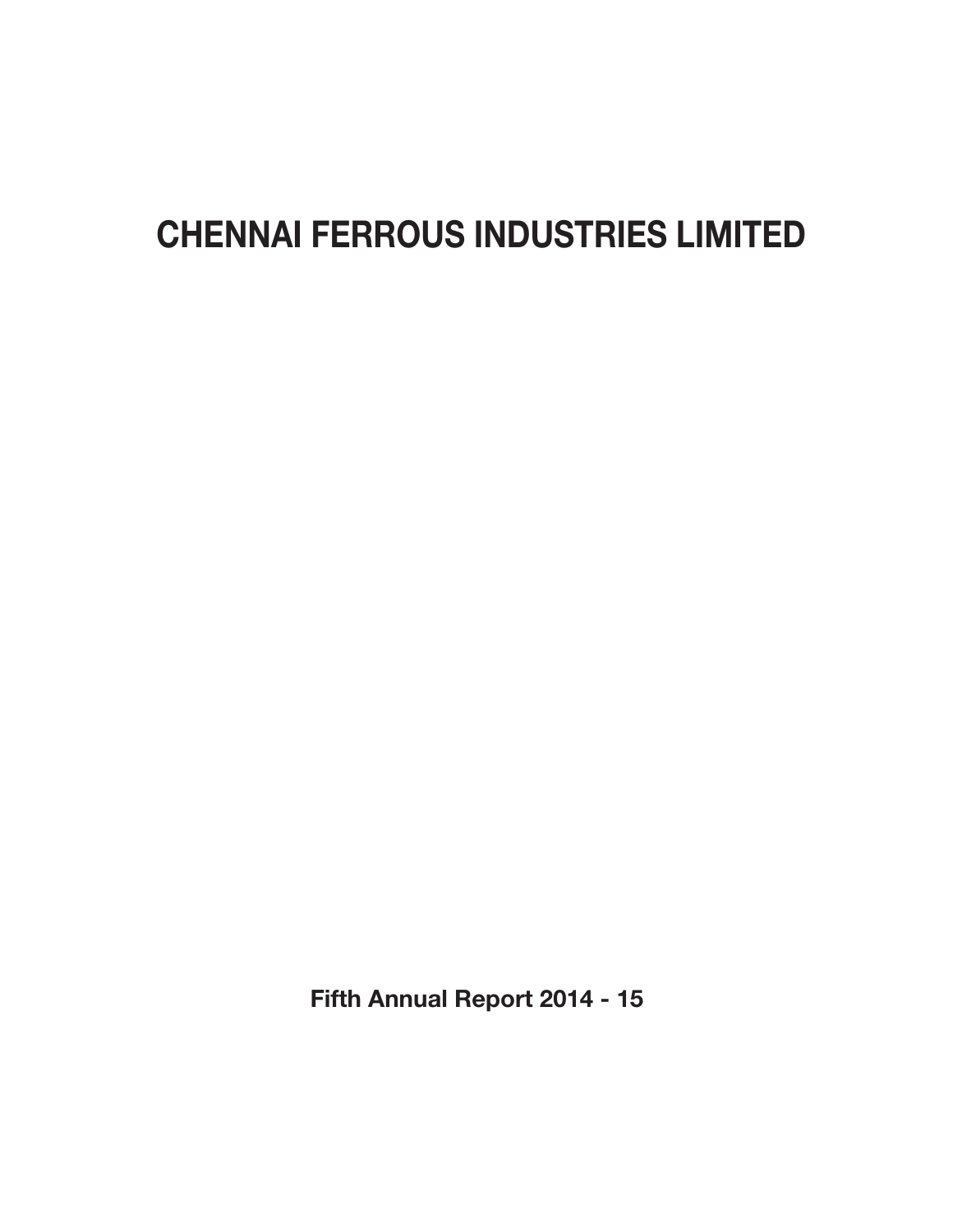| <b>CONTENTS</b>            |             |
|----------------------------|-------------|
|                            | <b>PAGE</b> |
| <b>NOTICE</b>              | 2           |
| <b>DIRECTORS' REPORT</b>   | 12          |
| <b>AUDITORS' REPORT</b>    | 46          |
| <b>BALANCE SHEET</b>       | 50          |
| STATEMENT OF PROFIT & LOSS | 51          |
| <b>CASH FLOW STATEMENT</b> | 52          |
| <b>NOTES</b>               | 60          |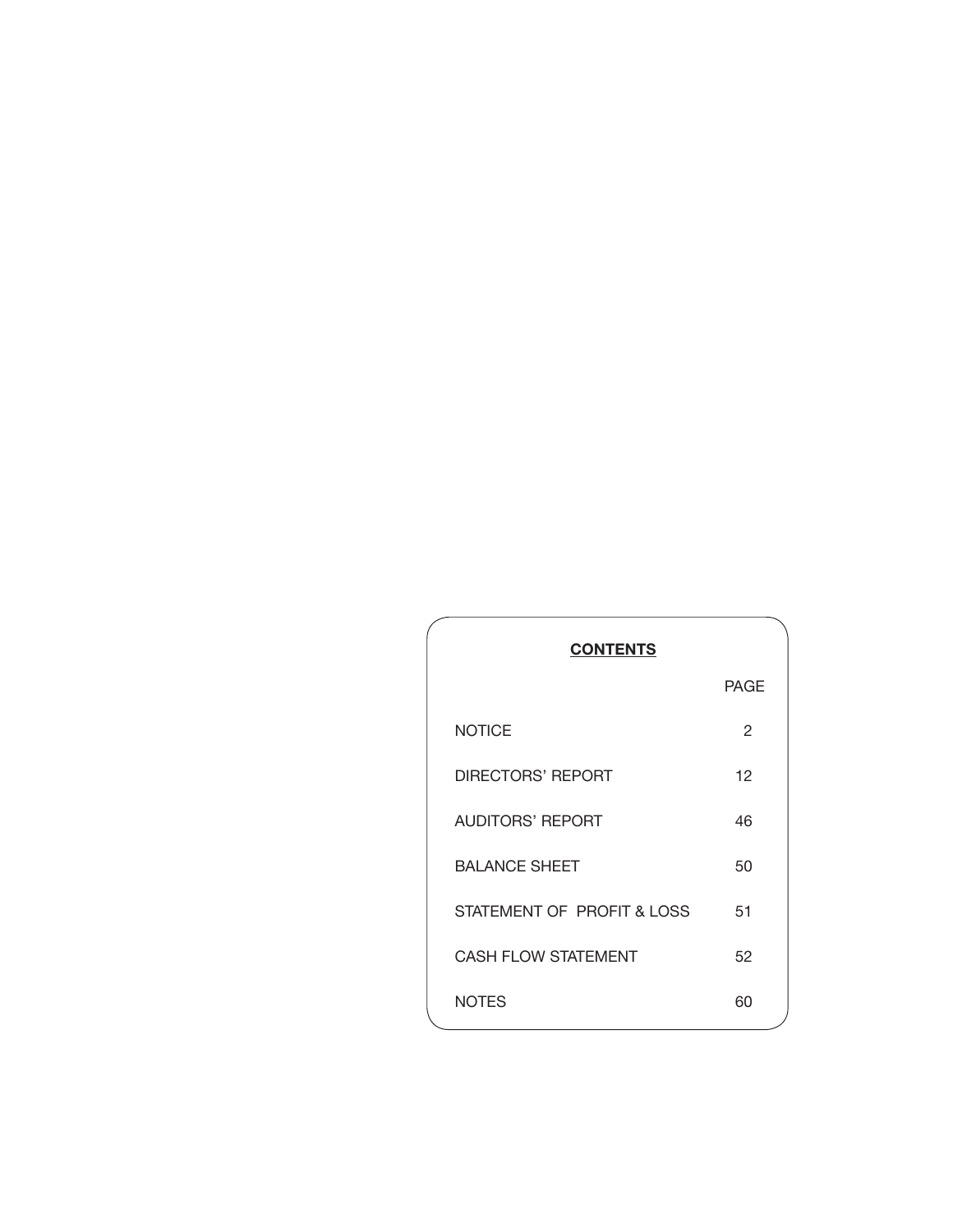# CHENNAI FERROUS INDUSTRIES LIMITED

# BOARD OF DIRECTORS

| Mr.R.Natarajan                  | Chairman & Managing Director   |
|---------------------------------|--------------------------------|
| Mr.SureshKedia                  | Director                       |
| Mr.Sunil Kumar Singh            | Director                       |
| Ms. Venkatachalam Kesavan Deepa | Director                       |
| Mr.M.S.Govindarajan             | <b>Chief Financial Officer</b> |

# REGISTERED OFFICE & FACTORY

OPG Nagar, PeriyaObulapuram village, Nagarajakandigai, Madharapakkam Road, Gummidipoondi – 601201 Website:www.chennaiferrous.com

# AUDITORS

M/s. Chaturvedi& Company Chartered Accountants Chennai - 600 017

# **BANKERS**

State Bank of India Industrial Financial Branch 155, Anna Salai Chennai - 600 002

# SHARE TRANSFER AGENT

Cameo Corporate Services Limited No. 1, Club House Road Chennai - 600 002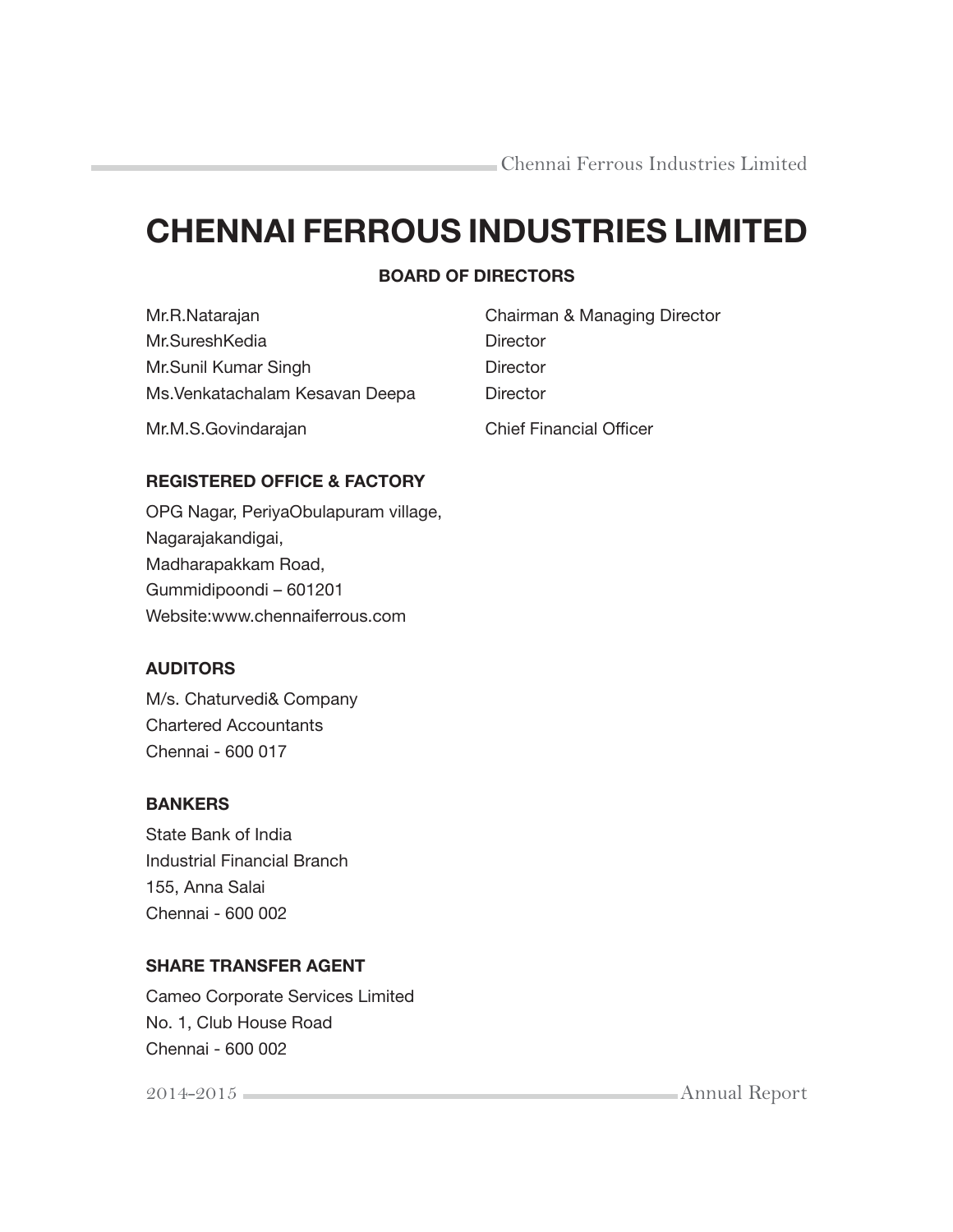# **NOTICE**

NOTICE is hereby given that the FIFTH ANNUAL GENERAL MEETING of the members of Chennai Ferrous Industries Limited will be held on Wednesday, September 30, 2015, at 2.00 p.m.at the registered office of the company at OPG Nagar, Periya Obulapuram village, Nagaraja kandigai, Madharapakkam Road, Gummidipoondi – 601201 to transact the following business:

#### ORDINARY BUSINESS:

#### 1. Adoption of financial statements

To receive, consider and adopt the financial statement of the Company for the year ended March 31, 2015, the statement of Profit and Loss for the year ended on that date and the reports of the Board of Directors and Auditors thereon.

#### 2. Appointment of Auditors

To consider and, if thought fit, to pass with or without modifications, the following resolution as an Ordinary Resolution:

 "RESOLVED that pursuant to Section 139, 141 and other applicable provisions of the Companies Act, 2013 and the Rules made thereunder and pursuant to the recommendations of the Audit Committee of the Board, the company do hereby appoint M/s.S.K.Gulecha & Associates, Chartered Accountants [Firm Registration No.01334S] Chennai, be and are hereby appointed as the Auditors of the company to hold office from the conclusion of this 5th Annual General Meeting till the conclusion of 10th Annual General Meeting subject to members' ratification at every Annual General Meeting and that the Board of Directors of the Company be and is hereby authorized to fix the remuneration payable to them for the financial year ending March 31,2016 on the recommendation of the Audit Committee."

#### SPECIAL BUSINESS:

## 3. Appointment of Mr. Suresh Kedia as an Independent Director

To consider and, if thought fit, to pass with or without modification(s), the following resolution as an ordinary resolution:

 "RESOLVED that, pursuant to sections 149, 152 and other applicable provisions of the Companies Act, 2013 and the Rules made thereunder (including any statutory modification(s) or re-enactment thereof for the time being in force), Mr. Suresh Kedia (DIN: 06596808), Director of the Company who retires by rotation at the Annual General Meeting, be and is hereby appointed as an Independent director of the company not liable to retire by rotation, to hold office for a term commencing from 30th September, 2015 to 7th Annual General Meeting."

## 4. Appointment of Ms.V.K.Deepa as an Non-Independent Director

To consider and, if thought fit, to pass with or without modification(s), the following resolution as an ordinary resolution: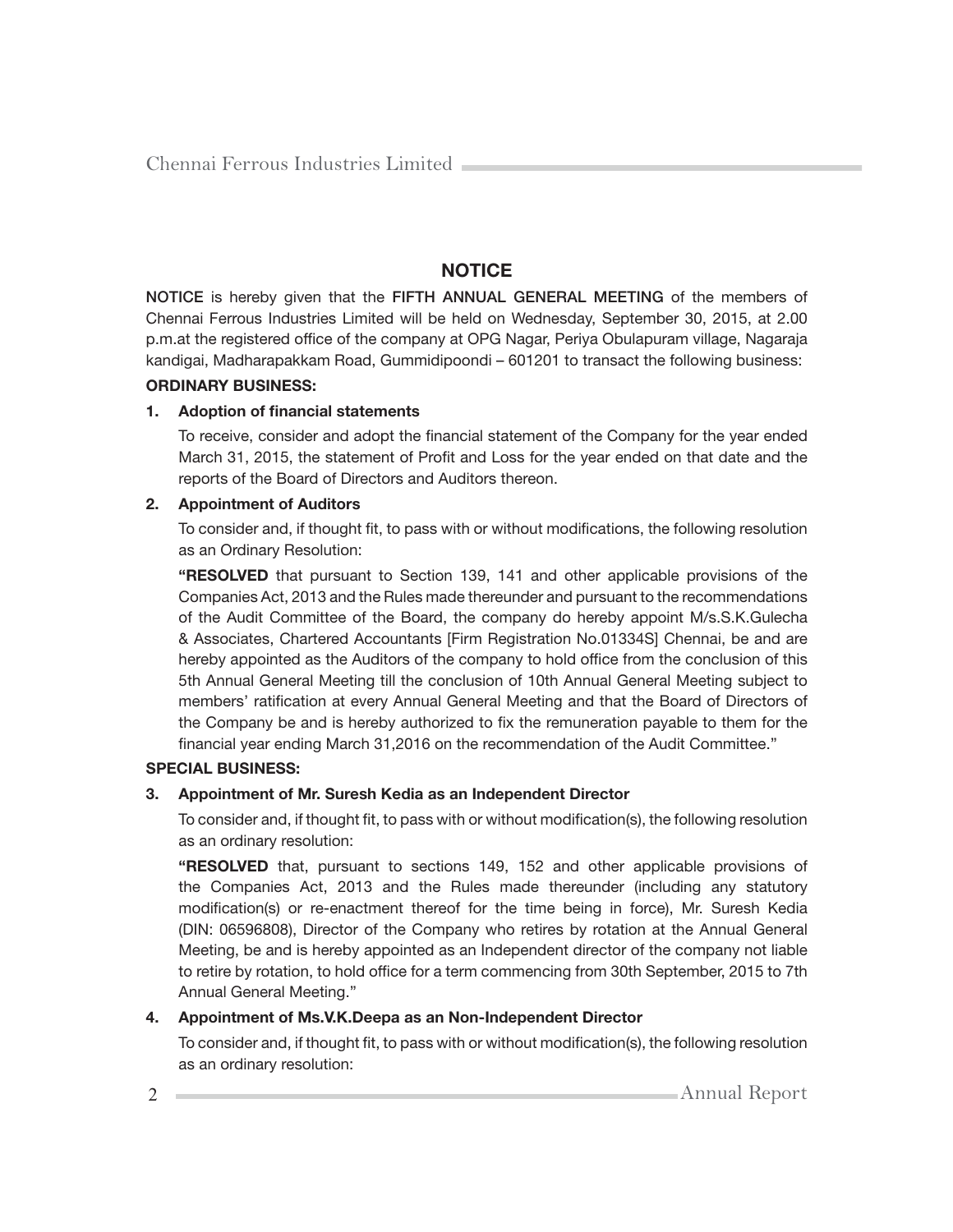"RESOLVED that, pursuant to sections 149, 152 and other applicable provisions of the Companies Act, 2013 and the Rules made thereunder (including any statutory modification(s) or re-enactment thereof for the time being in force), Ms.V.K.Deepa (DIN:07140954), who was appointed as an Additional Director of the Company in the category of Women Independent Director by the Board of Directors the Company with effect from March 31,2015 and who holds office upto this Annual General Meeting, in terms of section 161 of the Companies Act, 2013 be and is hereby appointed as a woman non-executive non-independent Director of the Company liable to retire by rotation."

#### 5. Appointment of Mr.Sunil Kumar Singh as an Independent Director

To consider and, if thought fit, to pass with or without modification(s), the following resolution as an ordinary resolution:

 "RESOLVED that, pursuant to sections 149, 152 and other applicable provisions of the Companies Act, 2013 and the Rules made thereunder (including any statutory modification(s) or re-enactment thereof for the time being in force), Mr.Sunil Kumar Singh (DIN:05174226), who was appointed as an Additional Director of the Company in the category of an Independent Director by the Board of Directors the Company with effect from March 31,2015 and who holds office upto this Annual General Meeting, in terms of section 161 of the Companies Act, 2013 be and is hereby appointed as an Independent Director of the Company for a period up to conclusion of Ninth Annual General Meeting of the company, not liable to retire by rotation."

> (By Order of the Board) For Chennai Ferrous IndustriesLimited,

Date:May 29,2015 **R.Natarajan** Place: Chennai **Chairman & Managing Director.**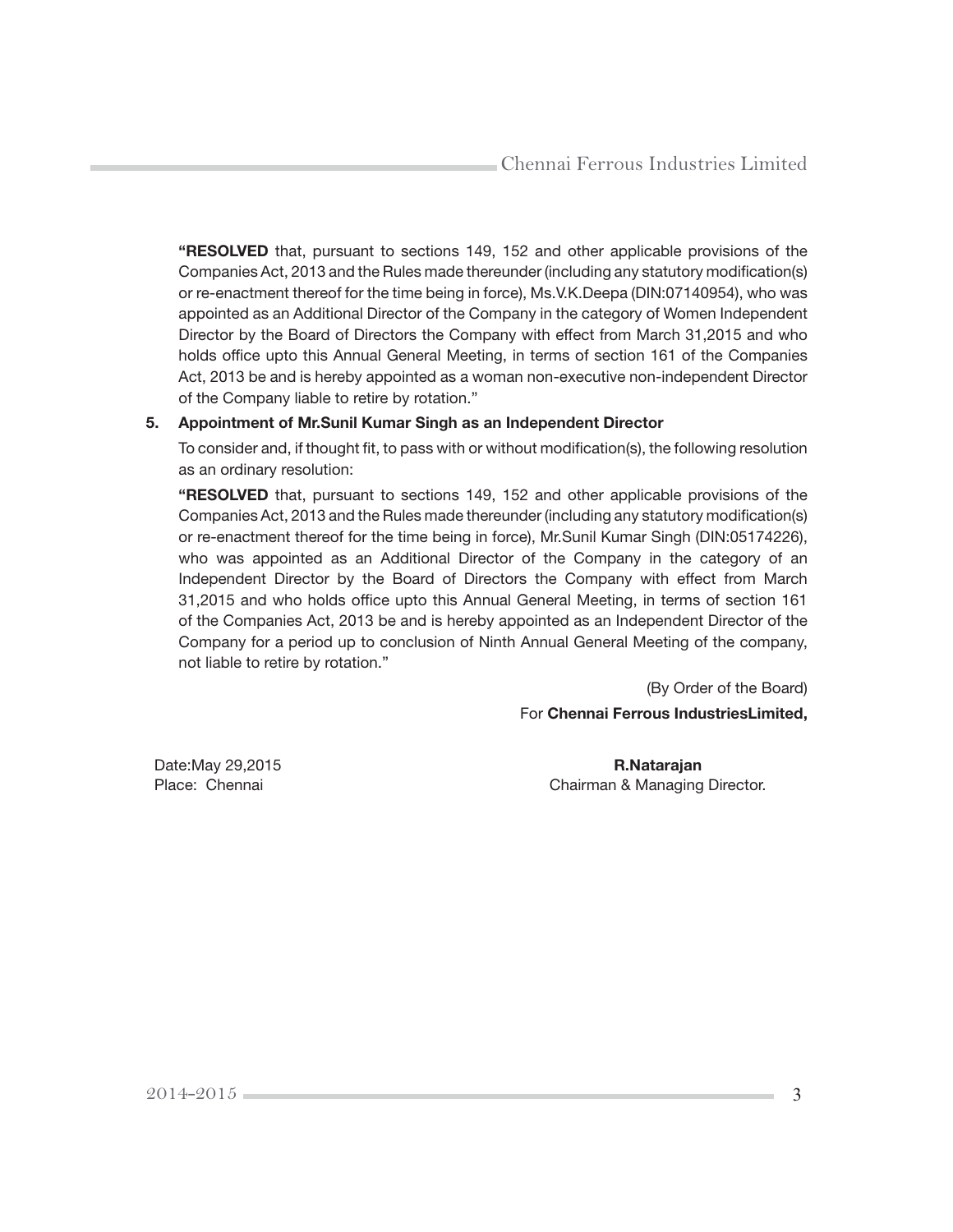## Notes:

- 1. The statement of material facts concerning the items of special business to be transacted at this AGM is annexed in terms of section 102 of the Companies Act,2013.
- 2. A member entitled to attend and vote at this AGM is entitled to appoint a proxy to attend and vote in the meeting instead of himself/ herself and the proxy need not be a member of the company.
- 3. Pursuant to section 105 of the Companies Act, 2013, a person can act as a proxy on behalf of not more than 50 (fifty) members and holding in aggregate not more than 10 % (ten per cent) of the total share capital of the Company.
- 4. Corporate members intending to send their representatives to attend their meeting are requested to send a certified true copy of the Board resolution to the company, authorizing their representative to attend and vote on their behalf at the meeting.
- 5. The instrument appointing the proxy, duly completed, must be deposited at the registered office of the company not less than 48 hours before the commencement of the meeting. The proxy form for the AGM is enclosed.
- 6. Members desirous of getting any information in respect of accounts of the company are requested to send their queries in writing to the Company's Registered Office at least seven days before the date of the meeting so that the required information can be made available at the meeting.
- 7. Members/Proxies attending the meeting are requested to bring their copy of the Annual Report for reference at the meeting and also the attendance slip duly filled infor easy identification of attendance at the meeting.
- 8. The Register of Members of the Company and Share Transfer Books will remain closed from 25th September,2015 to 30th September, 2015 (both days inclusive).
- 9. Members holding shares in Physical Form are requested to furnish their address, if any change is there, with Registrar & Transfer Agent of the Company, M/s.Cameo Corporate Services Limited, Chennai, quoting their Folio number and numbers of Shares held. Members holding Shares in Electronic Form may communicate their change of Address to their respective Depository Participants.

 The Ministry of Corporate Affairs (MCA) has taken a "Green Initiative in the Corporate Governance" to allow paperless compliances by the corporate sector. MCA, by its Circular dated April 21, 2011, has now made permissible the service of documents through electronic mode to shareholders. To support the Green Initiative of the Government, it is proposed to send, henceforth, all Notices, Annual Report and other communications through e-mail. For the above purpose, we request you to send an e-mail confirmation to our designated ID investor@chennaiferrous.com mentioning your name, DP / Customer ID or Folio number and your e-mail ID for communication.

4 Annual Report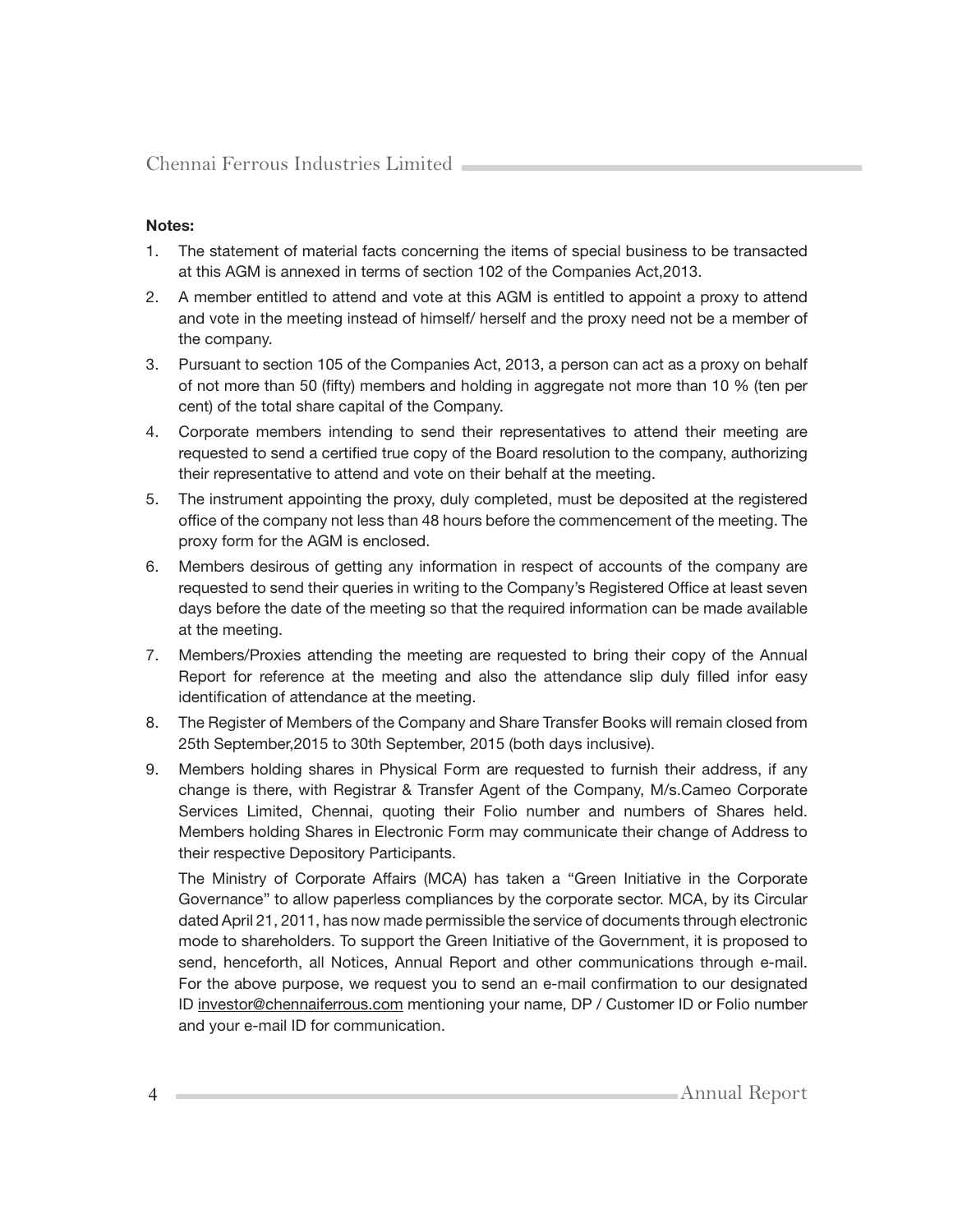On this confirmation, we would, henceforth, send all Notices, Annual Report and other communications through e-mail. Copies of the said documents would be available in the Company's website, www.chennaiferrous.com for your access at no cost for the benefit of all stakeholders concerned.We request you to support the Green Initiative of the Government by opting for electronic mode of receiving our corporate communications.

- 10. Voting through electronic means
	- I. In compliance with provisions of Section 108 of the Companies Act, 2013, Rule 20 of the Companies (Management and Administration) Rules, 2014 as amended by the Companies (Management and Administration) Amendment Rules, 2015 and Clause 35B of the Listing Agreement, the Company is pleased to provide members facility to exercise their right to vote on resolutions proposed to be considered at the Annual General Meeting (AGM) by electronic means and the business may be transacted through e-Voting Services. The facility of casting the votes by the members using an electronic voting system from a place other than venue of the AGM)("remote e-voting") will be provided by National Securities Depository Limited (NSDL).
	- II. The facility for voting through ballot paper shall be made available at the AGM and the members attending the meeting who have not cast their vote by remote e-voting shall be able to exercise their right at the meeting through ballot paper.
	- III. The members who have cast their vote by remote e-voting prior to the AGM may also attend the AGM but shall not be entitled to cast their vote again.
	- IV. The remote e-voting period commences on 26th September,2015 (10.00 a.m.) and ends on 29th September, 2015 (5:00 pm). During this period members' of the Company, holding shares either in physical form or in dematerialized form, as on the cut-off date of 25th September, 2015, may cast their vote by remotee-voting. The remote e-voting module shall be disabled by NSDL for voting thereafter. Once the vote on a resolution is cast by the member, the member shall not be allowed to change it subsequently.
	- V The process and manner for remote e-voting are as under:
		- A. In case a Member receives an email from NSDL [for members whose email IDs are registered with the Company/Depository Participants(s)] :
			- (i) Open email and open PDF file viz; "CFIL e-voting.pdf" with your Client ID or Folio No. as password. The said PDF file contains your user ID and password/ PIN for remote e-voting. Please note that the password is an initial password.
			- (ii) Launch internet browser by typing the following URL: https://www.evoting. nsdl.com/
			- (iii) Click on Shareholder Login

 Put user ID and password as initial password/PIN noted in step (i) above. Click Login.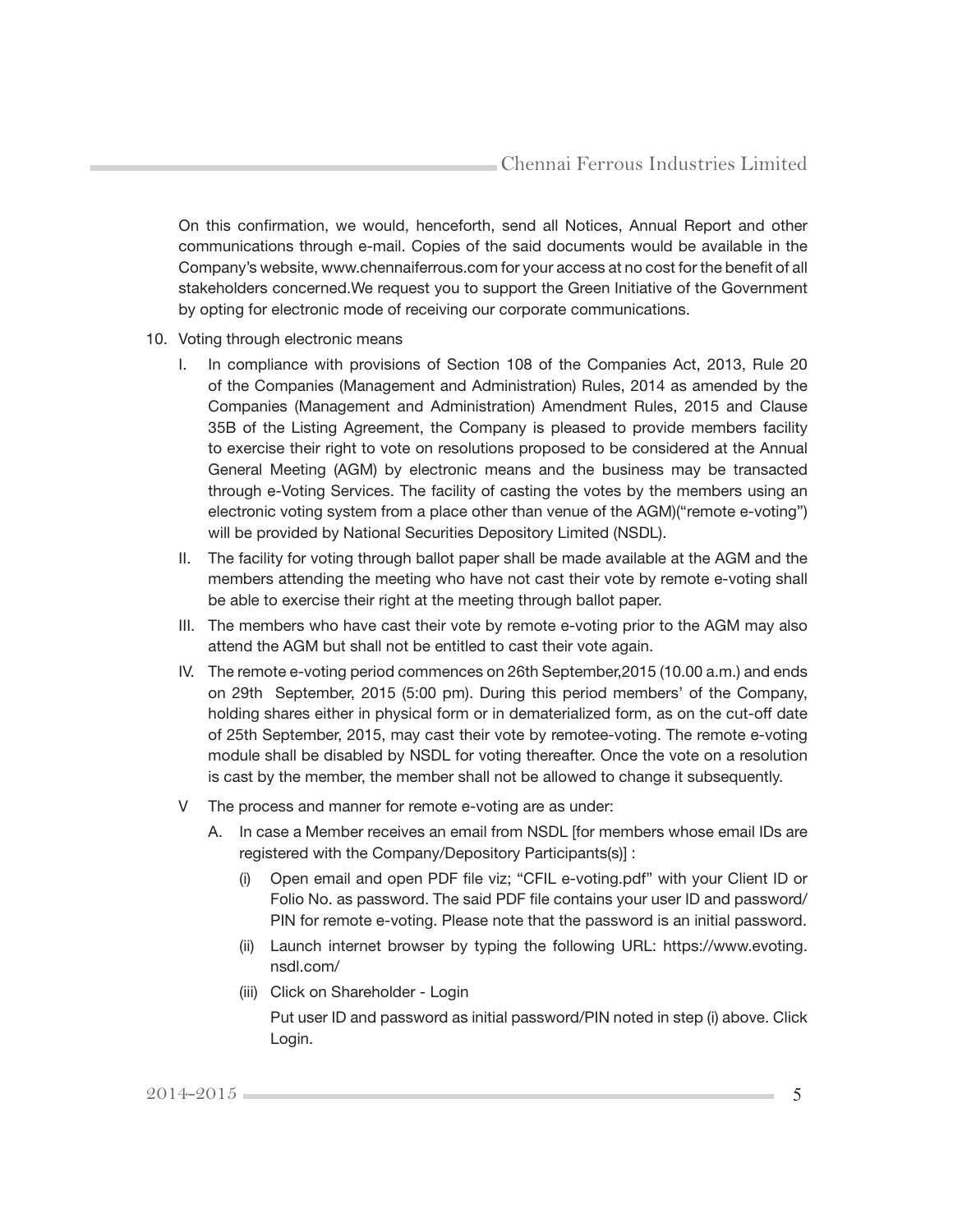- (iv) Password change menu appears. Change the password/PIN with new password of your choice with minimum 8 digits/characters or combination thereof. Note new password. It is strongly recommended not to share your password with any other person and take utmost care to keep your password confidential.
- (v) Home page of remote e-voting opens. Click on remote e-voting: Active Voting Cycles.
- (vi) Select "EVEN" of "Chennai Ferrous Industries Limited".
- (vii) Now you are ready for remote e-voting as Cast Vote page opens.
- (viii) Cast your vote by selecting appropriate option and click on "Submit" and also "Confirm" when prompted.
- (ix) Upon confirmation, the message "Vote cast successfully" will be displayed.
- (x) Once you have voted on the resolution, you will not be allowed to modify your vote.
- (xi) Institutional shareholders (i.e. other than individuals, HUF, NRI etc.) are required to send scanned copy (PDF/JPG Format) of the relevant Board Resolution/ Authority letter etc. together with attested specimen signature of the duly authorized signatory(ies) who are authorized to vote, to the Scrutinizer through e-mail tocsdhanapal@gmail.com with a copy marked to evoting@nsdl.co.in
- B. In case a Member receives physical copy of the Notice of AGM for members whose email IDs are not registered with the Company/Depository Participants(s) or requesting physical copy] :
	- Initial password is provided as below/at the bottom of the Attendance Slip for the AGM:

| <b>EVEN (E-Voting Event</b><br>Number) | <b>USER ID</b> | <b>PASSWORD/PIN</b> |
|----------------------------------------|----------------|---------------------|
|                                        |                |                     |

- (ii) Please follow all steps from Sl. No. (ii) to Sl. No. (xii) above, to cast vote.
- VI In case of any queries, you may refer the Frequently Asked Questions (FAQs) for Members and remote e-voting user manual for Members available at the downloads section of www.evoting.nsdl.com or call on toll free no.: 1800-222-990.
- VII If you are already registered with NSDL for remote e-voting then you can use your existing user ID and password/PIN for casting your vote.
- VIII You can also update your mobile number and e-mail id in the user profile details of the folio which may be used for sending future communication(s).
- IX The voting rights of members shall be in proportion to their shares of the paid up equity share capital of the Company as on the cut-off date of 25th September, 2015.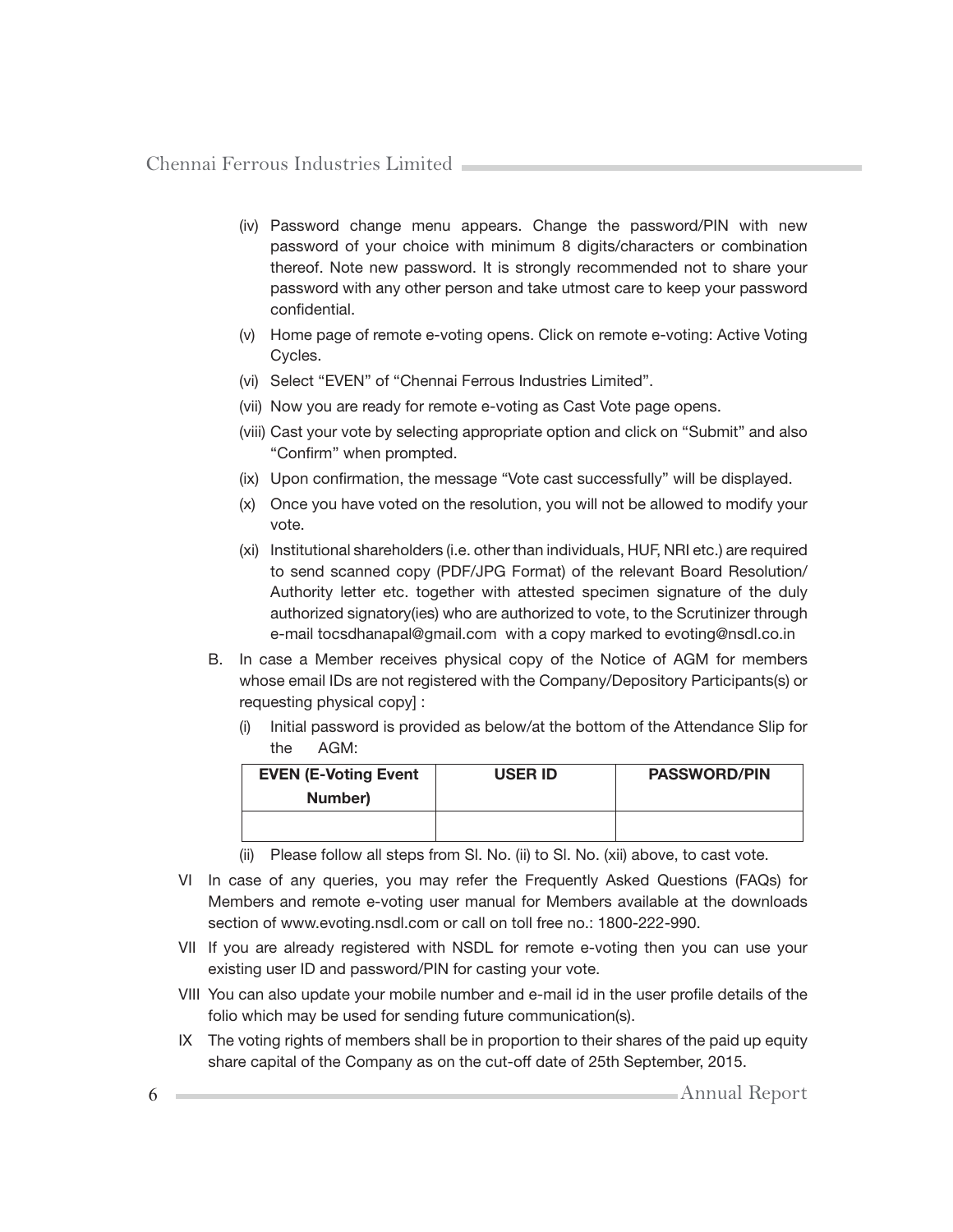X Any person, who acquires shares of the Company and become member of the Company after dispatch of the notice and holding shares as of the cut-off date i.e. 25th September, 2015 may obtain the login ID and password by sending a request at evoting@nsdl.co.in or Issuer/RTA.

 However, if you are already registered with NSDL for remote e-voting then you can use your existing user ID and password for casting your vote. If you forgot your password, you can reset your password by using "Forgot User Details/Password" option available on www.evoting.nsdl.com or contact NSDL at the following toll free no.: 1800-222-990.

- XI A member may participate in the AGM even after exercising his right to vote through remote e-voting but shall not be allowed to vote again at the AGM.
- XII A person, whose name is recorded in the register of members or in the register of beneficial owners maintained by the depositories as on the cut-off date only shall be entitled to avail the facility of remote e-voting as well as voting at the AGM through ballot paper.
- XIII Mr.S.Dhanapal, Senior Partner, M/s.S.Dhanapal, Practicing Company Secretaries, has been appointed for as the Scrutinizer for providing facility to the members of the Company to scrutinize the voting and remote e-voting process in a fair and transparent manner.
- XIV The Chairman shall, at the AGM, at the end of discussion on the resolutions on which voting is to be held, allow voting with the assistance of scrutinizer, by use of "CFIL e-voting" or "Ballot Paper" or "Poling Paper" for all those members who are present at the AGMbut have not cast their votes by availing the remote e-voting facility.
- XV The Scrutinizer shall after the conclusion of voting at the general meeting, will first count the votes cast at the meeting and thereafter unblock the votes cast through remote e-voting in the presence of at least two witnesses not in the employment of the Company and shall make, not later than three days of the conclusion of the AGM, a consolidated scrutinizer's report of the total votes cast in favour or against, if any, to the Chairman or a person authorized by him in writing, who shall countersign the same and declare the result of the voting forthwith.
- XVI The Results declared along with the report of the Scrutinizer shall be placed on the website of the Company www.chennaiferrous.com/ and on the website of NSDL immediately after the declaration of result by the Chairman or a person authorized by him in writing. The results shall also be immediately forwarded to the BSE Limited, Mumbai.
- 11. Disclosure as required under Clause 49 of the Listing Agreement in respect of Directors seeking appointment/re-appointment at this AGM is enclosed here to :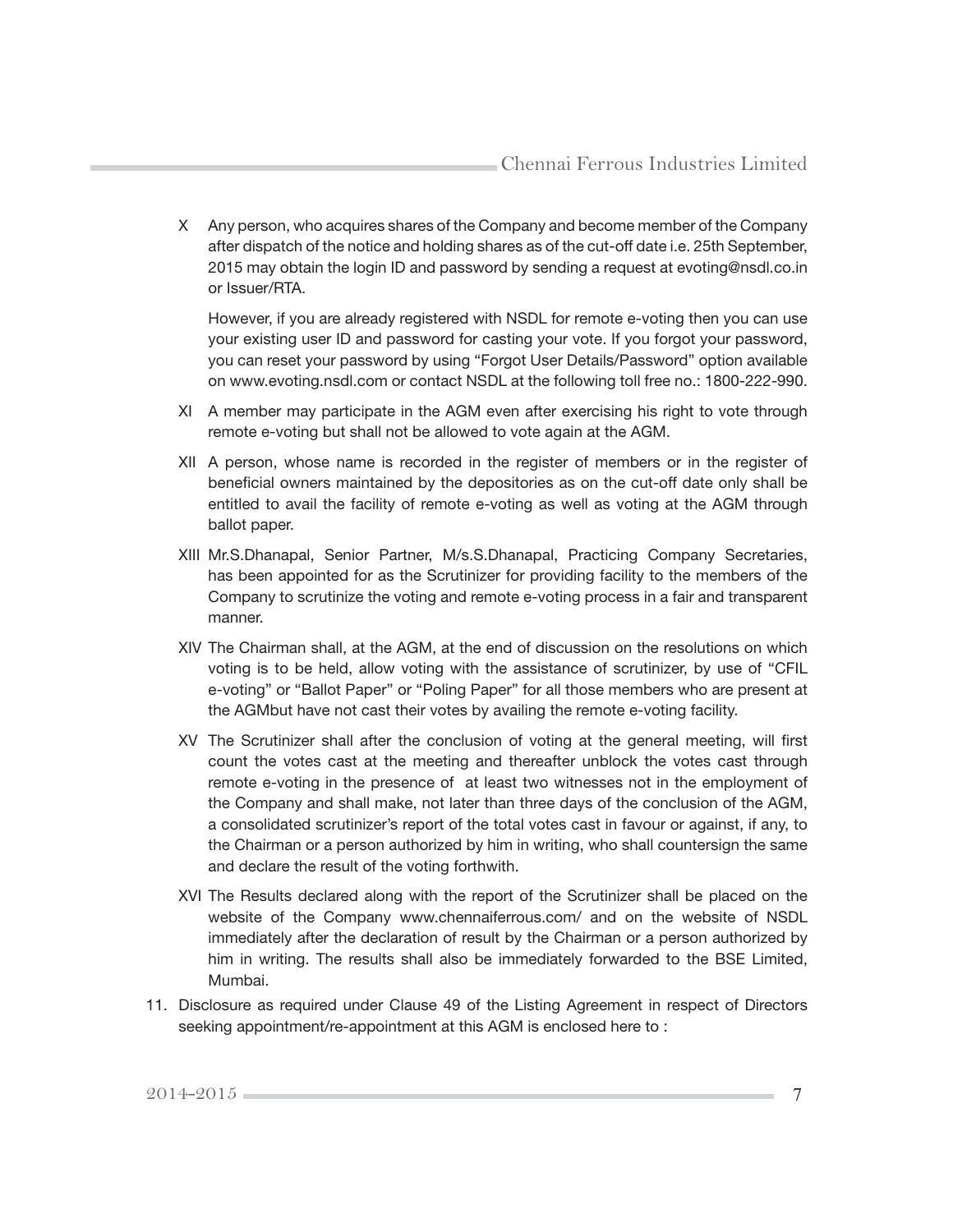# Mr.Suresh Kedia

| Date of Birth/Age                                                                                                                                      | 16.08.1961 (54 years)                   |  |  |
|--------------------------------------------------------------------------------------------------------------------------------------------------------|-----------------------------------------|--|--|
| Date of appointment                                                                                                                                    | 03.06.2013                              |  |  |
| <b>Expertise in Specific functional areas</b>                                                                                                          |                                         |  |  |
| Mr. Suresh Kedia is having good experience more than 25 years in Management and<br>Administration. The Company stands to benefit from his experiences. |                                         |  |  |
| <b>Educational Qualifications</b>                                                                                                                      | B.Com.                                  |  |  |
| Number of Shares held in the<br><b>Equity Capital of the Company</b>                                                                                   | Nil                                     |  |  |
| <b>Relationship with other Directors</b>                                                                                                               | He is not related to any other director |  |  |
| Directorship in other Companies                                                                                                                        | Nil                                     |  |  |
| <b>Committee/executive positions</b><br>held in Other companies                                                                                        | Nil                                     |  |  |

#### Ms.V.K.Deepa

| Date of Birth/ Age                            | 02.02.1979 (36 years)                                                                 |
|-----------------------------------------------|---------------------------------------------------------------------------------------|
| Date of appointment                           | 31.03.2015                                                                            |
| <b>Expertise in Specific functional areas</b> |                                                                                       |
|                                               | Ms. Deepa has experience in general management and administration. The company stands |
| to benefit from her experiences.              |                                                                                       |
|                                               |                                                                                       |
| <b>Educational Qualifications</b>             | M.B.A                                                                                 |
| Number of Shares held in the                  | Nil                                                                                   |
| <b>Equity Capital of the Company</b>          |                                                                                       |
|                                               |                                                                                       |
| <b>Relationship with other Directors</b>      | She is not related to any other director                                              |
|                                               |                                                                                       |
| Directorship in other Companies               | Nil                                                                                   |
| <b>Committee/executive positions</b>          | Nil                                                                                   |
| held in Other companies                       |                                                                                       |
|                                               |                                                                                       |
|                                               |                                                                                       |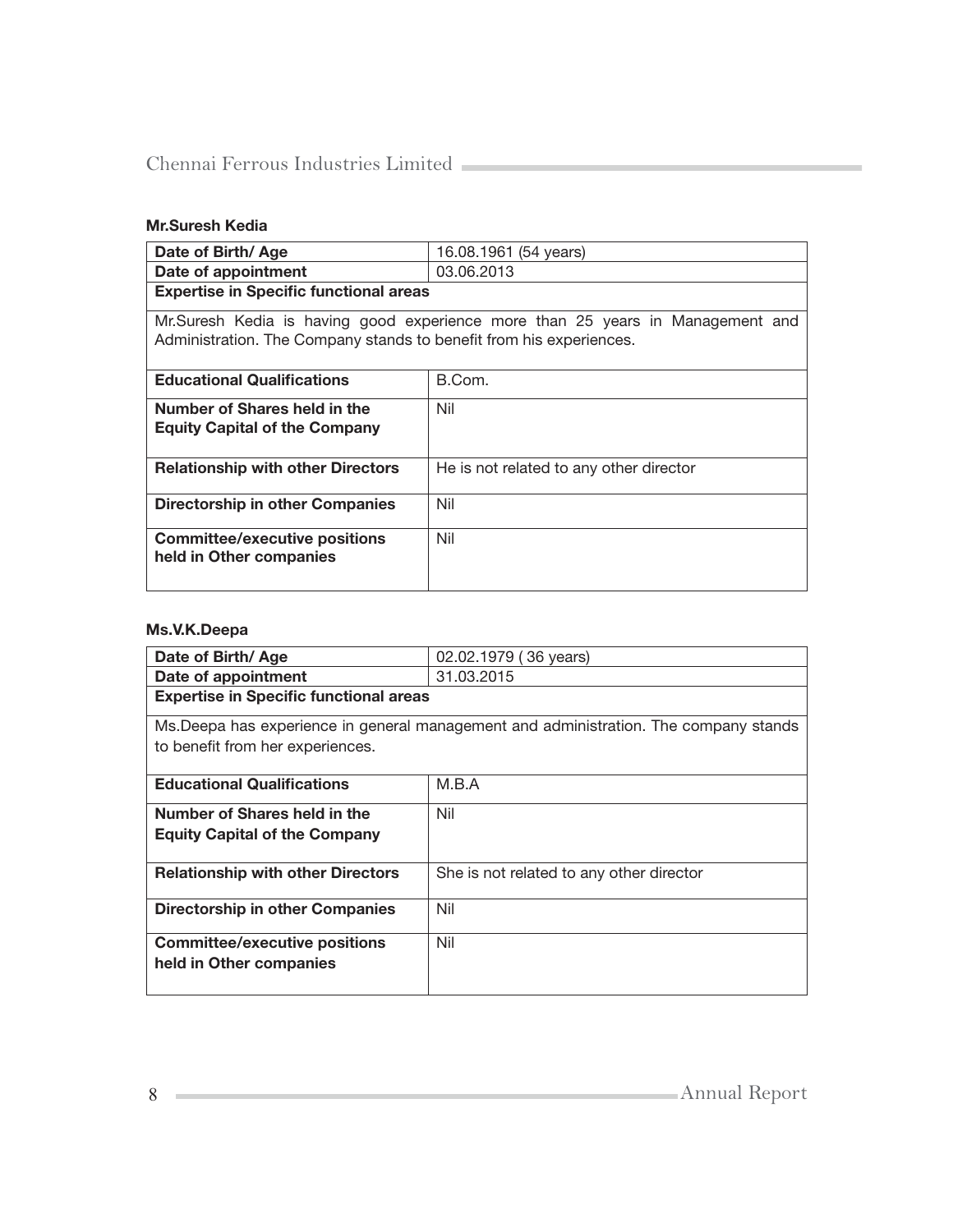# Mr. Sunil Kumar Singh

| Date of Birth/Age                                                    | 06.08.1974 (41 years)                                                                    |  |  |
|----------------------------------------------------------------------|------------------------------------------------------------------------------------------|--|--|
| Date of appointment                                                  | 26.02.2015                                                                               |  |  |
| <b>Expertise in Specific functional areas</b>                        |                                                                                          |  |  |
|                                                                      | Mr.Sunil Kumar Singh is a graduate in Management, He is having good experience more      |  |  |
|                                                                      | than 15 years in Business Development Strategy Planning, Strategy Business Analysis, New |  |  |
|                                                                      | Market Development, Key Account Management, Team Management, Corporate Liasioning        |  |  |
| and Contracting. The Company stands to benefit from his experiences. |                                                                                          |  |  |
| <b>Educational Qualifications</b>                                    | M.B.A                                                                                    |  |  |
| Number of Shares held in the                                         | Nil                                                                                      |  |  |
| <b>Equity Capital of the Company</b>                                 |                                                                                          |  |  |
| <b>Relationship with other Directors</b>                             | He is not related to any Director                                                        |  |  |
|                                                                      |                                                                                          |  |  |
| <b>Directorship in other Companies</b>                               | 1. Gita Renewable Energy Limited                                                         |  |  |
|                                                                      | 2. OPGS Power Gujarat Private Limited                                                    |  |  |
|                                                                      | 3. OPG Industries Limited                                                                |  |  |
| <b>Committee/executive positions</b>                                 | 2                                                                                        |  |  |
| held in Other companies                                              |                                                                                          |  |  |
|                                                                      |                                                                                          |  |  |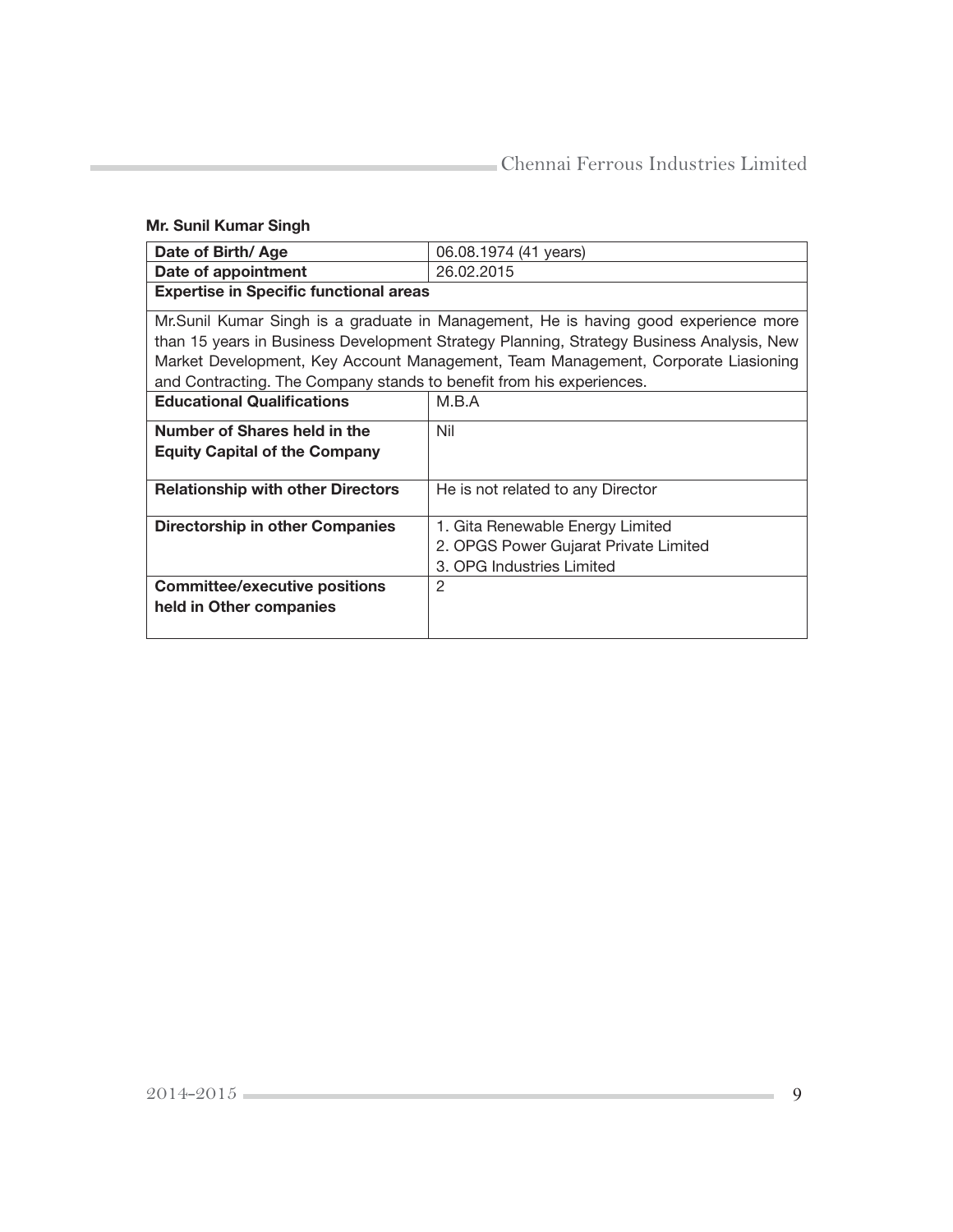## EXPLANATORY STATEMENT IN RESPECT OF THE SPECIAL BUSINESS PURSUANT TO SECTION 102 OF THE COMPANIES ACT, 2013

#### Item No:3

Consequent to listing of shares at the stock exchange effective from March 18, 2015, the clauses of listing agreement entered into with stock exchange and Section 149 (4) of the Companies Act,2013 became applicable to the company. The section 149(10) of the companies Act,2013 mandates the appointment of independent director for a tenure of five consecutive years and are eligible for appointment for more one more term of five years on passing of a special resolution by the company. According to Clause 49 of the Listing agreement, an independent director who served five years or more as on October 01, 2014 is eligible for an another term of five years from October 01, 2014.

In compliance of the above, Mr.Suresh Kedia, director of the company who retires at this AGM is appointed as an independent director for a term commencing from 30.09.2015 to the conclusion of 7th AGM.

The company has received a notice under Section 160 of the Companies Act, 2013 from a member proposing Mr.Suresh Kedia as a candidate for being appointed as an independent director, together with requisite deposit of Rs. One lac. Details of Mr.Suresh Kedia are furnished to the Explanatory statement pursuant to Clause 49 of the Listing Agreement that forms an integral part of this Notice.

The company has received a declaration from Mr. Suresh Kedia in terms of Section149(7) tha the meets the criteria of independence as provided in Section 149(6) of the Act. It is furtherconfirmed that in the opinion of the Board, Mr. Suresh Kedia proposed to be appointed as an Independent director fulfils the conditions specified in the Act and the Rules made thereunderand that the proposed director is independent of the management.

The Board of Directors recommends for the consent of members by way of ordinary resolution as set out in item no:3.

Except Mr. Suresh Kedia or his relatives, none of the Directors and Key Managerial Personnel of the Company and their relatives are concerned or interested, financially or otherwise in this resolution set out at item no.3.

#### Item No:4

Ms.V.K.Deepa was appointed as an additional director of the company in the category of women director by the Board of Directors at the meeting held on March 31, 2015. Ms.V.K.Deepa holds office upto the ensuing Annual General Meeting of the company.

The company has received a notice under Section 160 of the Companies Act, 2013 from a member proposing Ms.V.K.Deepa as a candidate for being appointed as a women non-executive non-independent director, together with requisite deposit of Rs. one lac. Details of Ms.V.K.Deepa are furnished to the Explanatory statement pursuant to Clause 49 of the Listing Agreement that forms an integral part of this Notice.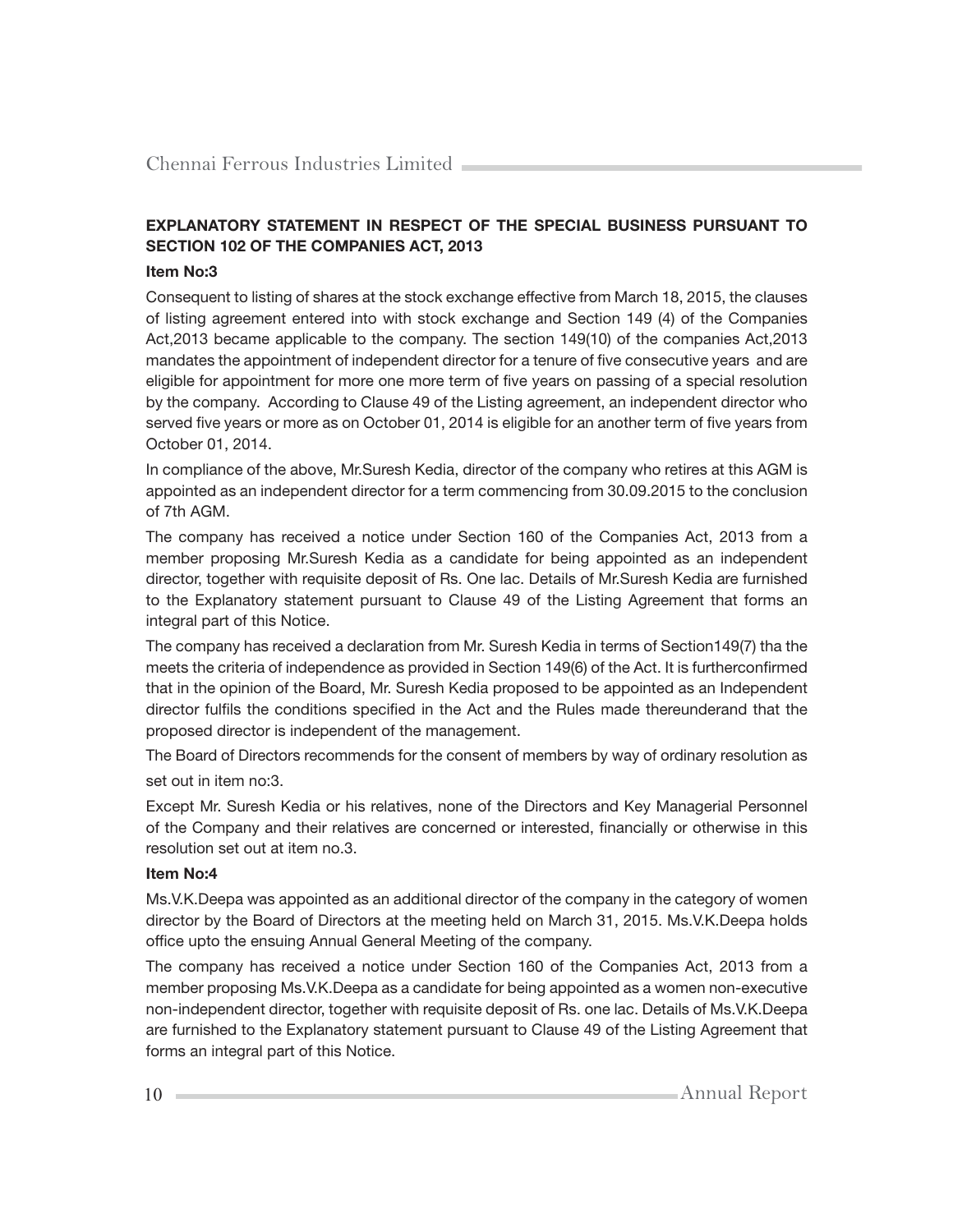The Board of Directors recommends for the consent of members by way of ordinary resolution as set out in item no:4.

Except Ms.V.K.Deepa or her relatives, none of the Directors and Key Managerial Personnel of the Company and their relatives are concerned or interested, financially or otherwise in this resolution set out at item no.4.

#### Item No:5

Mr. Sunil Kumar Singh was appointed as an additional director of the company in the category of Independent director by the Board of Directors at the meeting held on March 26,2015. Mr.Sunil Kumar Singh holds office upto the ensuing Annual General Meeting of the company.

The company has received a notice under Section 160 of the Companies Act, 2013 from a member proposing Mr. Sunil Kumar Singh as a candidate for being appointed as an independent director, together with requisite deposit of Rs. one lac. Details of Mr. Sunil Kumar Singh are furnished to the Explanatory statement pursuant to Clause 49 of the Listing Agreement that forms an integral part of this Notice.

The company has received a declaration from Mr. Sunil Kumar Singh in terms of Section 149(7) that he meets the criteria of independence as provided in Section 149(6) of the Act. It is further confirmed that in the opinion of the Board, Mr. Sunil Kumar Singh proposed to be appointed as an Independent director fulfils the conditions specified in the Act and the Rules made thereunder and that the proposed director is independent of the management.

The Board of Directors recommends for the consent of members by way of ordinary resolution as set out in item no:5.

Except Mr. Sunil Kumar Singh or his relatives, none of the Directors and Key Managerial Personnel of the Company and their relatives are concerned or interested, financially or otherwise in this resolution set out at item no.5.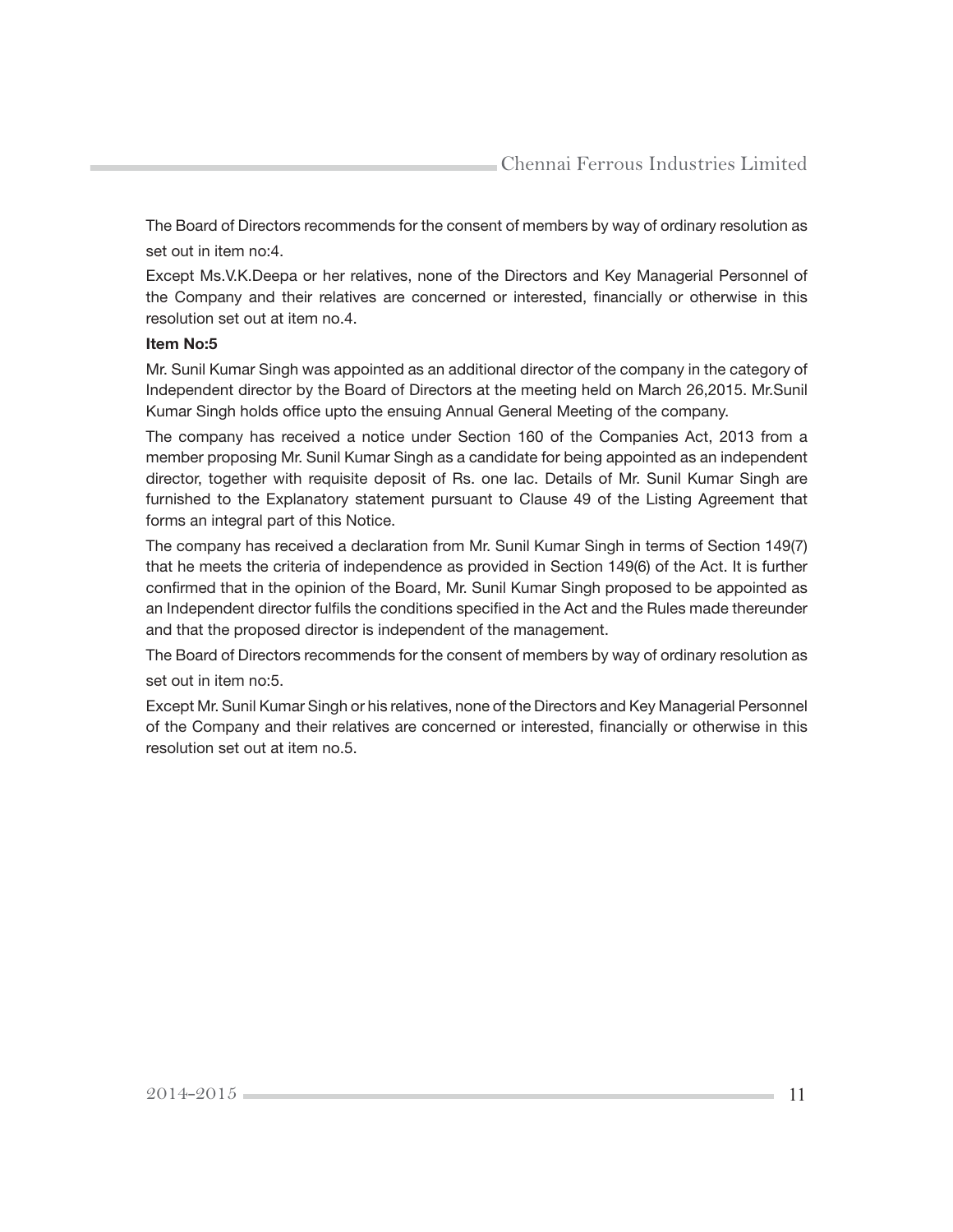## DIRECTORS' REPORT

Dear Members,

Your directors have pleasure in presenting 5th Annual report of the Company together with the financial statements for the year ended 31st March, 2015.

Financial Summary:

The financial highlights for the year under review are as follows:

|                                                   |                                 | (Amount in Rupees)       |
|---------------------------------------------------|---------------------------------|--------------------------|
| <b>Particulars</b>                                | <b>Year Ended</b><br>31.03.2015 | Year Ended<br>31.03.2014 |
| Sales - Net                                       | 300,694,893                     | 296,694,370              |
| Profit / Loss after Interest & Depreciation       | (165,988,561)                   | 672,840                  |
| <b>Current Tax</b>                                |                                 | 609,941                  |
| Deferred Tax                                      | (7, 138, 006)                   | (873, 136)               |
| Profit / Loss after Tax                           | (158, 850, 555)                 | 936,035                  |
| Less Taxation Adjustments of Previous Years       |                                 | (16,966)                 |
| Add: Balance of Profit brought from previous year | 6,607,597                       | 5,688,528                |
| Profit / Loss available for Appropriation         | (152, 242, 958)                 | 6,607,597                |
| <b>APPROPRIATIONS</b>                             |                                 |                          |
| Equity Dividend Proposed (Final)                  |                                 |                          |
| Dividend Distribution Tax (Final)                 |                                 |                          |
| <b>Transfer to General Reserve</b>                |                                 |                          |
| <b>Balance Carried Forward</b>                    | (152, 242, 958)                 | 6,607,597                |

#### Company's performance:

During the year, the turnover was Rs. 300,694,893/- as against Rs.296,694,370/- for the previous year. The profit/(loss) before tax was Rs.  $(152,242,958)/-$  as against the profit of Rs. 6,607,597/for the previous year. No transfer of profit to the General reserves under review.

#### Dividend:

The Board of Directors has not recommended any dividend for the financial year. (Previous year: NIL).

#### Management Discussion & Analysis:

A detailed analysis on the performance of the industry, the Company, internal control systems, risk management policy are provided in the Management Discussion and Analysis report and form enclosed as Annexure I.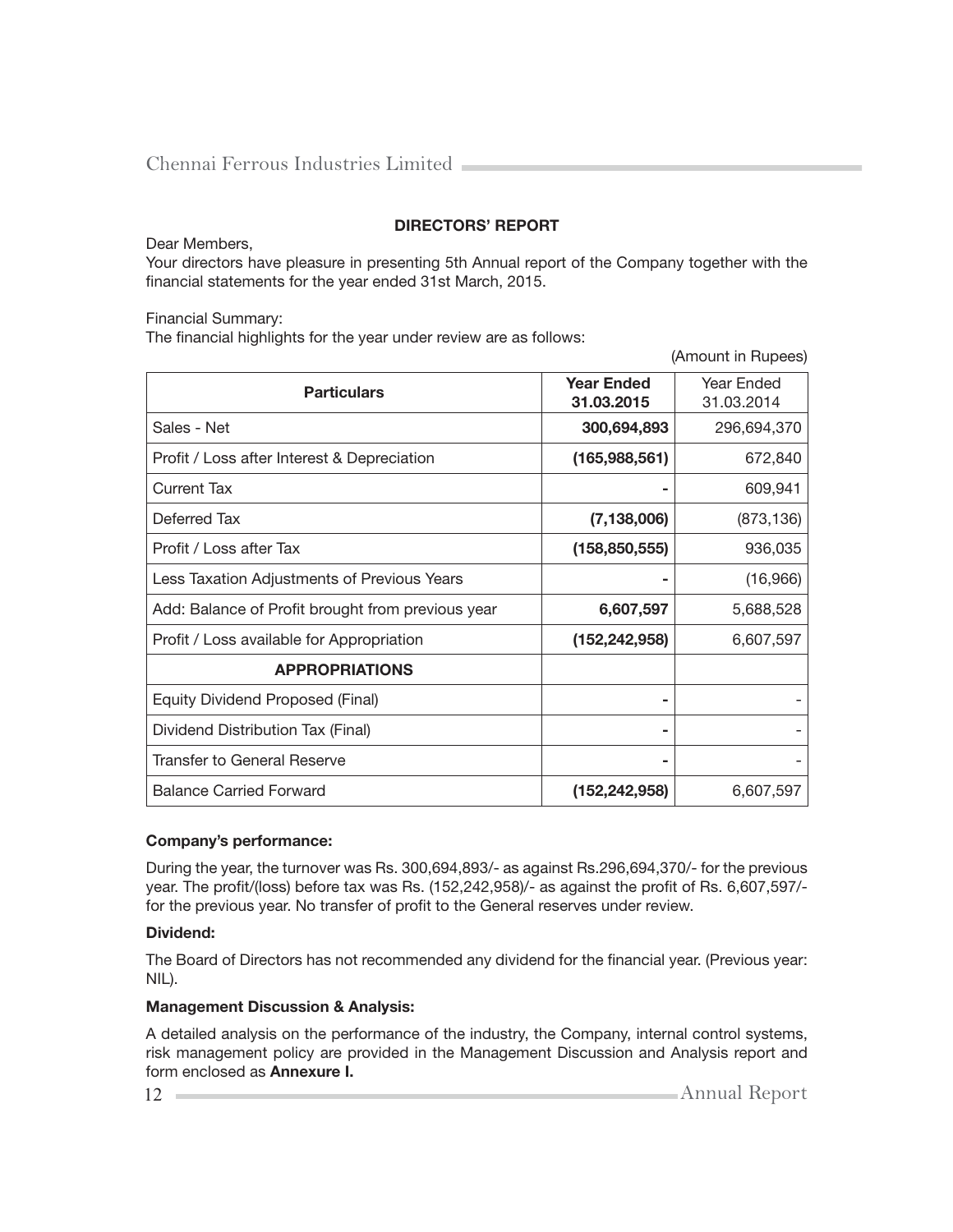#### Conservation of Energy, Technology absorption and Foreign Exchange Earnings & Outgo:

The information relating to Conservation of Energy, Technology Absorption and Foreign Exchange Earnings and Outgo, as required under section 134 (3) (m) of the companies Act,2013, read with the Companies (Accounts) Rules, 2014, is given in **Annexure II** and forms part of this Report.

#### Directors' responsibility statement:

In accordance with Section 134(5) of the Companies Act, 2013, your Board of Directors confirms that:

- (a) in the preparation of the annual accounts, the applicable accounting standards had been followed along with proper explanation relating to material departures;
- (b) the directors had selected such accounting policies and applied them consistently and made judgments and estimates that are reasonable and prudent so as to give a true and fair view of the state of affairs of the company at the end of the financial year and of the loss of the company for that period;
- (c) the directors had taken proper and sufficient care for the maintenance of adequate accounting records in accordance with the provisions of this Act for safeguarding the assets of the company and for preventing and detecting fraud and other irregularities;
- (d) the directors had prepared the annual accounts on a going concern basis; and
- (e) the directors had devised proper systems to ensure compliance with the provisions of all applicable laws and that such systems were adequate and operating effectively.

#### Meetings of the Board:

During the year, Seven Board meetings were held under review.

#### Directors:

Mr.Suresh Kedia who retires at this AGM seeks members' approval for his appointment as an Independent director of the company.

Mr.Sunil Kumar Singhi was appointed as an Additional Directoron the Board witheffect from 31.03.2015 and who holds his office up to this AGM seeks members' approval for his appointment as an Independent director of the company.

Ms.V.K.Deepa was appointed as an Additional Directoron the Board witheffect from 31.03.2015 and who holds her office up to this AGM seeks members' approval for her appointment as an Independent director of the company.

Mr.Vishal Bakshi resigned from the directorship effective from21.08.2014. Mr.R.Gopalakrishnan resigned from the directorship effective from 31.03.2015. The Board places its appreciation and thanks to Mr.VishalBakshi and Mr.R.Gopalakrishnanfor the services rendered during their tenure.

All the Independent Directors have given the declarations pursuant to Section 149(7) of the Act affirming that they meet the criteria of independence as provided in sub section (6).

#### Key Managerial Personnel (KMP):

Mr.M.S. Govindarajan was appointed as Chief Financial Officer (CFO) of the company effective from March 31, 2015.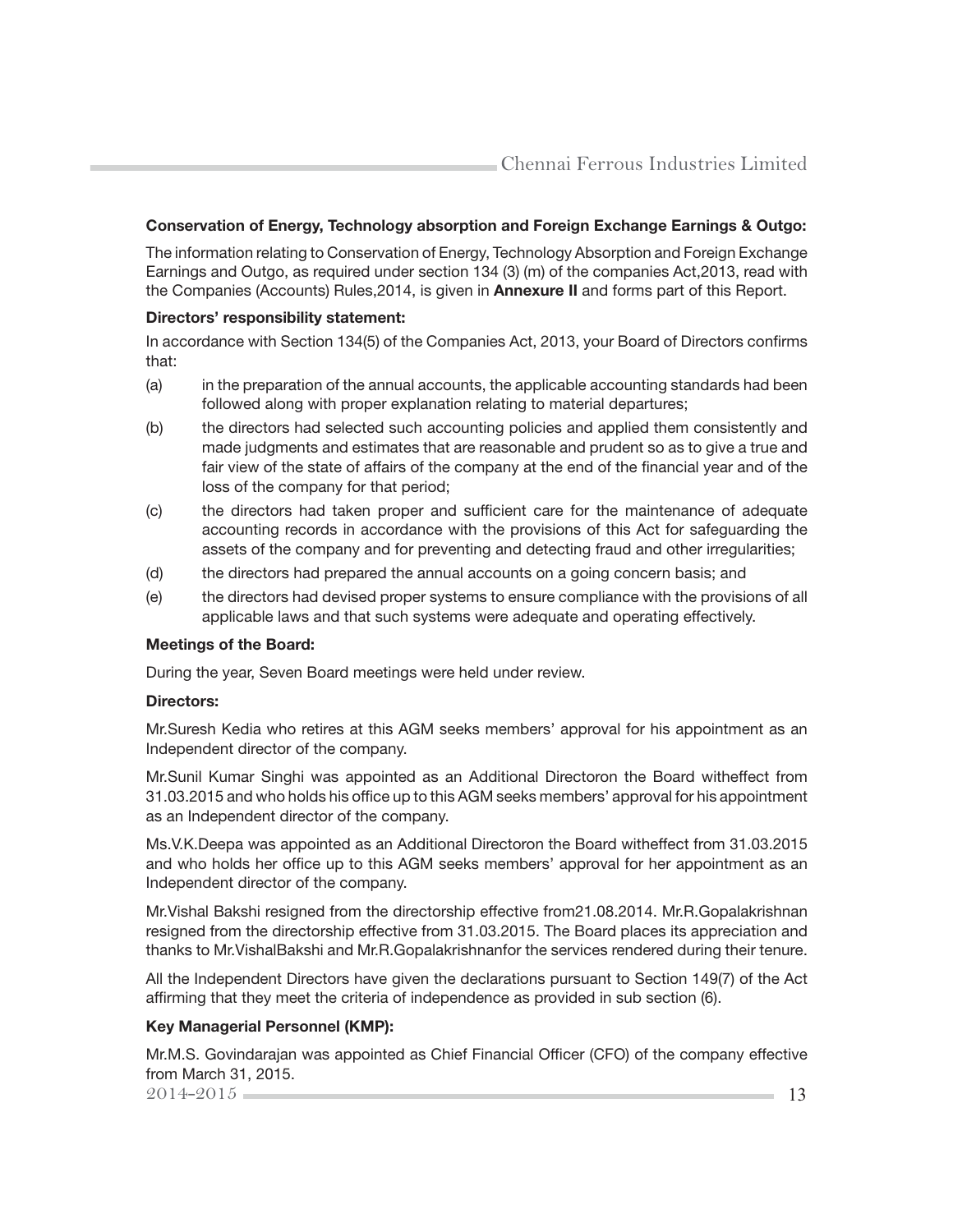#### Particulars of employees and related disclosures:

In terms of the provisions of Section 197(12) of the Companies Act, 2013 read with Sub rules (1) to (3) of Rule 5 of the Companies (Appointment and Remuneration of Managerial Personnel) Rules, 2014, a statement is enclosed in Annexure III.

#### Corporate governance:

Your Company is compliant with the Corporate Governance guidelines as prescribed in Clause 49 of the Listing Agreement. Detailed report on the compliance and a certificate by the Statutory Auditors forms part of this report as **Annexure IV.** 

#### Auditors and Auditors' report:

M/s. Chaturvedi & Company, Chartered Accountants, Chennai, retires at the ensuing Annual General Meeting and M/s.S. K. Gulecha & Associates Chartered accountants chennai be appointed as the Auditors of the company.

There are no qualifications, reservation or adverse remark or disclaimer made by the auditors in their report and thus the explanations or comments by the Board does not arise.

#### Particulars of loans, guarantees or investments by the company:

Details of loans, guarantees and investments covered under Section 186 of the Companies Act, 2013 are given in the Notes to the financial statements.

#### Particulars of contracts or arrangements with related parties:

Particulars of Contracts or Arrangements with Related Parties referred to in Section 188(1) of the Companies Act, 2013 is furnished in accordance with Rule 8(2) of the Companies (Accounts) Rules, 2014 in Form AOC - 2 as Annexure V.

#### Material Changes and Commitments:

There were no material changes and commitments affecting the financial position of the Company between the end of financial year i.e.,March 31, 2015) and the date of the Report i.e., May 29, 2015).

#### Annual return:

The details forming part of the extract of the Annual Return in form MGT-9 is enclosed and marked as Annexure VI.

#### Remuneration policy:

The remuneration policy of the company is provided in the corporate Governance report that forms an integral part of this report.

#### Secretarial Audit:

M/s.S.Dhanapal Associates, a firm of Company Secretaries, Chennai had been engaged for the services of Secretarial audit for the financial year 2014-15 pursuant to Section 204 of the Companies Act,2013 read with Rule 9 of the Companies (Appointment and Remuneration of Managerial Personnel) Rules 2014. The Secretarial audit report in FORM No.MR-3 is enclosed in Annexure VII . The company is taking necessary steps to comply.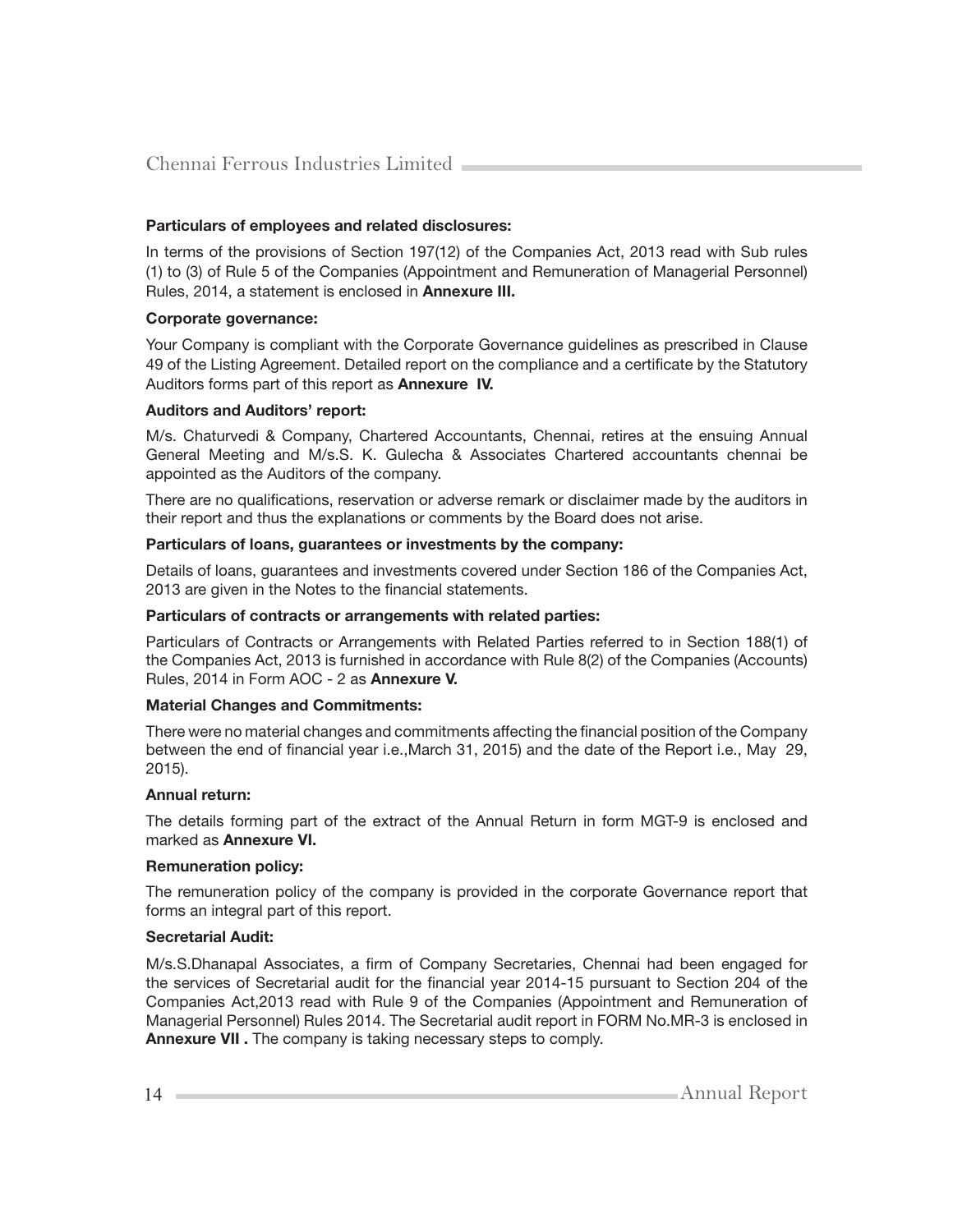#### Vigil Mechanism/ Whistle Blower Policy:

The company has established a vigil mechanism for directors and employees to report genuine concerns pursuant to section 177 of the Companies Act,2013 read with Rule 7 of the Companies (Meetings of Board and its Powers) Rules 2014 and clause 49 of the Listing Agreement.

#### Deposits:

During the year under review, your Company has not accepted any deposits.

#### Significant and material orders impacting the company:

There are no significant and material orders passed by the Regulators or Courts or Tribunals which would impact the going concern status of the Company.

#### Board evaluation:

Aneveluation on the performance of the Board is provided in the corporate Governance report that forms an integral part of this report.

#### Corporate social responsibility (CSR):

The company is not covered under section 135 of the Companies Act,2013 and formulation of CSR policy and constitution of a CSR committee did not arise.

#### CEO/CFO certification:

Mr. R.Natarajan, Chairman and Managing Director and Mr.M.S. Govindarajan, Chief Financial Officer have certified to the Board in terms of under the Listing Agreement.

#### Acknowledgement:

Your directors place on record the fine efforts of all Executives and Employees of the Company. Your directors also express their sincere thanks to various Departments of Central Government, Government of Tamilnadu, TNEB, State Bank of India the Customers, Shareholders and other stakeholders for continuing support and encouragement.

For and on behalf of the Board of Directors

Place: Chennai **R.Natarajan. R.Natarajan. R.Natarajan. R.Natarajan.** Date: 29.05.2015 Chairman & Managing Director.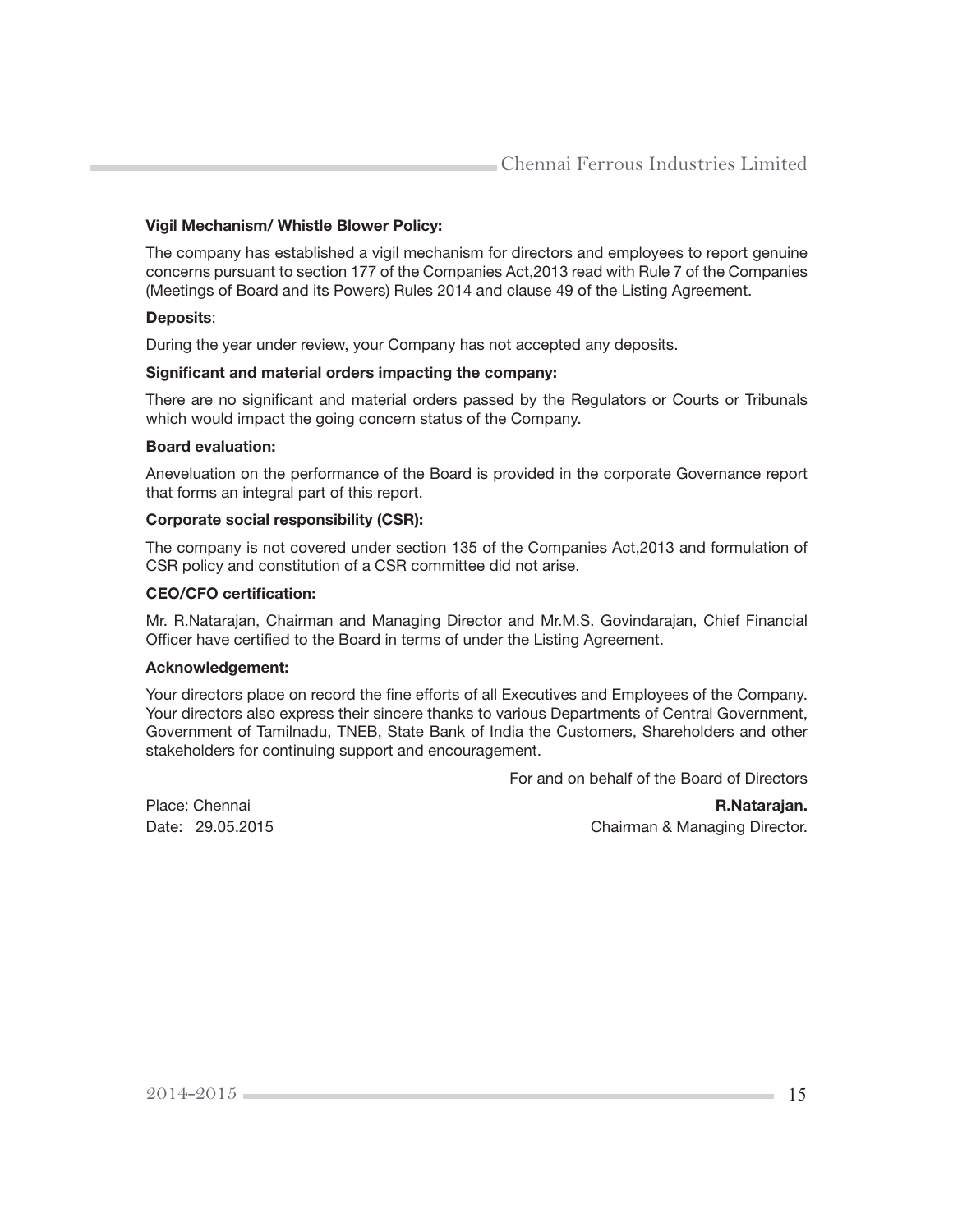#### ANNEXURE – I

#### MANAGEMENT DISCUSSION AND ANALYSIS REPORT

Chennai Ferrous Industries Limited is engaged in Sponge Iron manufacture and the opportunities and threats available for the company are briefly provided below:

Steel occupies a prominent place in Indian manufacturing sectors. Indian Steel Industry has been riding high on the resurgent economy and rising demand for steel. Rapid rise in production has resulted in India becoming the 3rd largest producer of crude steel in 2015 in Worldand the country continues to be the largest producer of sponge iron or DRI in the world.India is the largest producer of sponge iron in the world with the coal based route accounting for 90% of total sponge iron production in the country.[Source: Ministry of Steel].

In the recent years, the demand for Sponge Iron is sluggish. The factors like continuous rise in crude Oil prices, volatile raw materials prices, regional demand & supply imbalances, INR depreciation against global currencies and political instability on policy reforms have impacted significantly the Indian Sponge Iron manufacturers and resulted sharp fall in demand which ultimately impacted on profit of the Company during the year. This may be improved in future. The high cost and short supply of power in India may hamper the steel industry's production level. Cheap import of steels products from neighboring countries may result in the lowering prices and making the market highly competitive.

The management finding to revive the company as the demand for sponge iron products seems better in the future with economic and Industrial growth.

# ANNEXURE – II

#### INFORMATION UNDER SECTION 134 (3) (m) OF THE COMPANIES ACT,2013 READ WITH THE COMPANIES (ACCOUNTS) RULES,2014.

#### A.CONSERVATION OF ENERGY

- i. The steps taken or impact on conservation of energy– NIL.
- ii. The steps taken by the company for utilizing alternate sources of energy-NIL
- iii. The capital investment on energy conservation equipments– NIL

#### B. TECHNOLOGY ABSORPTION

- i. the efforts made towards technology absorption : NIL
- ii. the benefits derived like product improvement, cost reduction, product development or import substitution : NIL
- iii. in case of imported technology (imported during the last three years reckoned from the beginning of the financial year) : NIL
- iv. the expenditure incurred on Research and Development.

#### C. FOREIGN EXCHANGE EARNINGS AND OUTGO

The Foreign Exchange earned in terms of actual inflows during the year and the Foreign Exchange outgo during the year in terms of actual outflows : NIL

16 Annual Report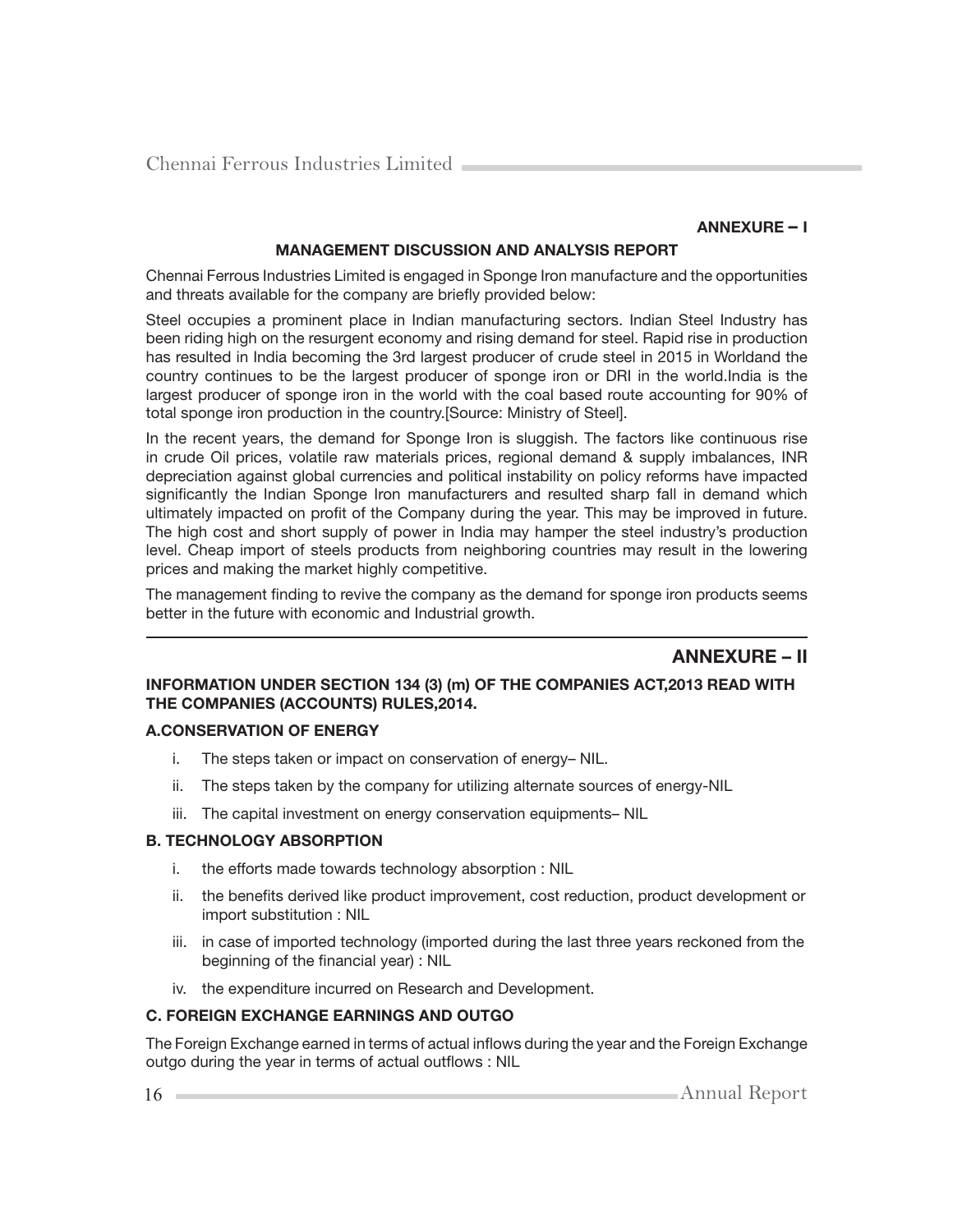# ANNEXURE – III

#### Disclosure of Statement of particulars of remuneration as per Rule 5(1)of the Companies (Appointment and Remuneration of Managerial Personnel) Rules, 2014:

1 The ratio of the remuneration of each director to the median remuneration of the employees of the company for the financial year:

Ratio is NIL as there is no remuneration was paid to directors

- 2 The percentage increase in remuneration of each director, Chief Financial Officer, Chief Executive Officer, Company Secretary or Manager, if any, in the financial year: NIL
- 3 The percentage increase in the median remuneration of employees in the financial year: No increase in Remuneration
- 4 The number of permanent employees on the rolls of company: 5
- 5 The explanation on the relationship between average increase in remuneration and company performance: N.A
- 6 Comparison of the remuneration of the Key Managerial Personnel against the performance of the company: N.A
- 7 Variations in the market capitalisation of the company, price earnings ratio as at the closing date of the current financial year and previous financial year and percentage increase over decrease in the market quotations of the shares of the company in comparison to the rate at which the company came out with the last public offer in case of listed companies, and in case of unlisted companies, the variations in the net worth of the company as at the close of the current financial year and previous financial year: NIL
- 8 Average percentile increase already made in the salaries of employees other than the managerial personnel in the last financial year and its comparison with the percentile increase in the managerial remuneration and justification thereof and point out if there are any exceptional circumstances for increase in the managerial remuneration: NIL
- 9 Comparison of the each remuneration of the Key Managerial Personnel against the performance of the company: NIL
- 10 The key parameters for any variable component of remuneration availed by the directors: NIL
- 11 The ratio of the remuneration of the highest paid director to that of the employees who are not directors but receive remuneration in excess of the highest paid director during the year: NIL
- 12 Affirmation that the remuneration is as per the remuneration policy of the company: Yes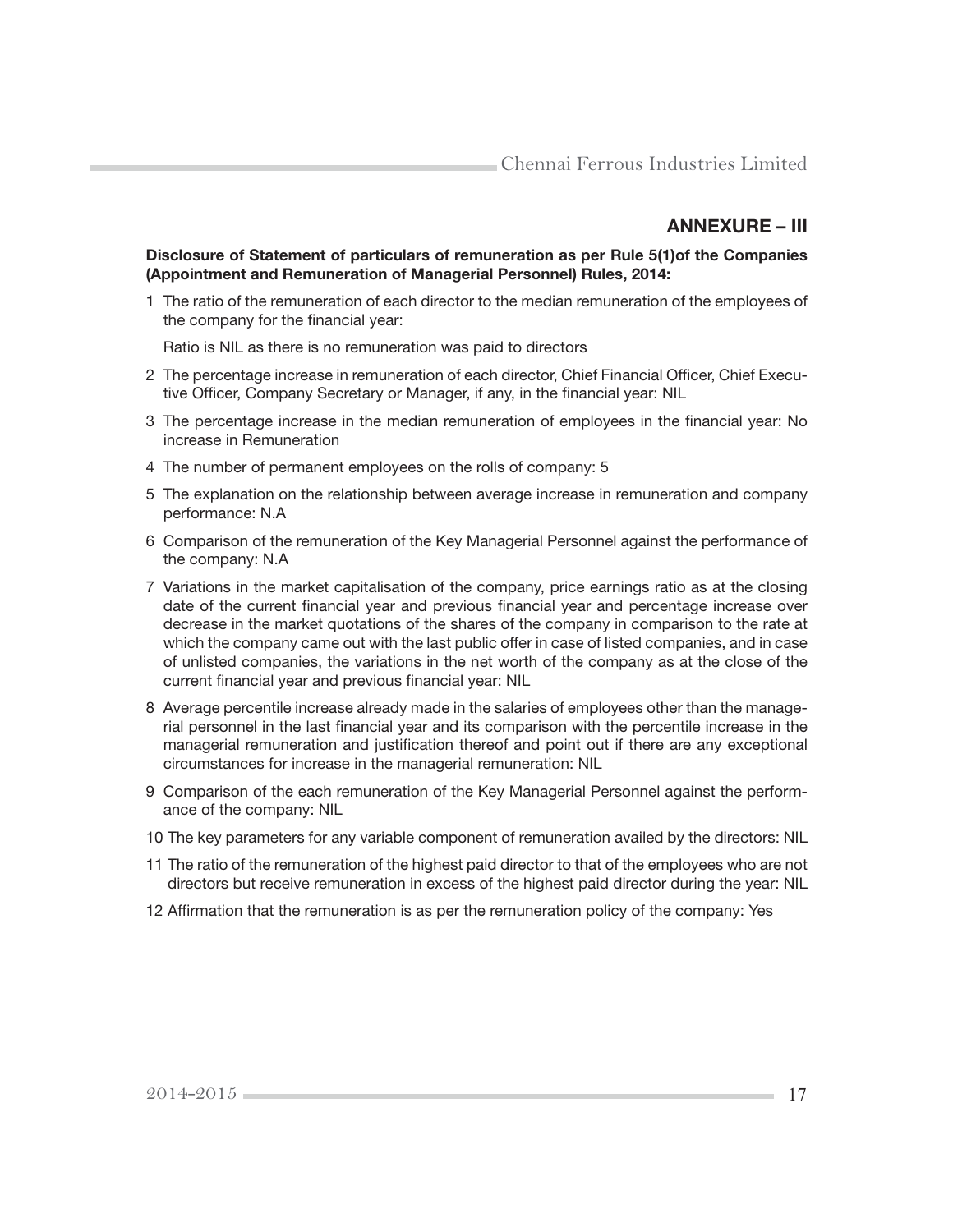# ANNEXURE – IV A

#### AUDITORS CERTIFICATE ON CORPORATE GOVERNANCE

TO THE MEMBERS OF CHENNAI FERROUS INDUSTRIES LIMITED

We have examined the compliance of conditions of Corporate Governance by Chennai Ferrous Industries Limited for the year ended 31st March 2015, as stipulated in Clause 49 of the Listing Agreement of the said company with the Stock Exchange.

The Compliance of conditions of Corporate Governance is the responsibility of the management. Our examination was limited to procedures and implementation thereof, adopted by the Company for ensuring the compliance of the conditions of the corporate governance. It is neither an audit nor an expression of opinion on the financial statements of the company.

In our opinion and to the best of our information and according to the explanations given to us and the representations made by the Directors and the management, we certify that the company has complied with the conditions of Corporate Governance as stipulated in Clause 49 of the Listing Agreement.

We further state that such compliance is neither an assurance as to the future viability of the company nor the efficiency or effectiveness with which the management has conducted the affairs of the company.

#### For CHATURVEDI & COMPANY

Chartered accountants Firm Reg No. 302137E

S GANESAN Date:  $29<sup>th</sup>$  May, 2015 (Membership No: 217119)

Place: Chennai Partner

18 Annual Report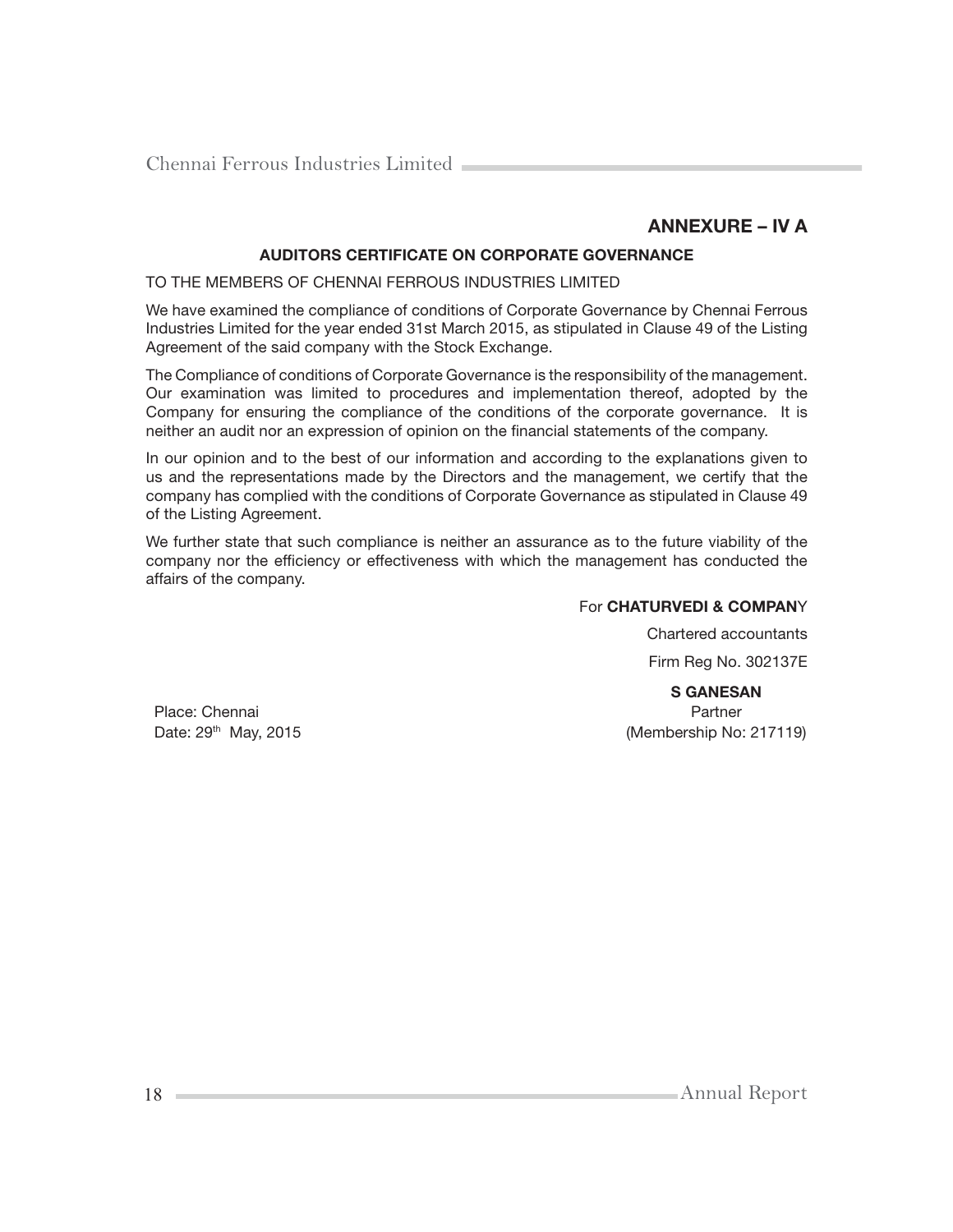# ANNEXURE – IV B

## REPORT ON CORPORATE GOVERNANCE

(For the Financial Year 2014-15)

#### 1. Company's philosophy on code of Governance:

Corporate Governance at Chennai Ferrous is based on the principles of equity, fairness, transparency, spirit of law and honest communication. We believe that the good Corporate Governance through accountability, integrity and professionalism is the way to enhance the value of Shareholders and all other stakeholders which include Suppliers, Customers, Creditors, Bankers, Society and Employees of the Company. We follow the guidelines mandated in Clause 49 of the Listing Agreement entered into with Stock Exchange and adopt the principles to suit the changing times and needs of the business, society and the nation.

#### 2. I. Board of Directors

#### A. Board Composition:

The Board has been constituted in conformity with Clause 49 of the Listing Agreement entered into with stock Exchange. The Board of the company has an optimum of executive and nonexecutive directors, including one women director as under:

| SI.<br><b>No</b> | Name of the Director                             | Executive / Non-Executive<br><b>Director</b>          | Promoter / Independent   |
|------------------|--------------------------------------------------|-------------------------------------------------------|--------------------------|
| 1.               | Mr. Kurapati Venkata<br>Ramgopal <sup>®</sup>    | Chairman and Managing<br>Director; Executive Director | Non-independent          |
| 2.               | Mr. Vishal Bakshi <sup>#</sup>                   | Non-Executive Director                                | Independent Director     |
| 3.               | Mr. Suresh Kedia                                 | Non-Executive Director                                | Independent Director     |
| 4.               | Mr. Gopalakrishnan <sup>\$</sup>                 | Non-Executive Director                                | Independent Director     |
| 5.               | Mr. Sunil Kumar Singh <sup>&amp;</sup>           | Non-Executive Director                                | Independent Director     |
| 6.               | Mrs. Venkatachalam<br>Kesavan Deepa <sup>%</sup> | <b>Executive Director</b>                             | Non-Independent Director |
| 7.               | Mr. R.Natarajan*                                 | Chairman and Managing<br>Director; Executive Director | Non-Independent Director |

@ Mr.Kurapati Venkata Ramagopal resigned on 13.08.2014

# Mr.Vishal Bakshi resigned on 21.08.2014

\$ Mr.Gopalakrishnan resigned on 31.03.2015

& Mr.Sunil Kumar Singh appointed on 31.03.2015

% Ms.Deepa appointed on 31.03.2015

\* Mr.Natarajan appointed on 13.08.2014

The Board has a regular executive chairman who is not a promoter of the company and independent directors more than half of the Board. No Director is related to any other Director on the Board in terms of the definition of "relative" as defined in Section 2(77) of the Companies Act, 2013.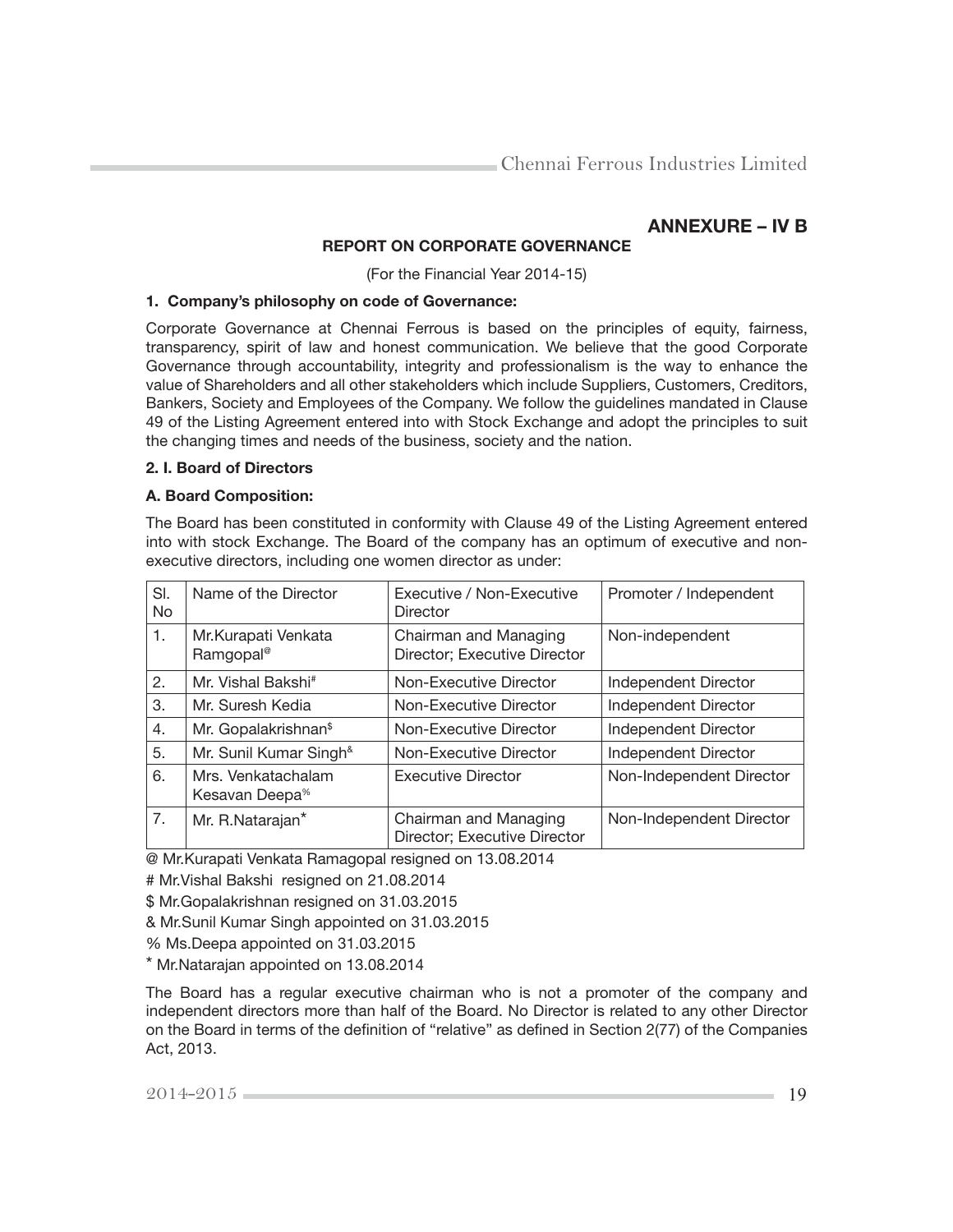The Managing Director is not liable to retire by rotation. All the other non-independent directors retire by rotation and in general, seek re-appointment at the AGM. Brief resume of Director seeking reappointment is given in the Notice of the AGM.

All the Independent Directors have given the declarations pursuant to Section 149(7) of the Act affirming that they meet the criteria of independence as provided in sub section (6). No independent director of the Company serves in more than 7 listed companies as Independent Director and holds office of whole-time director in any listed company.

Letter of Appointments together with the terms thereto were issued to Independent directors and have been posted on the Company website.

As required by the Companies Act, 2013 and Clause 49 of the Listing Agreement, none of the directors hold directorship in more than 20 public companies, nor membership of board committees (audit/remuneration/investors grievance committees) in excess of 10 and chairmanship of aforementioned committees in excess of 5.

| Name of the Directors            | Number of directorships, Committee Memberships<br>and Committee Chairmanship held in other<br>Companies <sup>#</sup> |             |               |
|----------------------------------|----------------------------------------------------------------------------------------------------------------------|-------------|---------------|
|                                  | <b>Directorships</b>                                                                                                 | Memberships | Chairmanships |
| Mr. Kurapati Venkata RamGopal    |                                                                                                                      |             |               |
| Mr. Vishal Bakshi                | 2                                                                                                                    |             |               |
| Mr. Suresh Kedia                 |                                                                                                                      |             |               |
| Mr. Gopalakrishnan               |                                                                                                                      |             |               |
| Mr. Sunil Kumar Singh            |                                                                                                                      | 2           |               |
| Mrs. Venkatachalam Kesavan Deepa |                                                                                                                      |             |               |
| Mr.R.Natarajan                   |                                                                                                                      | 2           |               |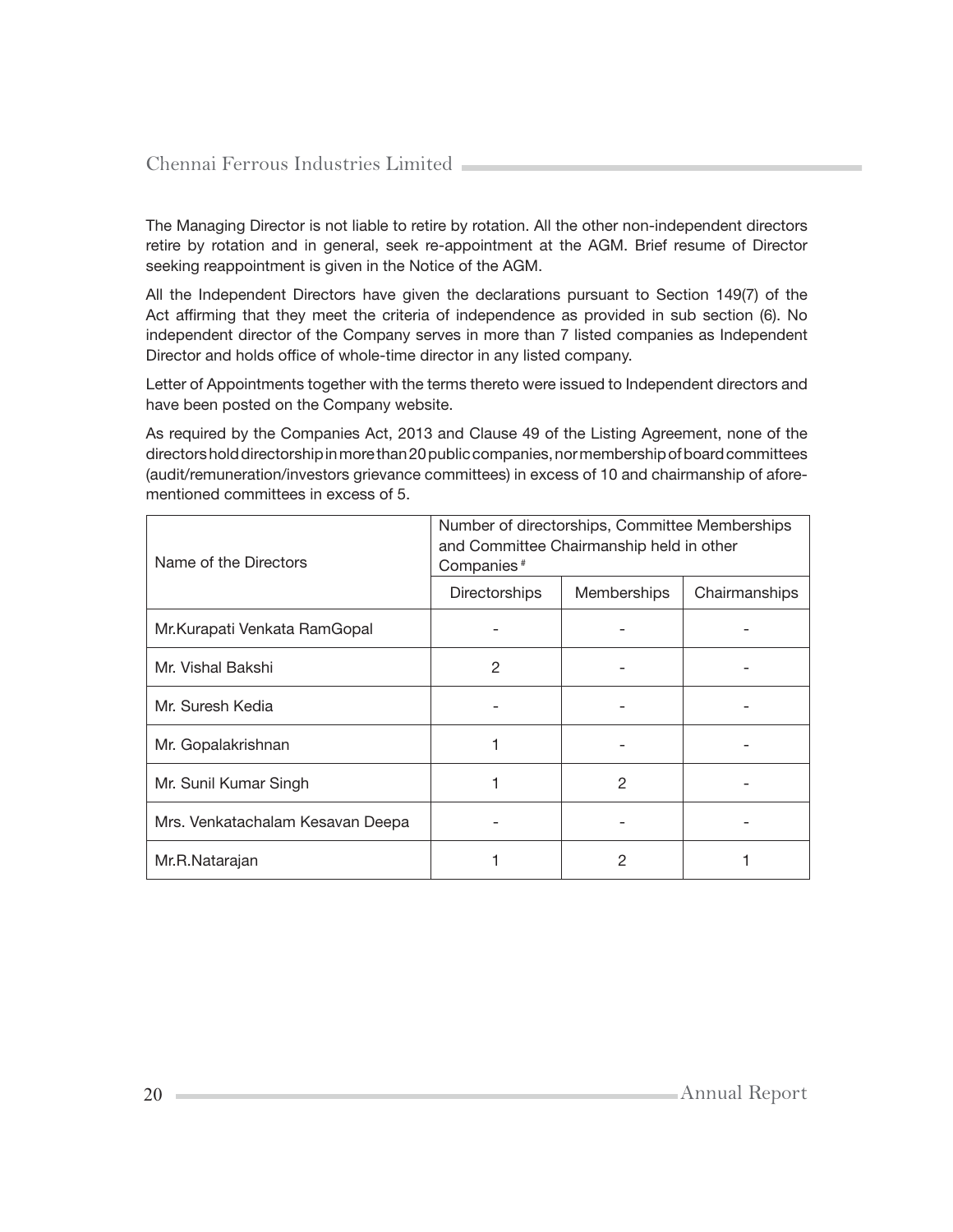## B. Board Meetings:

During the year 2014-15, the Board met five times i.e., held on 30.05.2014, 04.08.2014, 13.08.2014, 21.08.2014, 30.08.2014, 20.12.2014, 14.02.2015 and 31.03.2015 within a time gap of 120 days between two meetings. No Board meeting was conducted through video conferencing or other audio visual means.

The Annual General Meeting (AGM) was held on 30.09.2014. The attendance records of all Directors are as under:

| Name of the Directors            | <b>Board Meetings</b> |          | Last AGM   |
|----------------------------------|-----------------------|----------|------------|
|                                  | Held                  | Attended | Attendance |
| Mr. Kurapati Venkata RamGopal    |                       | 2        | YES.       |
| Mr. Vishal Bakshi                |                       | 3        | NO         |
| Mr. Suresh Kedia                 |                       |          | YES        |
| Mr. Gopalakrishnan               |                       | 4        | <b>NA</b>  |
| Mr. Sunil Kumar Singh            |                       |          | <b>NA</b>  |
| Mrs. Venkatachalam Kesavan Deepa |                       |          | <b>NA</b>  |
| Mr.R. Natarajan                  |                       |          | ΝA         |

@ Mr.Kurapati Venkata Ramagopal resigned on 13.08.2014

# Mr.Vishal Bakshi resigned on 21.08.2014

\$ Mr.Gopalakrishnan resigned on 31.03.2015

& Mr.Sunil Kumar Singh appointed on 31.03.2015

% Ms.Deepa appointed on 31.03.2015

\*Mr.Natarajan appointed on 13.08.2014

# II.COMMITTEES OF THE BOARD

The Board has constituted various committees and the details of which are given below:

## A. Audit Committee:

The board has an Audit Committee and the composition of the committee is as under:

| Name of the members   | Independent /<br>Non Independent | Position |
|-----------------------|----------------------------------|----------|
| Mr. Sunil Kumar Singh | Independent Director             | Chairman |
| Mr. Suresh Kedia      | Independent Director             | Member   |
| Mr.R. Natarajan       | Non-Independent Director         | Member   |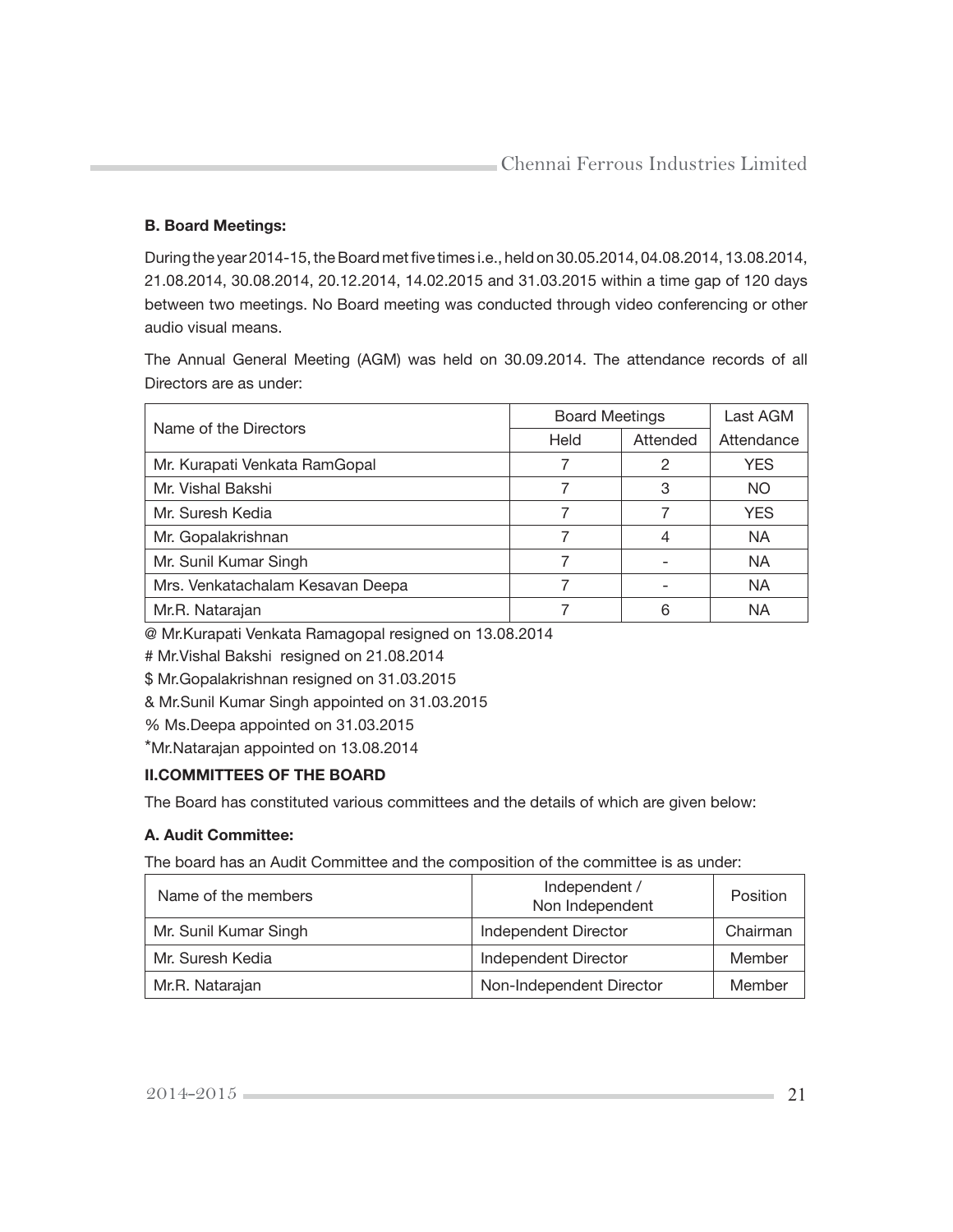## B. Nomination cum Remuneration Committee:

The Company has constituted a Nomination cum Remuneration Committee and the composition of the committiee is as under:

| Name of the members        | Independent /<br>Non Independent        | Position |
|----------------------------|-----------------------------------------|----------|
| Mr. Suresh Kedia           | Independent Director                    | Chairman |
|                            |                                         |          |
| Mr. Sunil Kumar Singh      | <b>Independent Director</b>             | Member   |
| Mrs. Venkatachalam Kesavan | Non-Independent Director, Non-Executive | Member   |
| Deepa                      | <b>Director</b>                         |          |

#### Remuneration Policy:

The company has framed a remuneration policy in view of retaining suitable employees with remuneration commensurate with size of the company, nature the business and nature of duties and responsibilities of the employee. The Board of the company may fix remuneration to Directors and KMP on the recommendation of the Nomination and Remuneration committee.

During the year 2014-15, the remuneration has not paid the remuneration to executive directors. The Company has not paid any remuneration to the non-Executive Directors and sitting fees:

#### C. Stakeholders Relationship Committee

The Board has a Stakeholders Relationship Committee. The composition of the committee is as under.

| <b>Director</b>                  | Executive/ Non Executive  | <b>Position</b> |
|----------------------------------|---------------------------|-----------------|
| Mr. Suresh Kedia                 | Non-Executive Director    | Chairman        |
| Mr. R. Natarajan                 | <b>Executive Director</b> | Member          |
| Mrs. Venkatachalam Kesavan Deepa | Non-Executive Director    | Member          |

#### Name and designation of compliance officer:

Mr. Suresh Kedia

| No. of shareholders complaints<br>received | Number of complaints not      | Number of complaints |
|--------------------------------------------|-------------------------------|----------------------|
|                                            | solved to the satisfaction of | pending as on        |
|                                            | shareholders                  | 31.03.2015           |
| Nil                                        | Nil                           | Nil                  |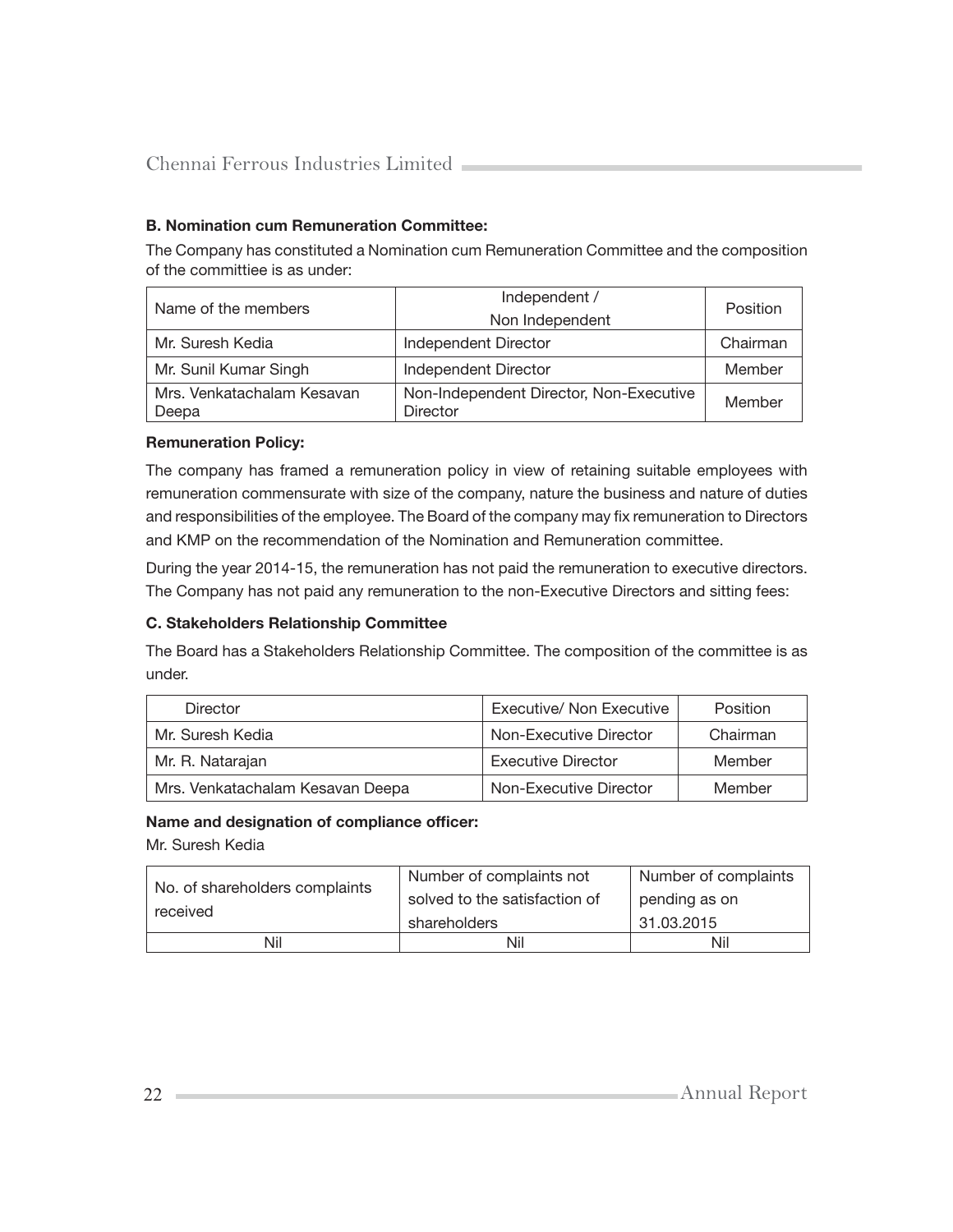## 3. DETAILS OF ANNUAL GENERAL MEETINGS:

| Year    | Date       | Time       | Venue                                                                                                      |
|---------|------------|------------|------------------------------------------------------------------------------------------------------------|
| 2011-12 | 28.09.2012 | 10.00 A.M  | OPG Nagar, Periya Obulapuram Village,<br>Nagaraja Kandigai, Madaharapakkam Road,<br>Gummidipoondi - 601201 |
| 2012-13 | 30.09.2013 | 4.00 P.M   | OPG Nagar, Periya Obulapuram Village,<br>Nagaraja Kandigai, Madaharapakkam Road,<br>Gummidipoondi - 601201 |
| 2013-14 | 30.09.2014 | 01.00 P.M. | OPG Nagar, Periya Obulapuram Village,<br>Nagaraja Kandigai, Madaharapakkam Road,<br>Gummidipoondi - 601201 |

I. The details of about last three Annual General Meetings are given below:

#### Special resolutions passed

| Year    | Special resolutions passed                                                                                                                                                                                                                                                                                                      |  |  |  |  |
|---------|---------------------------------------------------------------------------------------------------------------------------------------------------------------------------------------------------------------------------------------------------------------------------------------------------------------------------------|--|--|--|--|
| 2011-12 | Nil                                                                                                                                                                                                                                                                                                                             |  |  |  |  |
| 2012-13 | Approval of appointment of Mr. Kurapati Venkata Ramgopal as<br><b>Managing Director</b><br>Appointment of Mr. Vishal Bakshi as a Director of the Company<br>$\bullet$<br>Appointment of Mr. Suresh Kedia as a Director of the Company<br>$\bullet$                                                                              |  |  |  |  |
| 2013-14 | Appointment and Remuneration of Chairman and Managing Director<br><b>Remuneration to Cost Auditor</b><br><b>Borrowing Powers</b><br>$\bullet$<br>Mortgage of Assets<br>$\bullet$<br>Adoption of new set of Articles of Association<br>$\bullet$<br>Appointment of Mr.S.Gopalakrishnan as a Director of the Company<br>$\bullet$ |  |  |  |  |

#### 4. POSTAL BALLOT:

During the Year, No special resolution was passed through Postal Ballot.

## 8. MEANS OF COMMUNICATION

The Quarterly/Half-Yearly/Annual financial results of the Company are published in Tamil Newspaper. The Quarterly/Half-Yearly/Annual financial results and the shareholding pattern are properly reported with Stock Exchange and are available in the Website stock Exchange and the Company's website, www.chennaiferrous.com

Notice of General Meeting including Attendance slip, proxy form and polling paper are sent to all the shareholders by Registered Post or Speed post or Courier or through e-mail System. Annual Report is sent by Book post or email system or both at the desire of shareholders.

2014-2015 23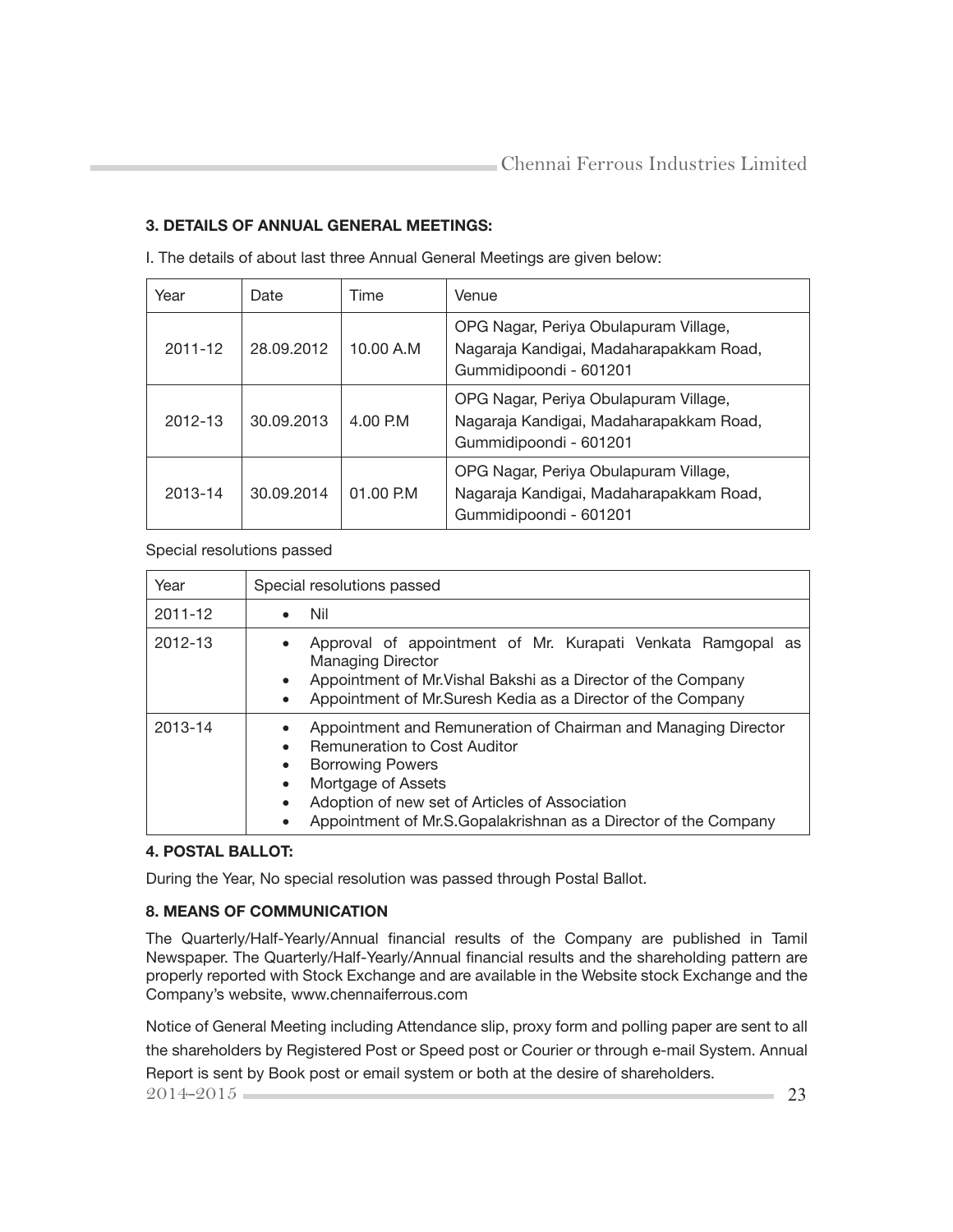Further to the compliance of Clause 54 to the Listing Agreement, all the basic information about the Company is made available in the company's Website at all times at no cost for the benefit of all stakeholders concerned.

# 9. General shareholder information:

| Dates of Book closure                                    |                                       | 25th September 2015 to 30th September 2015<br>(both days inclusive).                                                                                                                                                                                                                                      |  |
|----------------------------------------------------------|---------------------------------------|-----------------------------------------------------------------------------------------------------------------------------------------------------------------------------------------------------------------------------------------------------------------------------------------------------------|--|
| Date, time and venue of Annual<br><b>General Meeting</b> |                                       | 30 <sup>th</sup> September, 2015 at 2.00 p.m. at<br>OPG Nagar, Periya Obulapuram Village,<br>Nagaraja Kandigai, Madaharapakkam Road,<br>Gummidipoondi - 601201                                                                                                                                            |  |
| <b>Financial Calendar</b>                                |                                       | Financial Reporting for the quarter ending<br>30 <sup>th</sup> June 2015 - Latest by 14 <sup>th</sup> of Aug 2015<br>30th Sept 2015 - Latest by 14th of Nov 2015<br>31 <sup>st</sup> Dec 2015 - Latest by 14 <sup>th</sup> of Feb 2016<br>31 <sup>st</sup> Mar 2016 - Latest by 30 <sup>th</sup> May 2016 |  |
| Dividend Payment                                         | ÷                                     | <b>NA</b>                                                                                                                                                                                                                                                                                                 |  |
| Listing on Stock Exchanges                               |                                       | Bombay Stock Exchange Limited                                                                                                                                                                                                                                                                             |  |
| <b>Depository Participant</b>                            |                                       | National Securities Depository Limited<br><b>Central Depository Services Limited</b>                                                                                                                                                                                                                      |  |
| <b>Stock Code</b>                                        |                                       | Mumbai Stock Scrip Code no: 539011                                                                                                                                                                                                                                                                        |  |
| Demat ISIN Number In NSDL<br><b>CDSL</b>                 |                                       | INE 777001016<br>INE 777001016                                                                                                                                                                                                                                                                            |  |
| Listing on Stock Exchange<br>(overseas)                  |                                       | Nil                                                                                                                                                                                                                                                                                                       |  |
| <b>Plant Location:</b>                                   |                                       |                                                                                                                                                                                                                                                                                                           |  |
| <b>Rolling &amp; Furnace Mills:</b>                      | OPG Nagar, Periya Obulapuram Village, |                                                                                                                                                                                                                                                                                                           |  |
|                                                          |                                       | Nagaraja<br>Kandigai,<br>Madaharapakkam<br>Road,<br>Gummidipoondi - 601201                                                                                                                                                                                                                                |  |

24 Annual Report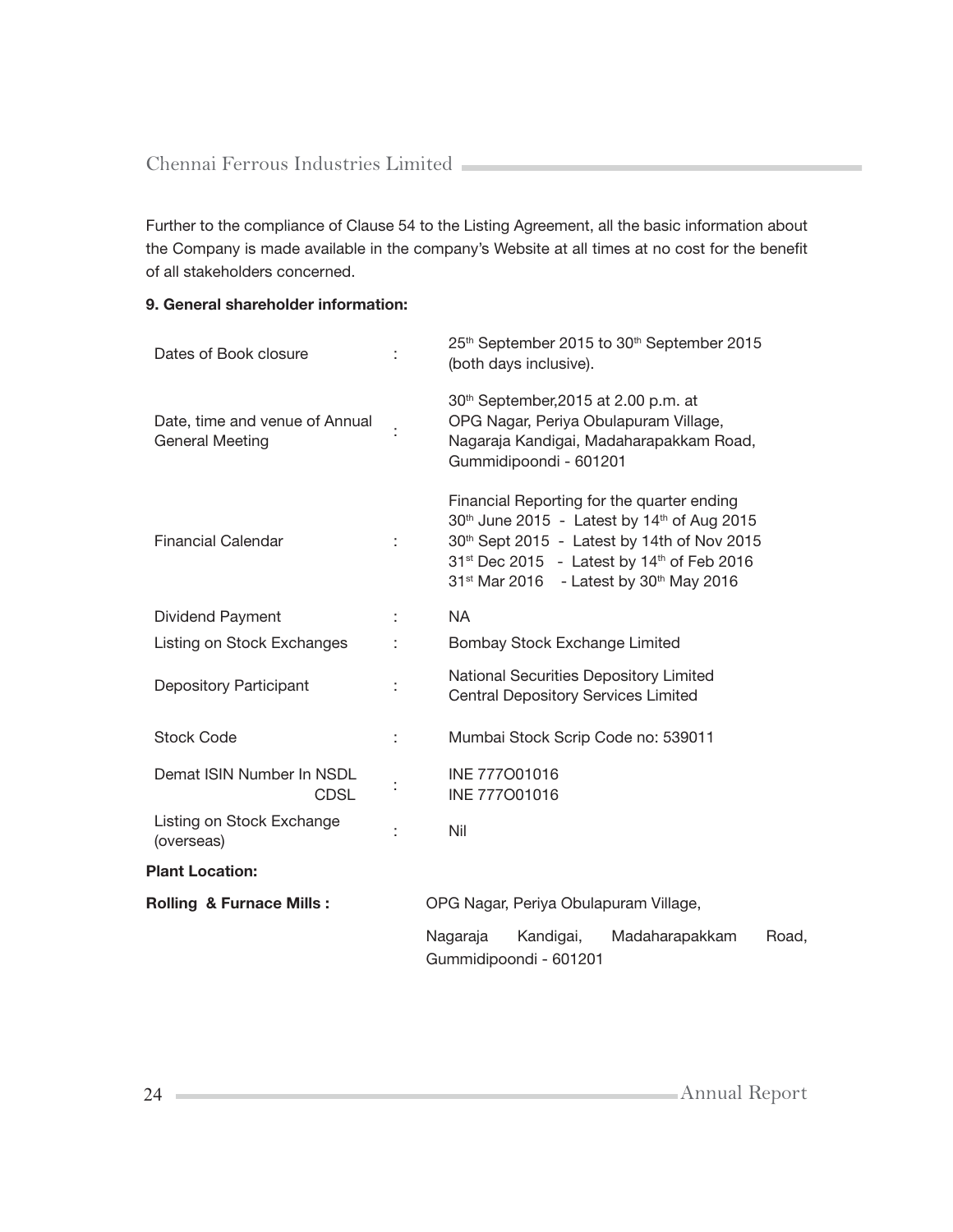Stock market price data

High/Low of monthly Market Price of the Company's Equity Shares traded on the Bombay Stock Exchange; Mumbai during the financial year 2014-15 is furnished below:

| Month  | Open        | <b>High Price</b> | No. of        |
|--------|-------------|-------------------|---------------|
|        | Price (Rs.) | (Rs.)             | <b>Shares</b> |
| Mar 15 | 49.99       | 49.99             | 212           |

#### Share transfer system

Share transfers are registered and returned to the transferees within the statutory time limit from the Date of receipt, if the documents are in order in all respects.

The share transfer committee has met 2 times during the year.

No. of shares received for transfer up to 31.03.2015 is 887 shares and shares pending for transfer as on 31.03.2015 is nil.

| <b>Registrar and Transfer Agents</b> | Cameo Corporate Services Limited |
|--------------------------------------|----------------------------------|
|                                      | Subramanian Building             |
|                                      | No.1, Club House Road            |
|                                      | Ph: 044-28460390 (6 lines)       |
|                                      | E-Mail: cameo@cameoindia.com     |

Distribution of share holding

| Shareholding of<br>Nominal Value of |     | Share Holders |            | Share Amount  |            |
|-------------------------------------|-----|---------------|------------|---------------|------------|
| Rs.                                 | Rs. | Number        | % to Total | <b>Shares</b> | % to total |
|                                     | 1)  | 2)            | 3)         | 4)            | 5)         |
| 10-5000                             |     | 5041          | 97.6937    | 1520610       | 4.2186     |
| 5001-10000                          |     | 36            | 0.6976     | 247650        | 0.6870     |
| 10001-20000                         |     | 12            | 0.2325     | 158660        | 0.4401     |
| 20001-30000                         |     | 6             | 0.1162     | 142110        | 0.3942     |
| 30001-40000                         |     | 5             | 0.0968     | 162630        | 0.4511     |
| 40001-50000                         |     | 7             | 0.1356     | 327870        | 0.9096     |
| 50001-100000                        |     | 12            | 0.2325     | 947140        | 2.6276     |
| 100001 & Above                      |     | 41            | 0.7945     | 32538420      | 90.2714    |
| Total                               |     | 5160          | 100.0000   | 36045090      | 100.0000   |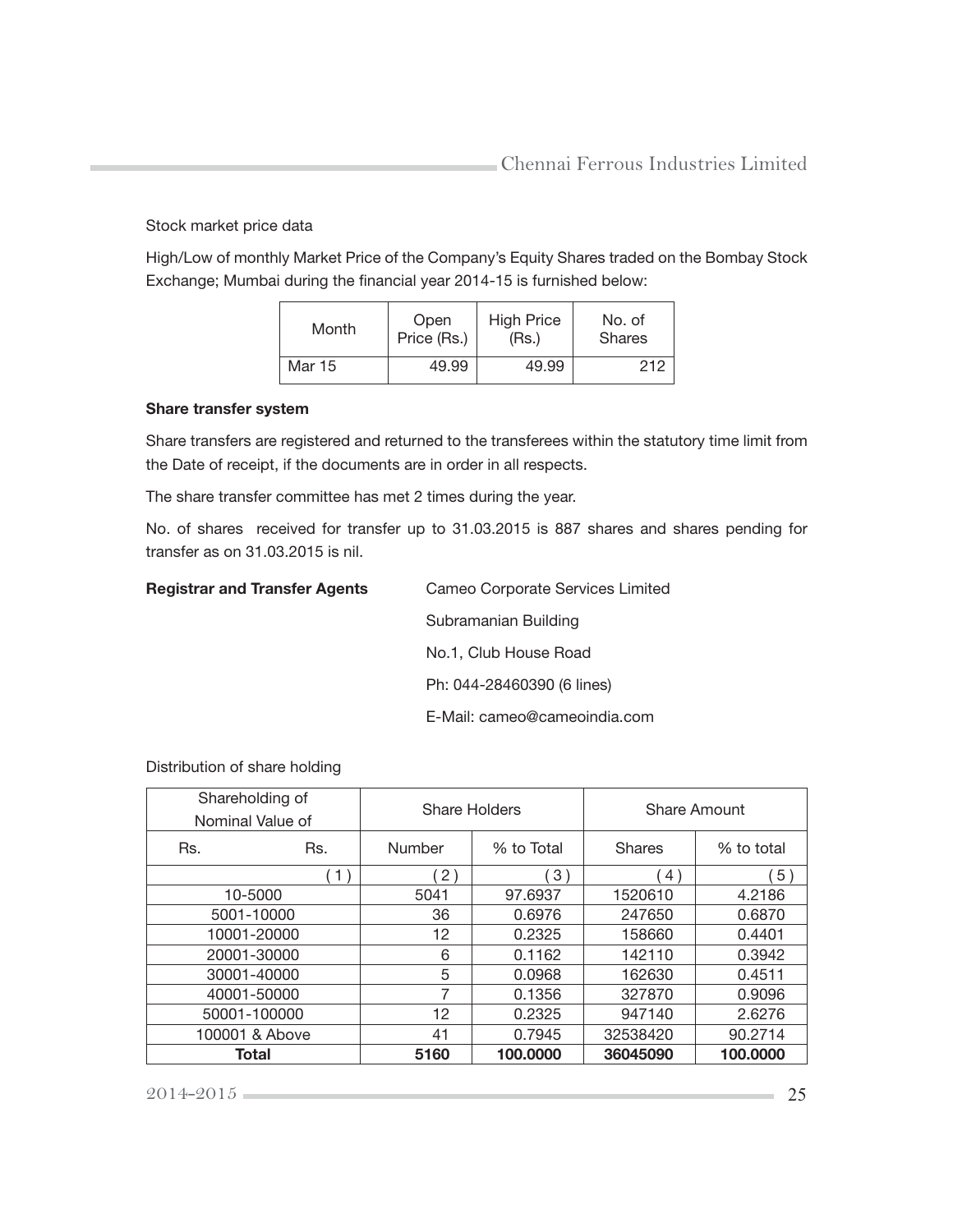|                | Category                                                                                                                              | No. of             | Percentage of |
|----------------|---------------------------------------------------------------------------------------------------------------------------------------|--------------------|---------------|
| A              | Shareholding of Promoter & Promoter Group                                                                                             | <b>Shares Held</b> | Share holding |
|                |                                                                                                                                       |                    |               |
| 1.             | Indian                                                                                                                                |                    |               |
|                | - Individuals / Hindu Undivided Family                                                                                                | 1026728            | 28.48         |
|                | - Bodies Corporate                                                                                                                    | 1029792            | 28.57         |
|                | <b>Sub Total</b><br>$[A]$ $[1]$                                                                                                       | 2056520            | 57.05         |
| 2              | Foreign                                                                                                                               |                    |               |
|                | - Bodies Corporate                                                                                                                    | 250000             | 6.93          |
|                | - Any other Directors/Relative NRI                                                                                                    | 250000             | 6.94          |
|                | <b>Sub Total</b><br>$[A]$ $[2]$                                                                                                       | 500000             | 13.87         |
|                | <b>Total Share Holding of Promoter &amp;</b><br>Promoter Group {A= [A] [1] +[A] [2]                                                   | 2556520            | 70.92         |
| B              | Public Shareholding.                                                                                                                  |                    |               |
| 1              | Institutions.                                                                                                                         | 0                  | 0.00          |
|                | Foreign Institutional Investor                                                                                                        | 0                  | 0             |
|                | <b>Sub Total</b><br>[B] [1]                                                                                                           | 0                  | 0             |
| $\overline{2}$ | Non-Institutions.                                                                                                                     |                    |               |
| a.             | <b>Bodies Corporate</b>                                                                                                               | 548584             | 15.22         |
| b.             | Individuals                                                                                                                           |                    |               |
|                | I. Individual Shareholders Holding Nominal                                                                                            |                    |               |
|                | Share Capital upto Rs 1 Lakh                                                                                                          | 191074             | 5.30          |
|                | II Individual Shareholders Holding Nominal Share<br>Capital in excess of Rs 1 Lakh                                                    | 116545             | 3.23          |
| с.             | Any Other.                                                                                                                            |                    |               |
|                | Foreign Corporate Bodies                                                                                                              | 125000             | 3.47          |
|                | <b>HUF</b>                                                                                                                            | 49275              | 1.37          |
|                | Non Resident Indians                                                                                                                  | 15451              | 0.43          |
|                | <b>Others</b>                                                                                                                         | 2060               | 0.06          |
|                | <b>Sub Total</b><br>[B] [2]                                                                                                           | 1047989            | 29.08         |
|                | Total Public Shareholding [B] [1]+[B] [2]                                                                                             | 1047989            | 29.08         |
|                | <b>TOTAL(A+B)</b>                                                                                                                     | 3604509            | 100.00        |
| (C)            | Shares held by Custodians and against which<br>Depository Receipts have been issued<br>1) Promoter and Promoter Group<br>Public<br>2) | 0<br>0             | 0.00<br>0.00  |
|                |                                                                                                                                       | 3604509            | 100           |
|                | Total (A) + (B) + (C)                                                                                                                 |                    |               |

# Share holding pattern as on 31<sup>st</sup> March 2015

|           | No of Holders | No of Shares | $\%$          |
|-----------|---------------|--------------|---------------|
| NSDL:     | 1568          | 2206073      | 61.20         |
| CDSL:     | 588           | 172958       | 4.80          |
| Physical: | 3004          | 1225478      | 34.00         |
| 26        |               |              | Annual Report |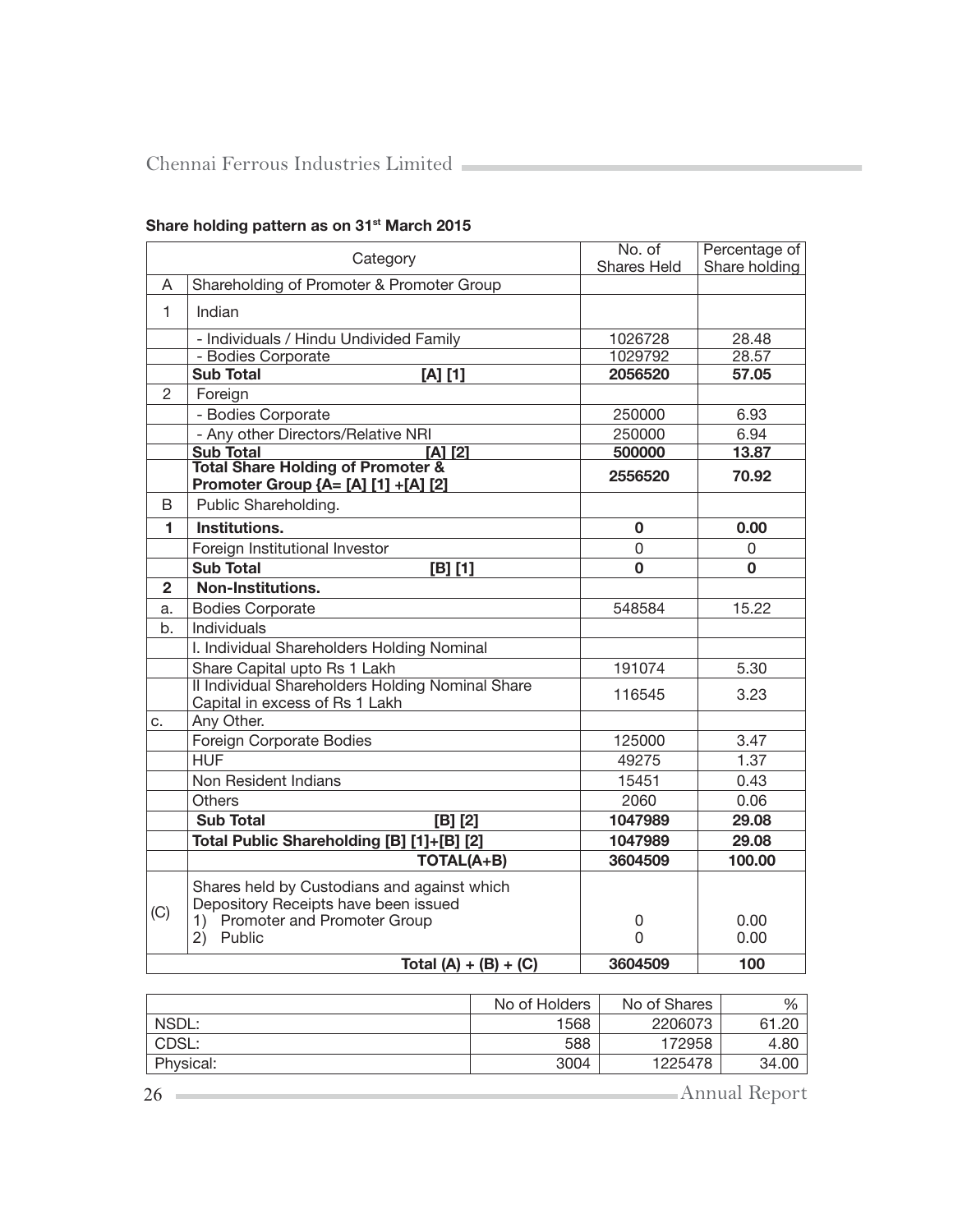#### Demat of shares:

The physical form of trading is also available to the shareholders. Electronic Holding by Members comprises of 66.00% (as on 31.03.2015) of the paid up share capital of the company held through National. Securities Depository Limited and Central Depository Services Limited. The company appointed Cameo Corporate Services Limited as Registrar & Transfer Agent and entered into an agreement for availing depository services.

#### Investor query/address for correspondence:

The Compliance officer Chennai Ferrous Industries Limited, OPG Nagar Periya Obulapuram Village, Nagaraja Kandigai, Madharapakkam Road, Gummidipoondi – 601201 Ph: 044 42919700 Fax: 044 42919719 E-mail: investor@chennaiferrous.com

# Share holders holding shares in electronic mode should address all their correspondence

to:

M/s. Cameo Corporate Services Limited Subramanian Building No.1, Club House Road Chennai- 600 002 Ph: 044-28460390 (6 lines) E-Mail: cameo@cameoindia.com

> For and on behalf of Board of Directors of Chennai Ferrous Industries Limited,

Date: 29.05.2015 **R.NATARAJAN** Place: Chennai Chairman & Managing Director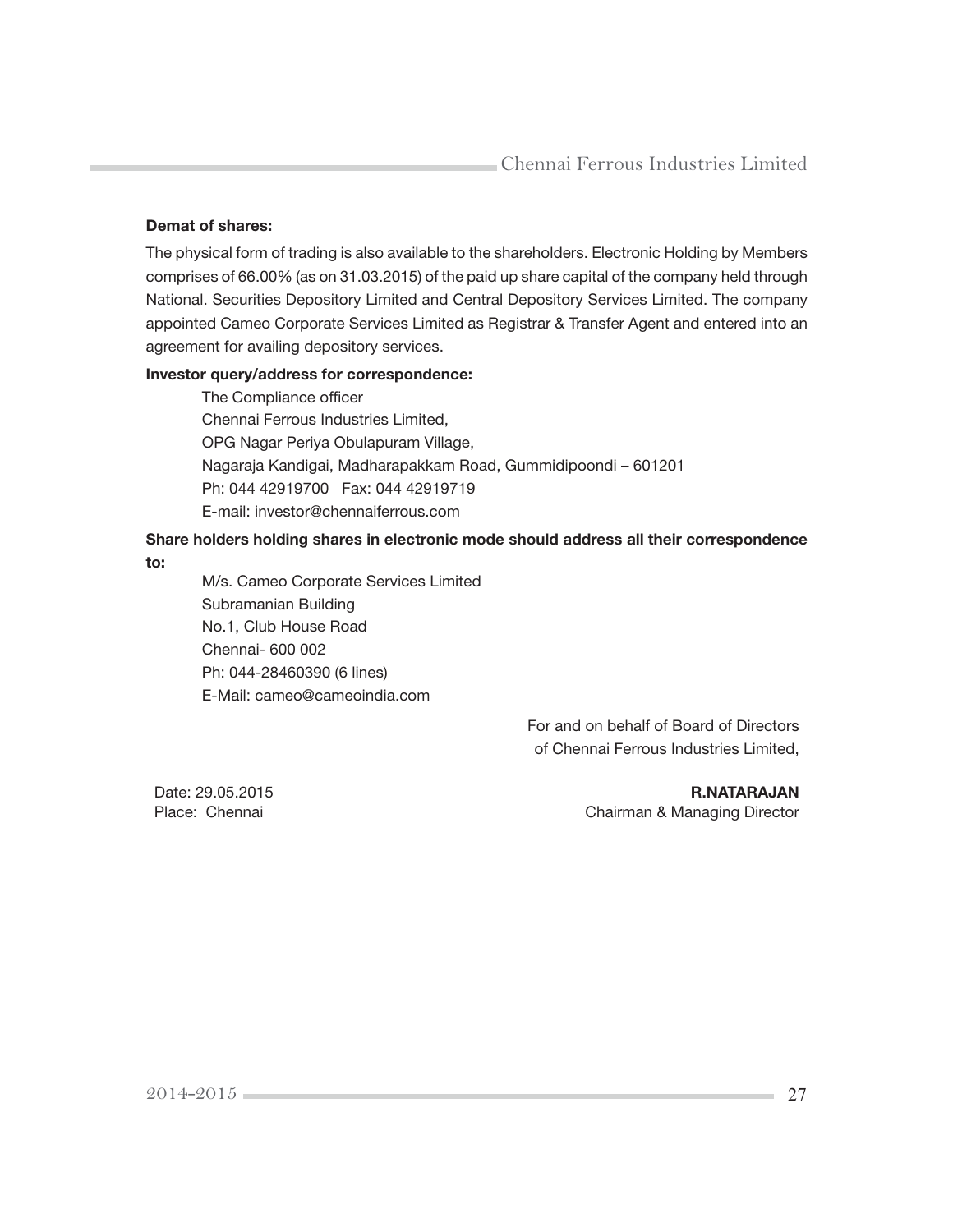# ANNEXURE - V

## Form No. AOC-2

#### (Pursuant to clause (h) of sub-section (3) of section 134 of the Act and Rule 8(2) of the Companies (Accounts) Rules, 2014)

Form for disclosure of particulars of contracts/arrangements entered into by the company with related parties referred to in sub-section (1) of section 188 of the Companies Act, 2013 including certain arm's length transactions under third proviso thereto

1. Details of contracts or arrangements or transactions not at arm's length basis

| (a) | Name(s) of the related party and nature of relationship                                                                 | Nil                                   |
|-----|-------------------------------------------------------------------------------------------------------------------------|---------------------------------------|
| (b) | Nature of contracts/arrangements/transactions                                                                           | (All contracts or<br>arrangements or  |
| (c) | Duration of the contracts / arrangements/transactions                                                                   | transactions with related             |
| (d) | Salient terms of the contracts or arrangements or<br>transactions including the value, if any                           | partiesare at arm's length<br>basis). |
| (e) | Justification for entering into such contracts or<br>arrangements or transactions                                       |                                       |
| (f) | date(s) of approval by the Board                                                                                        |                                       |
| (g) | Amount paid as advances, if any:                                                                                        |                                       |
| (h) | Date on which the special resolution was passed in<br>general meeting as required under first proviso to section<br>188 |                                       |

2. Details of material contracts or arrangement or transactions at arm's length basis

- (a) Name(s) of the related party and nature of relationship
- (b) Nature of contracts/arrangements/transactions
- (c) Duration of the contracts / arrangements/transactions
- (d) Salient terms of the contracts or arrangements or transactions including the value, if any:
- (e) date(s) of approval by the Board
- (f) Amount paid as advances, if any: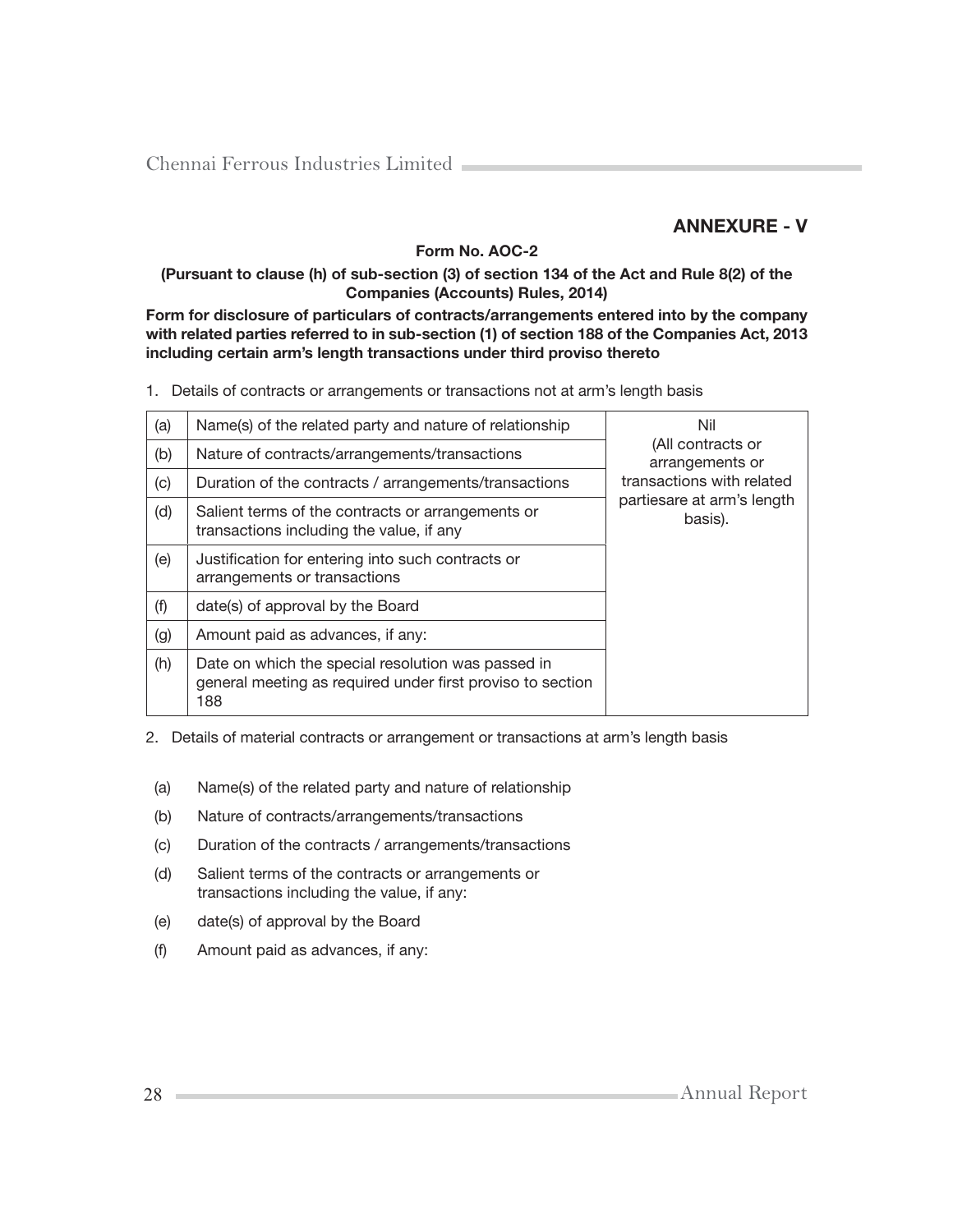# ANNEXURE - VI

# Form No.MGT-9 EXTRACT OF ANNUAL RETURN

#### As on the financial year ended on 31<sup>st</sup> March, 2015

[Pursuant to section 92(3) of the Companies Act,2013 and rule 12(1) of the Companies (Management and Administration) Rules,2014]

## I. REGISTRATION AND OTHER DETAILS:

## i) CIN:U27310TN2010PLC075626

ii) RegistrationDate:07<sup>th</sup> May, 2010

## iii) Name of the Company: CHENNAI FERROUS INDUSTRIES LIMITED

- iv) Category / Sub-Category of the Company: Public Limited Company
- v) Address of the registered office and contact details:

## OPG Nagar Periya Obulapuram Village, Nagaraja Kandigai,

## Madharapakkam Road, Gummidipoondi – 601 201

- vi) Whether listed company : Yes
- vii) Name, Address and Contact details of Registrar and Transfer Agent, if any:
- Cameo Corporate Services Ltd

#### No.1, Club House Road, Chennai - 60002

## II. PRINCIPAL BUSINESS ACTIVITIES OF THE COMPANY

All the business activities contributing 10% or more of the total turnover of the company shall be stated:-

| SI.No. | Name and Description of main<br>Products/Services | NIC Codeof<br>the Product/<br>service | % total turnover of the<br>company |
|--------|---------------------------------------------------|---------------------------------------|------------------------------------|
|        | Manufacture of Sponge Iron                        | 27120                                 | 100%                               |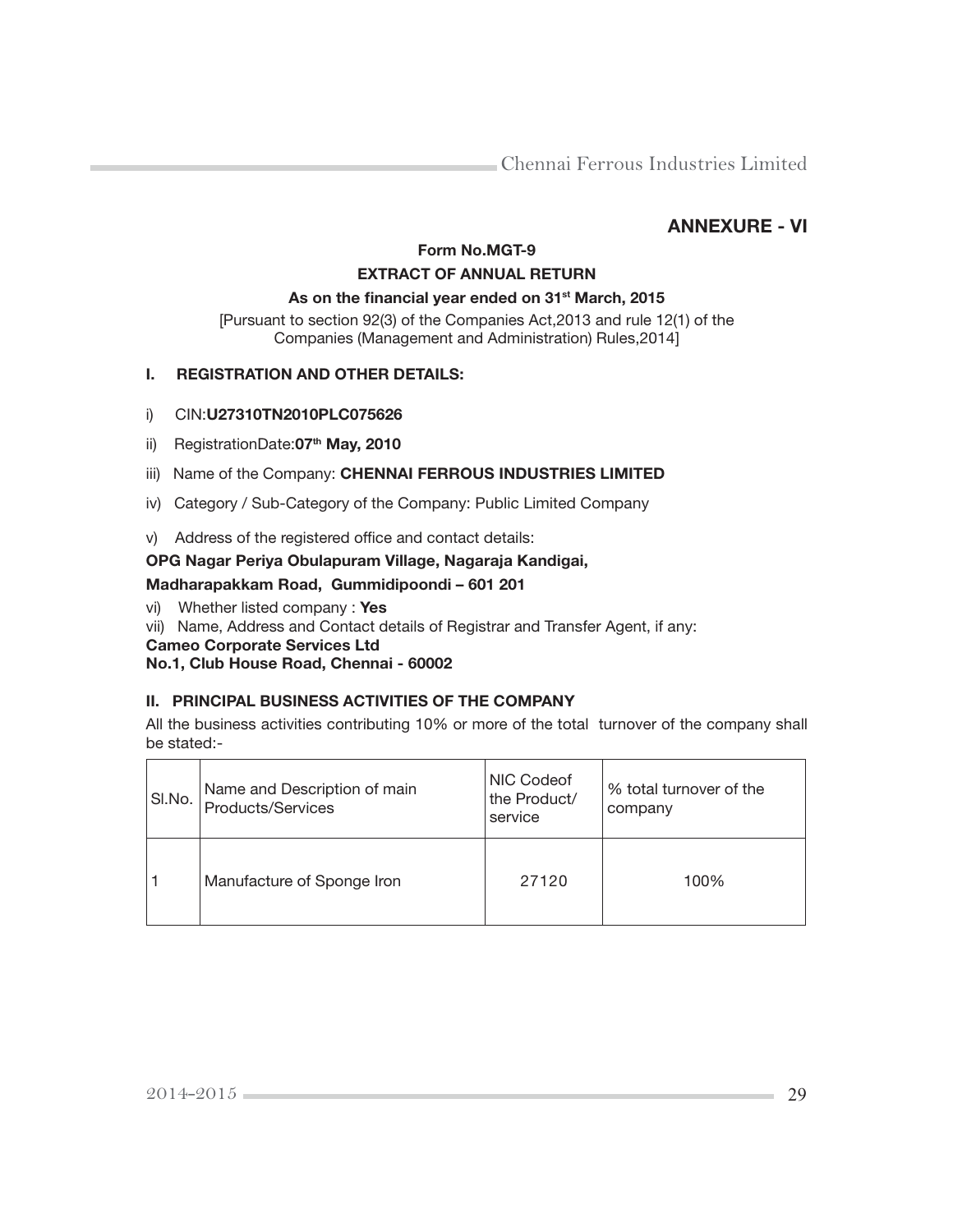## III. PARTICULARS OF HOLDING, SUBSIDIARY AND ASSOCIATE COMPANIES – NA

| SI. NO | <b>NAMEAND</b><br><b>ADDRESSOF</b><br><b>THE</b><br><b>COMPANY</b> | CIN/<br><b>GLN</b> | HOLDING/<br>SUBSIDIARY /<br><b>ASSOCIATE</b> | %of<br>shares<br>held | Applicable<br>Section |
|--------|--------------------------------------------------------------------|--------------------|----------------------------------------------|-----------------------|-----------------------|
|        |                                                                    |                    |                                              |                       |                       |
| 2      |                                                                    |                    |                                              |                       |                       |

# IV. SHAREHOLDING PATTERN (Equity Share Capital Breakup as percentage of Total Equity) i) Category-wise Share Holding

| Category of<br><b>Shareholder</b>                                            | No. of shares held at the beginning of<br>the year |                 |              | No, of shares held at the end of the | $\frac{0}{0}$<br>Change<br>during<br>the year |                 |              |                                         |        |
|------------------------------------------------------------------------------|----------------------------------------------------|-----------------|--------------|--------------------------------------|-----------------------------------------------|-----------------|--------------|-----------------------------------------|--------|
|                                                                              | Demat                                              | <b>Physical</b> | <b>Total</b> | $%$ of<br>Total<br><b>Shares</b>     | <b>Demat</b>                                  | <b>Physical</b> | <b>Total</b> | $%$ of<br><b>Total</b><br><b>Shares</b> |        |
| SHAREHOLDING OF<br>PROMOTER AND<br>PROMOTER GROUP                            |                                                    |                 |              |                                      |                                               |                 |              |                                         |        |
| <b>INDIAN</b>                                                                |                                                    |                 |              |                                      |                                               |                 |              |                                         |        |
| INDIVIDUALS/HINDU<br><b>UNDIVIDED</b><br><b>FAMILY</b>                       | 929520                                             | 97208           | 1026728      | 28.4845                              | 929520                                        | 97208           | 1026728      | 28.4845                                 | 0.0000 |
| CENTRAL<br>GOVERNMENT/<br><b>STATE</b><br><b>GOVERNMENT(S)</b>               | $\Omega$                                           | $\Omega$        | $\Omega$     | 0.0000                               | 0                                             | $\Omega$        | $\Omega$     | 0.0000                                  | 0.0000 |
| <b>BODIES CORPORATE</b>                                                      | 477855                                             | 551937          | 1029792      | 28.5695                              | 477855                                        | 551937          | 1029792      | 28.5695                                 | 0.0000 |
| <b>FINANCIAL</b><br>INSTITUTIONS/<br><b>BANKS</b>                            | $\Omega$                                           | $\Omega$        | 0            | 0.0000                               | 0                                             | $\Omega$        | 0            | 0.0000                                  | 0.0000 |
| <b>ANY OTHER</b>                                                             |                                                    |                 |              |                                      |                                               |                 |              |                                         |        |
| SUB - TOTAL (A)(1)                                                           | 1407375                                            | 649145          | 2056520      | 57.0540                              | 1407375                                       | 649145          | 2056520      | 57.0540                                 | 0.0000 |
| <b>FOREIGN</b>                                                               |                                                    |                 |              |                                      |                                               |                 |              |                                         |        |
| INDIVIDUALS (NON-<br><b>RESIDENT</b><br>INDIVIDUALS/<br>FOREIGN INDIVIDUALS) | $\Omega$                                           | $\Omega$        | $\Omega$     | 0.0000                               | 0                                             | $\Omega$        | $\Omega$     | 0.0000                                  | 0.0000 |
| Annual Report<br>30                                                          |                                                    |                 |              |                                      |                                               |                 |              |                                         |        |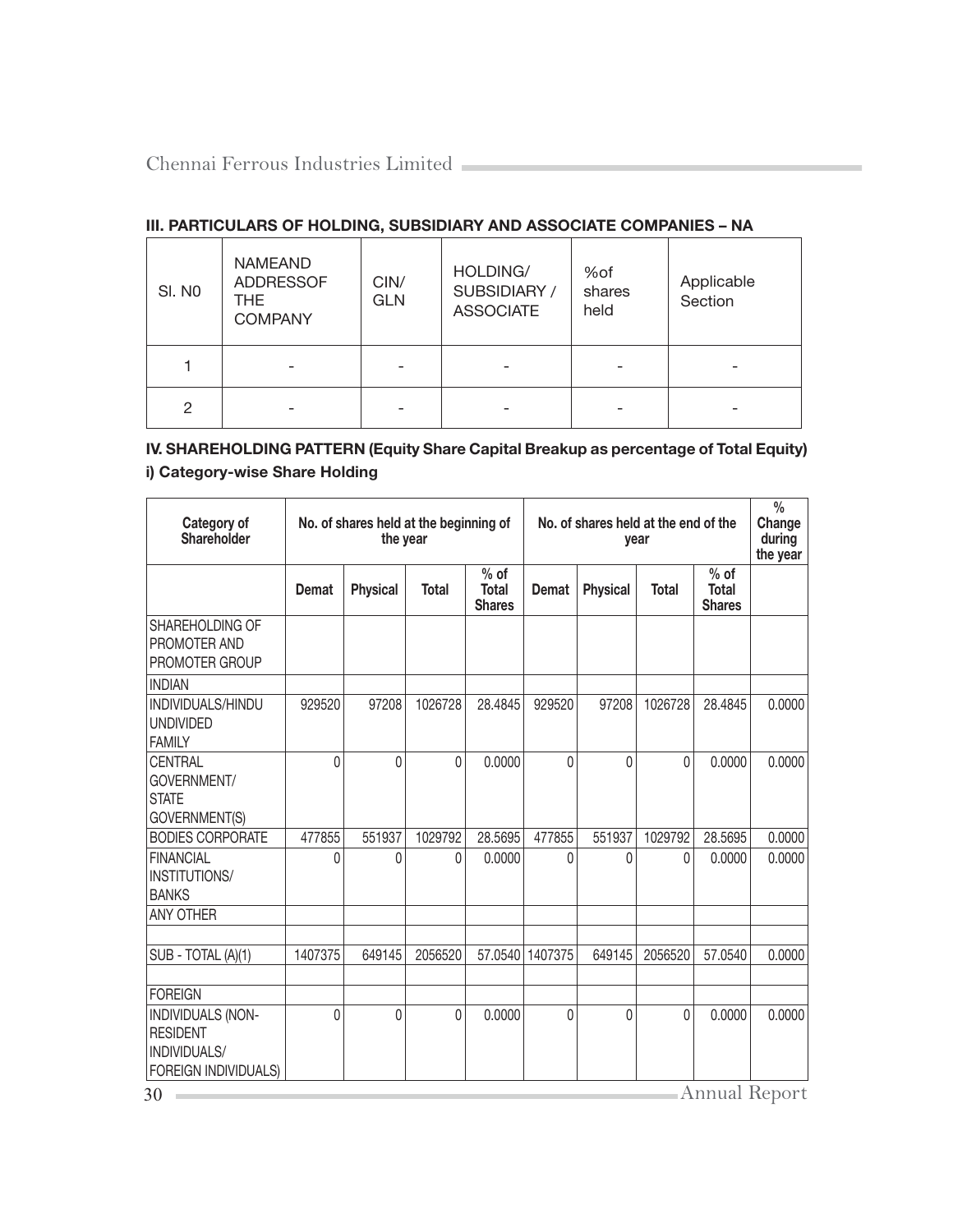| Category of<br>Shareholder                                                                                   |           | No. of shares held at the beginning of<br>the year |              | No. of shares held at the end of the    | $\frac{0}{0}$<br>Change<br>during<br>the year |                 |              |                                         |        |
|--------------------------------------------------------------------------------------------------------------|-----------|----------------------------------------------------|--------------|-----------------------------------------|-----------------------------------------------|-----------------|--------------|-----------------------------------------|--------|
|                                                                                                              | Demat     | <b>Physical</b>                                    | <b>Total</b> | $%$ of<br><b>Total</b><br><b>Shares</b> | <b>Demat</b>                                  | <b>Physical</b> | <b>Total</b> | $%$ of<br><b>Total</b><br><b>Shares</b> |        |
| <b>BODIES CORPORATE</b>                                                                                      | 0         | 250000                                             | 250000       | 6.9357                                  | 0                                             | 250000          | 250000       | 6.9357                                  | 0.0000 |
| <b>INSTITUTIONS</b>                                                                                          | $\pmb{0}$ | 0                                                  | 0            | 0.0000                                  | 0                                             | 0               | 0            | 0.0000                                  | 0.0000 |
| <b>QUALIFIED FOREIGN</b><br><b>INVESTOR</b>                                                                  | $\Omega$  | 0                                                  | 0            | 0.0000                                  | 0                                             | 0               | 0            | 0.0000                                  | 0.0000 |
| <b>ANY OTHER</b>                                                                                             |           |                                                    |              |                                         |                                               |                 |              |                                         |        |
| <b>DIRECTORS/RELATIVE</b><br><b>NRI</b>                                                                      | 0         | 250000                                             | 250000       | 6.9357                                  | 0                                             | 250000          | 250000       | 6.9357                                  | 0.0000 |
|                                                                                                              | 0         | 250000                                             | 250000       | 6.9357                                  | 0                                             | 250000          | 250000       | 6.9357                                  | 0.0000 |
| SUB - TOTAL (A)(2)                                                                                           | 0         | 500000                                             | 500000       | 13.8715                                 | 0                                             | 500000          | 500000       | 13.8715                                 | 0.0000 |
| <b>TOTAL SHARE</b><br><b>HOLDING OF</b><br>PROMOTER AND<br><b>PROMOTER</b><br>$GROUP(A) = (A)(1)+(A)$<br>(2) | 1407375   | 1149145                                            | 2556520      |                                         | 70.9256 1407375                               | 1149145         | 2556520      | 70.9256                                 | 0.0000 |
|                                                                                                              |           |                                                    |              |                                         |                                               |                 |              |                                         |        |
| <b>PUBLIC</b><br><b>SHAREHOLDING</b>                                                                         |           |                                                    |              |                                         |                                               |                 |              |                                         |        |
| <b>INSTITUTIONS</b>                                                                                          |           |                                                    |              |                                         |                                               |                 |              |                                         |        |
| <b>MUTUAL FUNDS/UTI</b>                                                                                      | 0         | 0                                                  | 0            | 0.0000                                  | 0                                             | 0               | 0            | 0.0000                                  | 0.0000 |
| <b>FINANCIAL</b><br>INSTITUTIONS/<br><b>BANKS</b>                                                            | $\Omega$  | 0                                                  | 0            | 0.0000                                  | 0                                             | 0               | 0            | 0.0000                                  | 0.0000 |
| <b>CENTRAL</b><br>GOVERNMENT/<br><b>STATE</b><br><b>GOVERNMENT(S)</b>                                        | $\Omega$  | 0                                                  | 0            | 0.0000                                  | 0                                             | 0               | $\Omega$     | 0.0000                                  | 0.0000 |
| <b>VENTURE CAPITAL</b><br><b>FUNDS</b>                                                                       | 0         | 0                                                  | 0            | 0.0000                                  | 0                                             | 0               | 0            | 0.0000                                  | 0.0000 |
| <b>INSURANCE</b><br><b>COMPANIES</b>                                                                         | 0         | $\mathbf 0$                                        | 0            | 0.0000                                  | 0                                             | 0               | $\Omega$     | 0.0000                                  | 0.0000 |
| <b>FOREIGN</b><br><b>INSTITUTIONAL</b><br><b>INVESTORS</b>                                                   | 0         | $\pmb{0}$                                          | 0            | 0.0000                                  | 0                                             | 0               | 0            | 0.0000                                  | 0.0000 |
| <b>FOREIGN VENTURE</b><br><b>CAPITAL INVESTORS</b>                                                           | $\Omega$  | 0                                                  | 0            | 0.0000                                  | 0                                             | 0               | $\Omega$     | 0.0000                                  | 0.0000 |
| 2014-2015                                                                                                    |           |                                                    |              |                                         |                                               |                 |              |                                         | 31     |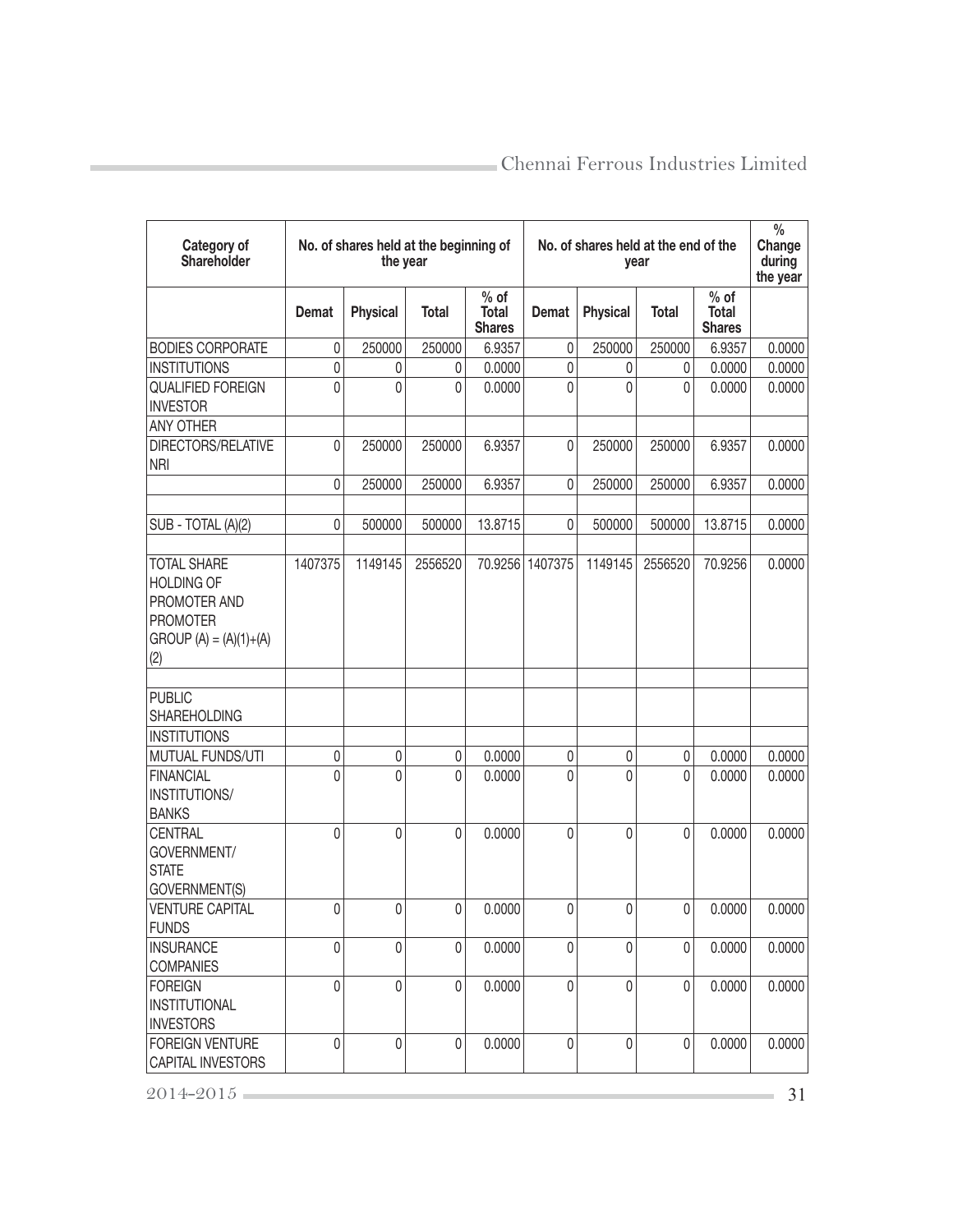| Category of<br>Shareholder                                                                                                  | No. of shares held at the beginning of<br>the year |                 |              | No. of shares held at the end of the    | $\frac{0}{0}$<br>Change<br>during<br>the year |                 |              |                                  |           |
|-----------------------------------------------------------------------------------------------------------------------------|----------------------------------------------------|-----------------|--------------|-----------------------------------------|-----------------------------------------------|-----------------|--------------|----------------------------------|-----------|
|                                                                                                                             | <b>Demat</b>                                       | <b>Physical</b> | <b>Total</b> | $%$ of<br><b>Total</b><br><b>Shares</b> | <b>Demat</b>                                  | <b>Physical</b> | <b>Total</b> | $%$ of<br>Total<br><b>Shares</b> |           |
| <b>QUALIFIED FOREIGN</b>                                                                                                    | 0                                                  | 0               | 0            | 0.0000                                  | 0                                             | $\mathbf 0$     | 0            | 0.0000                           | 0.0000    |
| <b>INVESTOR</b>                                                                                                             |                                                    |                 |              |                                         |                                               |                 |              |                                  |           |
| ANY OTHER                                                                                                                   |                                                    |                 |              |                                         |                                               |                 |              |                                  |           |
| SUB - TOTAL (B)(1)                                                                                                          | 0                                                  | 0               | 0            | 0.0000                                  | 0                                             | 0               | 0            | 0.0000                           | 0.0000    |
| NON-INSTITUTIONS                                                                                                            |                                                    |                 |              |                                         |                                               |                 |              |                                  |           |
| <b>BODIES CORPORATE</b>                                                                                                     | 547137                                             | 864             | 548001       | 15.2032                                 | 547720                                        | 864             | 548584       | 15.2193                          | 0.0161    |
| <b>INDIVIDUALS -</b>                                                                                                        |                                                    |                 |              |                                         |                                               |                 |              |                                  |           |
| <b>I INDIVIDUAL</b><br><b>SHAREHOLDERS</b><br><b>HOLDING NOMINAL</b><br><b>SHARE CAPITAL</b><br>UPTO RS. 1 LAKH             | 130482                                             | 63949           | 194431       | 5.3941                                  | 127125                                        | 63949           | 191074       | 5.3009                           | $-0.0931$ |
| <b>II INDIVIDUAL</b><br><b>SHAREHOLDERS</b><br><b>HOLDING NOMINAL</b><br><b>SHARE CAPITAL</b><br>IN EXCESS OF RS. 1<br>LAKH | 116545                                             | $\Omega$        | 116545       | 3.2333                                  | 116545                                        | $\Omega$        | 116545       | 3.2333                           | 0.0000    |
| <b>QUALIFIED FOREIGN</b><br><b>INVESTOR</b>                                                                                 | $\Omega$                                           | 0               | $\mathbf{0}$ | 0.0000                                  | $\Omega$                                      | $\mathbf 0$     | 0            | 0.0000                           | 0.0000    |
| ANY OTHER                                                                                                                   |                                                    |                 |              |                                         |                                               |                 |              |                                  |           |
| <b>CLEARING MEMBERS</b>                                                                                                     | 750                                                | 0               | 750          | 0.0208                                  | $\Omega$                                      | 0               | 0            | 0.0000                           | $-0.0208$ |
| <b>FOREIGN CORPORATE</b><br><b>BODIES</b>                                                                                   | 125000                                             | 0               | 125000       | 3.4678                                  | 125000                                        | $\Omega$        | 125000       | 3.4678                           | 0.0000    |
| HINDU UNDIVIDED<br><b>FAMILIES</b>                                                                                          | 45677                                              | 12              | 45689        | 1.2675                                  | 49263                                         | 12              | 49275        | 1.3670                           | 0.0994    |
| NON RESIDENT<br><b>INDIANS</b>                                                                                              | 6065                                               | 9448            | 15513        | 0.4303                                  | 6003                                          | 9448            | 15451        | 0.4286                           | $-0.0017$ |
| <b>OTHERS</b>                                                                                                               | 0                                                  | 2060            | 2060         | 0.0571                                  | 0                                             | 2060            | 2060         | 0.0571                           | 0.0000    |
|                                                                                                                             | 177492                                             | 11520           | 189012       | 5.2437                                  | 180266                                        | 11520           | 191786       | 5.3207                           | 0.0769    |
| SUB - TOTAL (B)(2)                                                                                                          | 971656                                             | 76333           | 1047989      | 29.0743                                 | 971656                                        | 76333           | 1047989      | 29.0743                          | 0.0000    |
| <b>TOTAL PUBLIC</b><br><b>SHAREHOLDING</b><br>$(B) = (B)(1)+(B)(2)$                                                         | 971656                                             | 76333           | 1047989      | 29.0743                                 | 971656                                        | 76333           | 1047989      | 29.0743                          | 0.0000    |
| Annual Report<br>32                                                                                                         |                                                    |                 |              |                                         |                                               |                 |              |                                  |           |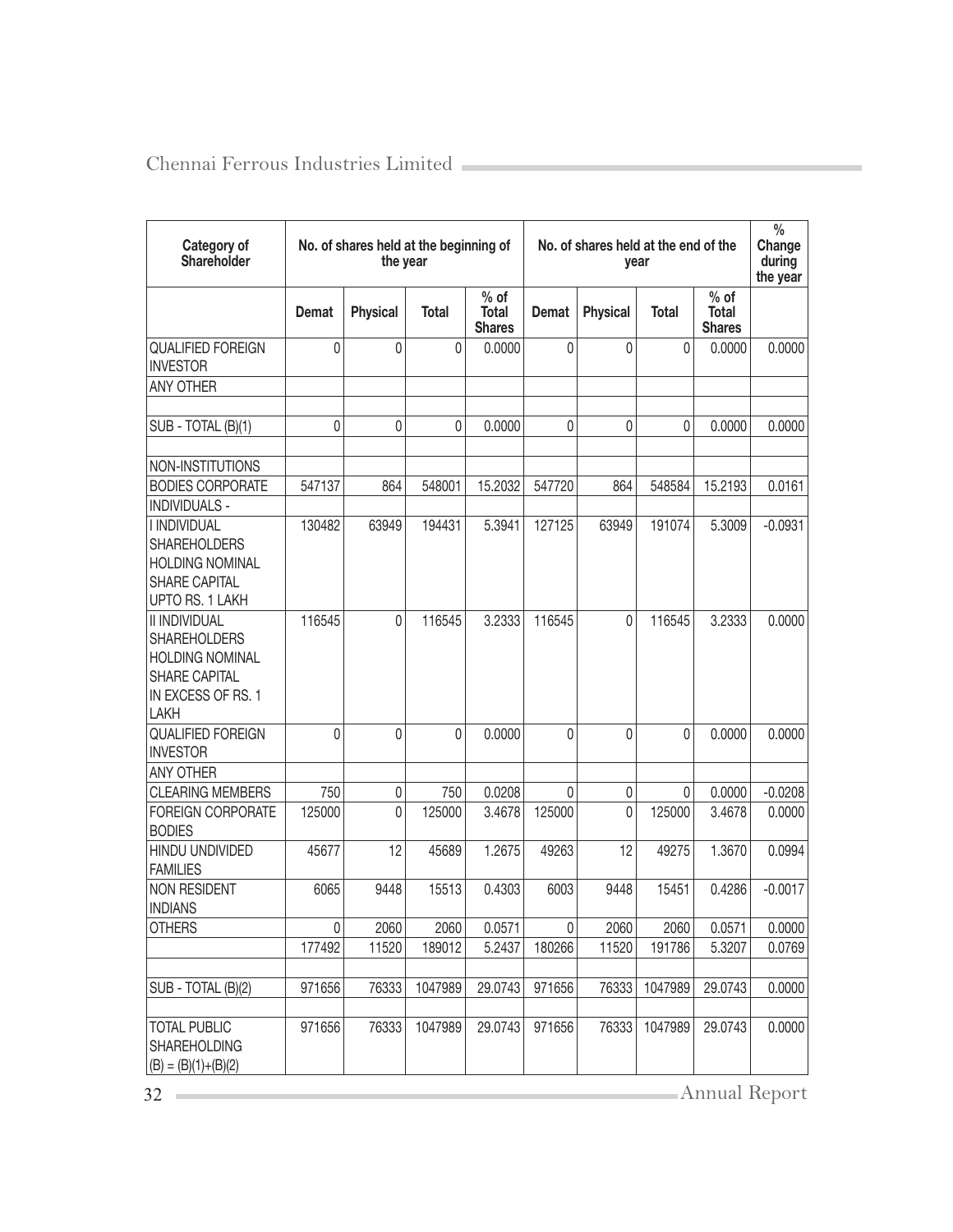| Category of<br><b>Shareholder</b>                                                                                    | No. of shares held at the beginning of<br>the year |                 |              |                                         | No. of shares held at the end of the<br>year |                 |         |                                  | $\frac{0}{0}$<br>Change<br>during<br>the year |
|----------------------------------------------------------------------------------------------------------------------|----------------------------------------------------|-----------------|--------------|-----------------------------------------|----------------------------------------------|-----------------|---------|----------------------------------|-----------------------------------------------|
|                                                                                                                      | Demat                                              | <b>Physical</b> | <b>Total</b> | $%$ of<br><b>Total</b><br><b>Shares</b> | <b>Demat</b>                                 | <b>Physical</b> | Total   | $%$ of<br>Total<br><b>Shares</b> |                                               |
| $TOTAL(A)+(B)$                                                                                                       | 2379031                                            | 1225478         | 3604509      | 100.0000                                | 2379031                                      | 1225478         | 3604509 | 100.0000                         | 0.0000                                        |
| SHARES HELD BY<br><b>CUSTODIANS AND</b><br>AGAINST<br>WHICH DEPOSITORY<br><b>RECEIPTS</b><br><b>HAVE BEEN ISSUED</b> |                                                    |                 |              |                                         |                                              |                 |         |                                  |                                               |
| Promoter and Promoter<br>Group                                                                                       | 0                                                  | 0               | $\Omega$     | 0.0000                                  | 0                                            | 0               | 0       | 0.0000                           | 0.0000                                        |
| Public                                                                                                               | 0                                                  | 0               | 0            | 0.0000                                  | 0                                            | 0               | 0       | 0.0000                           | 0.0000                                        |
| <b>TOTAL CUSTODIAN (C)</b>                                                                                           | 0                                                  | 0               | $\Omega$     | 0.0000                                  | 0                                            | 0               | O       | 0.0000                           | 0.0000                                        |
| <b>GRAND TOTAL</b><br>$(A)+(B)+(C)$                                                                                  | 2379031                                            | 1225478         | 3604509      | 100.0000                                | 2379031                                      | 1225478         | 3604509 | 100.0000                         | 0.0000                                        |

# (ii) Shareholding of Promoters

| Shareholder's Name                                                             | Shareholding at the beginning of<br>the year |                                                                                                        |              | Shareholding at the end of the year |                                                                                            |              |                                                    |
|--------------------------------------------------------------------------------|----------------------------------------------|--------------------------------------------------------------------------------------------------------|--------------|-------------------------------------|--------------------------------------------------------------------------------------------|--------------|----------------------------------------------------|
|                                                                                | No of<br>shares                              | % of total<br><sup>1</sup> % of shares<br>shares of<br>pledged /<br>encumbered<br>the<br>to<br>company |              | No of<br>shares                     | % of total<br>'% of shares<br>pledged /<br>shares of<br>encumbered<br>the<br>to<br>company |              | '% change in<br>shareholding<br>during the<br>year |
|                                                                                |                                              |                                                                                                        | total shares |                                     |                                                                                            | total shares |                                                    |
| <b>TAMILNADU ENTERPRISES</b><br>& INVESTMENTS PVT LTD                          | 251937                                       | 6.9894                                                                                                 | 0.0000       | 251937                              | 6.9894                                                                                     | 0.0000       | 0.0000                                             |
|                                                                                |                                              |                                                                                                        |              |                                     |                                                                                            |              |                                                    |
| RADIANT SOLUTIONS<br><b>PRIVATE LTD</b>                                        | 250000                                       | 6.9357                                                                                                 | 0.0000       | 250000                              | 6.9357                                                                                     | 0.0000       | 0.0000                                             |
|                                                                                |                                              |                                                                                                        |              |                                     |                                                                                            |              |                                                    |
| AMEENA BAGUM                                                                   | 250000                                       | 6.9357                                                                                                 | 0.0000       | 250000                              | 6.9357                                                                                     | 0.0000       | 0.0000                                             |
| <b>TAMILNADU PROPERTY</b><br>DEVELOPERS PVT LTD                                | 160000                                       | 4.4388                                                                                                 | 0.0000       | 160000                              | 4.4388                                                                                     | 0.0000       | 0.0000                                             |
| <b>DHANVARSHA</b><br><b>ENTERPRISES AND</b><br><b>INVESTMENTS PVT. LIMITED</b> | 157475                                       | 4.3688                                                                                                 | 0.0000       | 157475                              | 4.3688                                                                                     | 0.0000       | 0.0000                                             |

2014-2015 33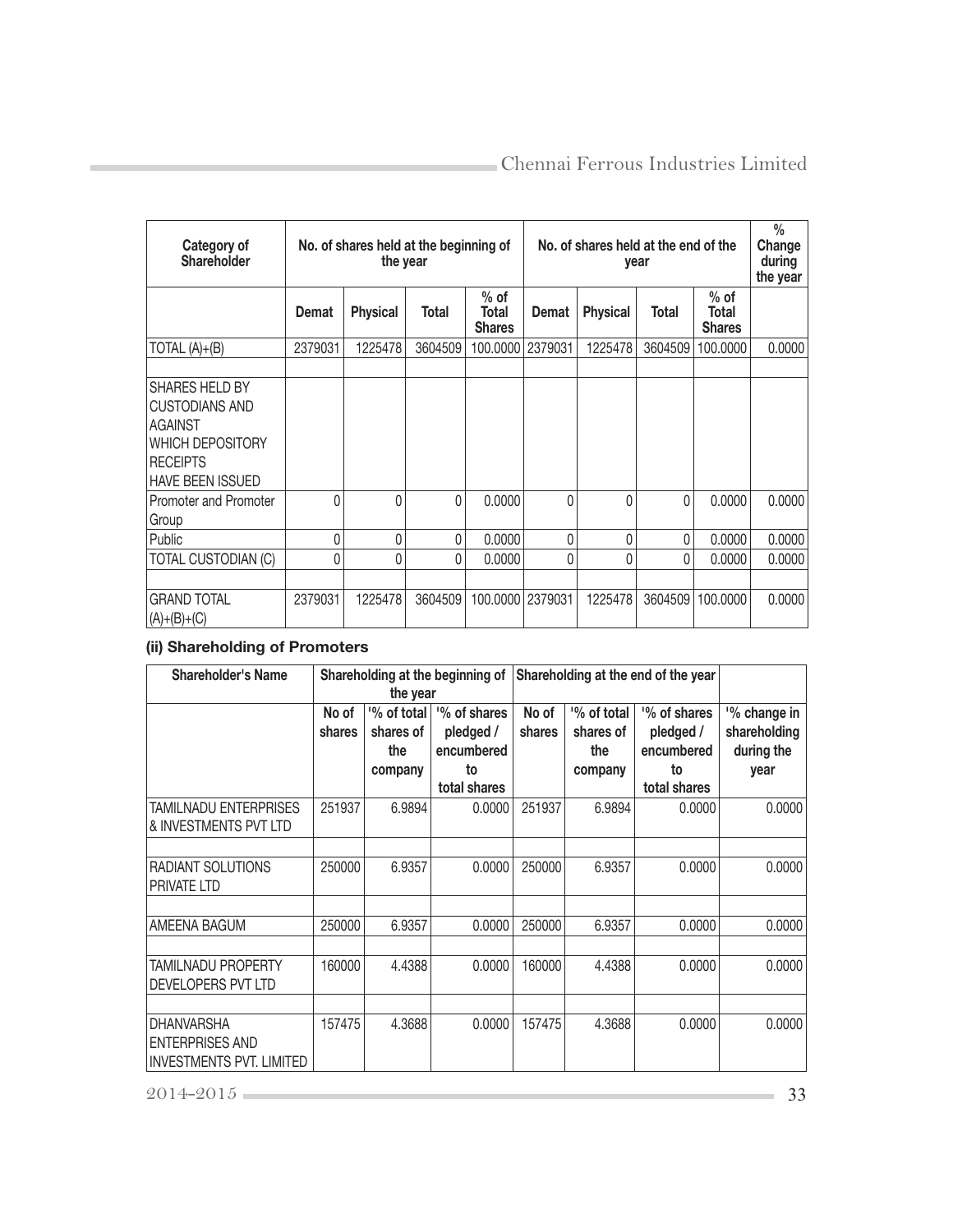| <b>Shareholder's Name</b>                                                |        | the year    | Shareholding at the beginning of | Shareholding at the end of the year |             |              |              |
|--------------------------------------------------------------------------|--------|-------------|----------------------------------|-------------------------------------|-------------|--------------|--------------|
|                                                                          | No of  | '% of total | '% of shares                     | No of                               | '% of total | '% of shares | '% change in |
|                                                                          | shares | shares of   | pledged /                        | shares                              | shares of   | pledged /    | shareholding |
|                                                                          |        | the         | encumbered                       |                                     | the         | encumbered   | during the   |
|                                                                          |        | company     | to                               |                                     | company     | to           | year         |
|                                                                          |        |             | total shares                     |                                     |             | total shares |              |
| TAMILNADU PROPERTY<br>DEVELOPERS PVT LTD                                 | 140000 | 3.8840      | 0.0000                           | 140000                              | 3.8840      | 0.0000       | 0.0000       |
| RAJESH GUPTA MR                                                          | 138768 | 3.8498      | 0.0000                           | 138768                              | 3.8498      | 0.0000       | 0.0000       |
| <b>GOODFAITH VINIMAY</b><br>PRIVATE LIMITED                              | 125155 | 3.4721      | 0.0000                           | 125155                              | 3.4721      | 0.0000       | 0.0000       |
| <b>ARVIND GUPTA</b>                                                      | 122377 | 3.3951      | 0.0000                           | 122377                              | 3.3951      | 0.0000       | 0.0000       |
|                                                                          |        |             |                                  |                                     |             |              |              |
| SUDHA GUPTA MRS                                                          | 116230 | 3.2245      | 0.0000                           | 116230                              | 3.2245      | 0.0000       | 0.0000       |
| RENU DEVI JALAN                                                          | 100000 | 2.7743      | 0.0000                           | 100000                              | 2.7743      | 0.0000       | 0.0000       |
| RAVI KUMAR GUPTA                                                         | 93550  | 2.5953      | 0.0000                           | 93550                               | 2.5953      | 0.0000       | 0.0000       |
| HAVING SAME PAN                                                          |        |             |                                  |                                     |             |              |              |
| RAVI GUPTA MR                                                            | 63500  | 1.7616      | 0.0000                           | 63500                               | 1.7616      | 0.0000       | 0.0000       |
| SRI HARI VALLABHAA<br>ENTERPRISES AND<br><b>INVESTMENTS PVT. LIMITED</b> | 85907  | 2.3833      | 0.0000                           | 85907                               | 2.3833      | 0.0000       | 0.0000       |
| <b>ABHISHEK SARAFF</b>                                                   | 73712  | 2.0449      | 0.0000                           | 73712                               | 2.0449      | 0.0000       | 0.0000       |
| ASSAM MERCANTILE<br><b>COMPANY LIMITED</b>                               | 65643  | 1.8211      | 0.0000                           | 65643                               | 1.8211      | 0.0000       | 0.0000       |
| <b>VANDANA GUPTA MRS.</b>                                                | 50344  | 1.3966      | 0.0000                           | 50344                               | 1.3966      | 0.0000       | 0.0000       |
| KANISHK GUPTA                                                            | 47894  | 1.3287      | 0.0000                           | 47894                               | 1.3287      | 0.0000       | 0.0000       |
| <b>HAVING SAME PAN</b>                                                   |        |             |                                  |                                     |             |              |              |
| KANISHK GUPTA MR                                                         | 4307   | 0.1194      | 0.0000                           | 4307                                | 0.1194      | 0.0000       | 0.0000       |

34 Annual Report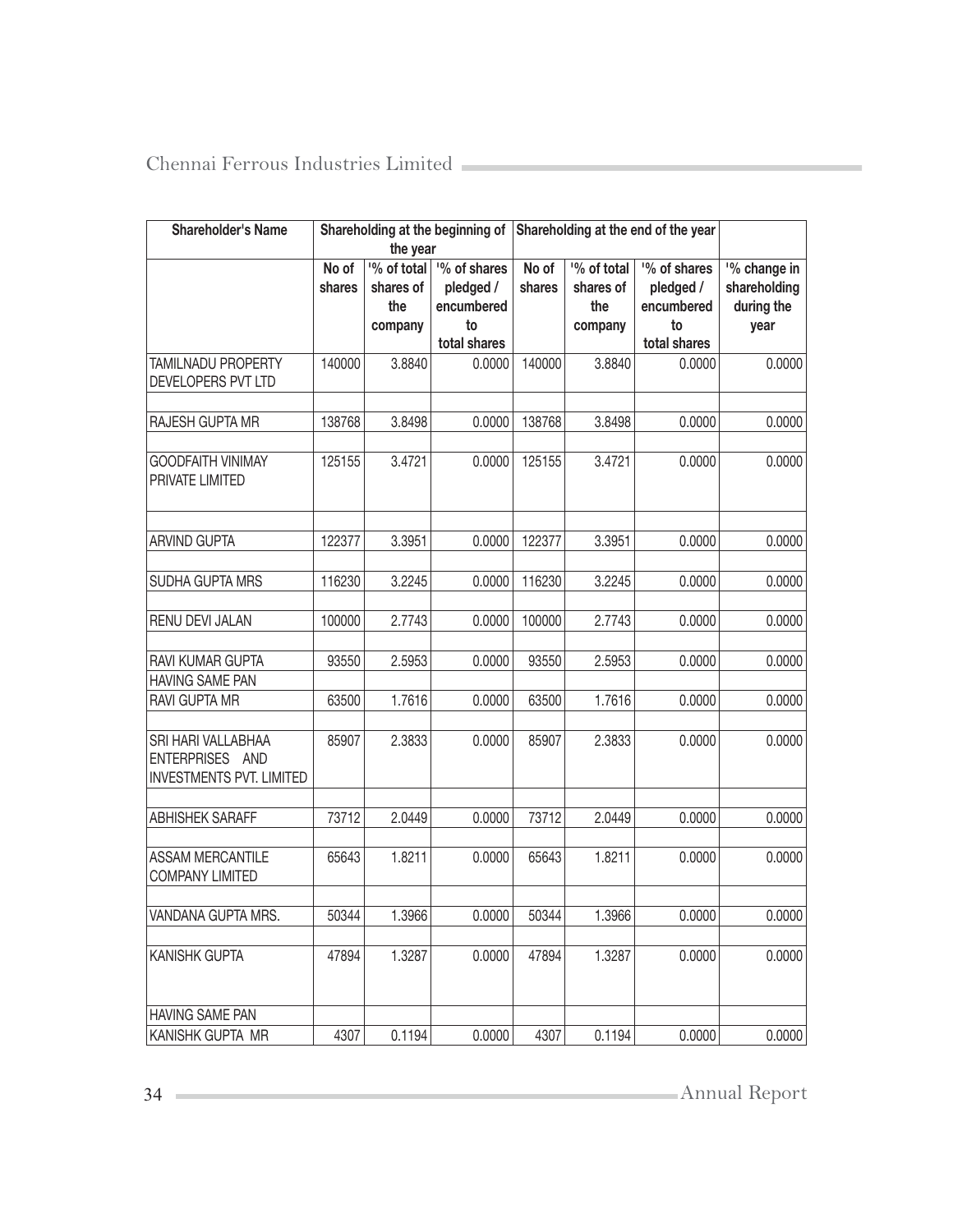| <b>Shareholder's Name</b>                                    |                 | Shareholding at the beginning of<br>the year |                                               | Shareholding at the end of the year |                                            |                                               |                                                    |
|--------------------------------------------------------------|-----------------|----------------------------------------------|-----------------------------------------------|-------------------------------------|--------------------------------------------|-----------------------------------------------|----------------------------------------------------|
|                                                              | No of<br>shares | % of total<br>shares of<br>the<br>company    | '% of shares<br>pledged /<br>encumbered<br>to | No of<br>shares                     | '% of total<br>shares of<br>the<br>company | '% of shares<br>pledged /<br>encumbered<br>to | '% change in<br>shareholding<br>during the<br>year |
| SATYA NARAIN GUPTA<br>JT1: RAMESH KUMAR<br>JT2: LAKSHMI DEVI | 47200           | 1.3094                                       | total shares<br>0.0000                        | 47200                               | 1.3094                                     | total shares<br>0.0000                        | 0.0000                                             |
| <b>INDIAN CORPORATE</b><br><b>BUSINESS CENTRE LTD</b>        | 43675           | 1.2116                                       | 0.0000                                        | 43675                               | 1.2116                                     | 0.0000                                        | 0.0000                                             |
| <b>GITADEVI MRS</b>                                          | 28725           | 0.7969                                       | 0.0000                                        | 28725                               | 0.7969                                     | 0.0000                                        | 0.0000                                             |
| SHAILJA GUPTA                                                | 24091           | 0.6683                                       | 0.0000                                        | 24091                               | 0.6683                                     | 0.0000                                        | 0.0000                                             |
| ALOK GUPTA MR                                                | 14934           | 0.4143                                       | 0.0000                                        | 14934                               | 0.4143                                     | 0.0000                                        | 0.0000                                             |
| ROOP CHAND BETALA<br>JT1: RATNA BETALA                       | 12500           | 0.3467                                       | 0.0000                                        | 12500                               | 0.3467                                     | 0.0000                                        | 0.0000                                             |
| RAVI GUPTA MR                                                | 10100           | 0.2802                                       | 0.0000                                        | 10100                               | 0.2802                                     | 0.0000                                        | 0.0000                                             |
| ARVIND GUPTA                                                 | 10000           | 0.2774                                       | 0.0000                                        | 10000                               | 0.2774                                     | 0.0000                                        | 0.0000                                             |
| RAJESH GUPTA                                                 | 10000           | 0.2774                                       | 0.0000                                        | 10000                               | 0.2774                                     | 0.0000                                        | 0.0000                                             |
| <b>RAVI GUPTA</b>                                            | 10000           | 0.2774                                       | 0.0000                                        | 10000                               | 0.2774                                     | 0.0000                                        | 0.0000                                             |
| SAMRIDHI GUPTA MS                                            | 9340            | 0.2591                                       | 0.0000                                        | 9340                                | 0.2591                                     | 0.0000                                        | 0.0000                                             |
| ARVIND GUPTA.MR                                              | 7131            | 0.1978                                       | 0.0000                                        | 7131                                | 0.1978                                     | 0.0000                                        | 0.0000                                             |
| RAJESH GUPTA                                                 | 7131            | 0.1978                                       | 0.0000                                        | 7131                                | 0.1978                                     | 0.0000                                        | 0.0000                                             |
| SUDHA GUPTA                                                  | 5000            | 0.1387                                       | 0.0000                                        | 5000                                | 0.1387                                     | 0.0000                                        | 0.0000                                             |
| <b>ALOK GUPTA</b>                                            | 5000            | 0.1387                                       | 0.0000                                        | 5000                                | 0.1387                                     | 0.0000                                        | 0.0000                                             |
| <b>KANISHK GUPTA</b>                                         | 5000            | 0.1387                                       | 0.0000                                        | 5000                                | 0.1387                                     | 0.0000                                        | 0.0000                                             |
| 2014-2015                                                    |                 |                                              |                                               |                                     |                                            |                                               | 35                                                 |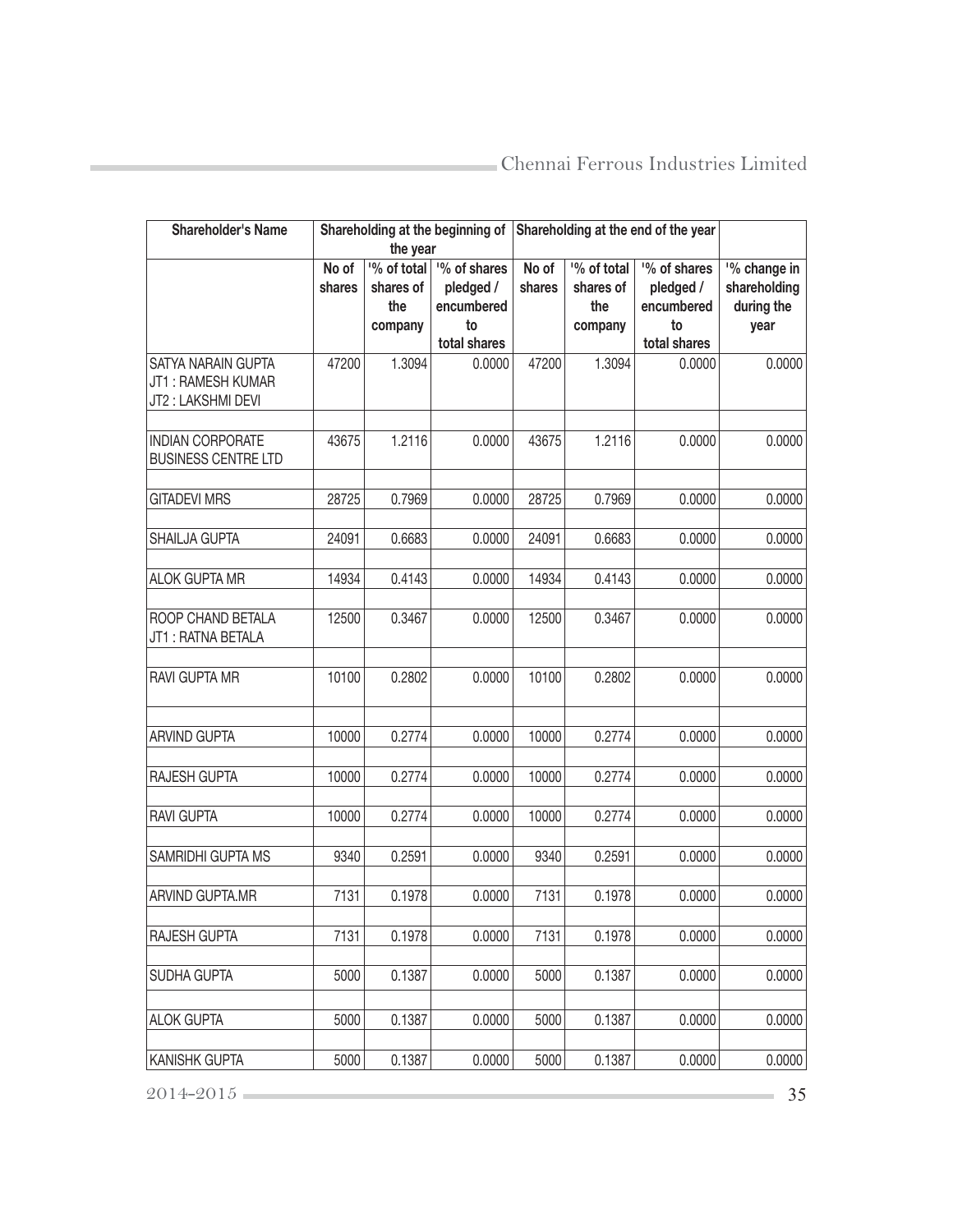| Shareholder's Name     | Shareholding at the beginning of |             | Shareholding at the end of the year |        |             |                          |                          |
|------------------------|----------------------------------|-------------|-------------------------------------|--------|-------------|--------------------------|--------------------------|
|                        |                                  | the year    |                                     |        |             |                          |                          |
|                        | No of                            | '% of total | <sup>1</sup> % of shares            | No of  | '% of total | <sup>1</sup> % of shares | <sup>1</sup> % change in |
|                        | shares                           | shares of   | pledged /                           | shares | shares of   | pledged /                | shareholding             |
|                        |                                  | the         | encumbered                          |        | the         | encumbered               | during the               |
|                        |                                  | company     | to                                  |        | company     | to                       | year                     |
|                        |                                  |             | total shares                        |        |             | total shares             |                          |
| <b>VANDANA GUPTA</b>   | 5000                             | 0.1387      | 0.0000                              | 5000   | 0.1387      | 0.0000                   | 0.0000                   |
|                        |                                  |             |                                     |        |             |                          |                          |
| AVANTIKA GUPTA MS      | 2701                             | 0.0749      | 0.0000                              | 2701   | 0.0749      | 0.0000                   | 0.0000                   |
|                        |                                  |             |                                     |        |             |                          |                          |
| NIVEDITA GUPTA         | 1250                             | 0.0346      | 0.0000                              | 1250   | 0.0346      | 0.0000                   | 0.0000                   |
|                        |                                  |             |                                     |        |             |                          |                          |
| <b>ARVIND GUPTA</b>    | 625                              | 0.0173      | 0.0000                              | 0      | 0.0000      | 0.0000                   | $-0.0173$                |
| <b>HAVING SAME PAN</b> |                                  |             |                                     |        |             |                          |                          |
| ARVIND KUMAR GUPTA     | 0                                | 0.0000      | 0.0000                              | 625    | 0.0173      | 0.0000                   | 0.0173                   |
|                        |                                  |             |                                     |        |             |                          |                          |
| NIVEDITA GUPTA         | 274                              | 0.0076      | 0.0000                              | 274    | 0.0076      | 0.0000                   | 0.0000                   |
|                        |                                  |             |                                     |        |             |                          |                          |
| <b>SUBHASH CHANDRA</b> | 36                               | 0.0009      | 0.0000                              | 36     | 0.0009      | 0.0000                   | 0.0000                   |
| <b>SARAFF</b>          |                                  |             |                                     |        |             |                          |                          |
|                        |                                  |             |                                     |        |             |                          |                          |
| <b>RAVI GUPTA</b>      | 8                                | 0.0002      | 0.0000                              | 8      | 0.0002      | 0.0000                   | 0.0000                   |

# (iii) Change in Promoters' Shareholding (please specify, if there is no change)

|                |                                                                  | Shareholding at the<br>beginning of the<br>vear               |        |                 | <b>Cumulative</b><br><b>Shareholding</b><br>during the year |
|----------------|------------------------------------------------------------------|---------------------------------------------------------------|--------|-----------------|-------------------------------------------------------------|
| SI<br>No       | Name of the Share holder                                         | '% of total<br>No of<br>shares<br>shares of<br>the<br>company |        | No of<br>shares | '% of total<br>shares of<br>the<br>company                  |
|                | <b>TAMILNADU ENTERPRISES &amp;</b><br><b>INVESTMENTS PVT LTD</b> |                                                               |        |                 |                                                             |
|                | At the beginning of the year 01-Apr-2014                         | 251937                                                        | 6.9894 | 251937          | 6.9894                                                      |
|                | At the end of the Year 31-Mar-2015                               | 251937                                                        | 6.9894 | 251937          | 6.9894                                                      |
|                |                                                                  |                                                               |        |                 |                                                             |
| $\mathfrak{D}$ | RADIANT SOLUTIONS PRIVATE LTD                                    |                                                               |        |                 |                                                             |
|                | At the beginning of the year 01-Apr-2014                         | 250000                                                        | 6.9357 | 250000          | 6.9357                                                      |
|                | At the end of the Year 31-Mar-2015                               | 250000                                                        | 6.9357 | 250000          | 6.9357                                                      |
|                |                                                                  |                                                               |        |                 |                                                             |
|                | 3 AMEENA BAGUM                                                   |                                                               |        |                 |                                                             |
|                | At the beginning of the year 01-Apr-2014                         | 250000                                                        | 6.9357 | 250000          | 6.9357                                                      |
|                | At the end of the Year 31-Mar-2015                               | 250000                                                        | 6.9357 | 250000          | 6.9357                                                      |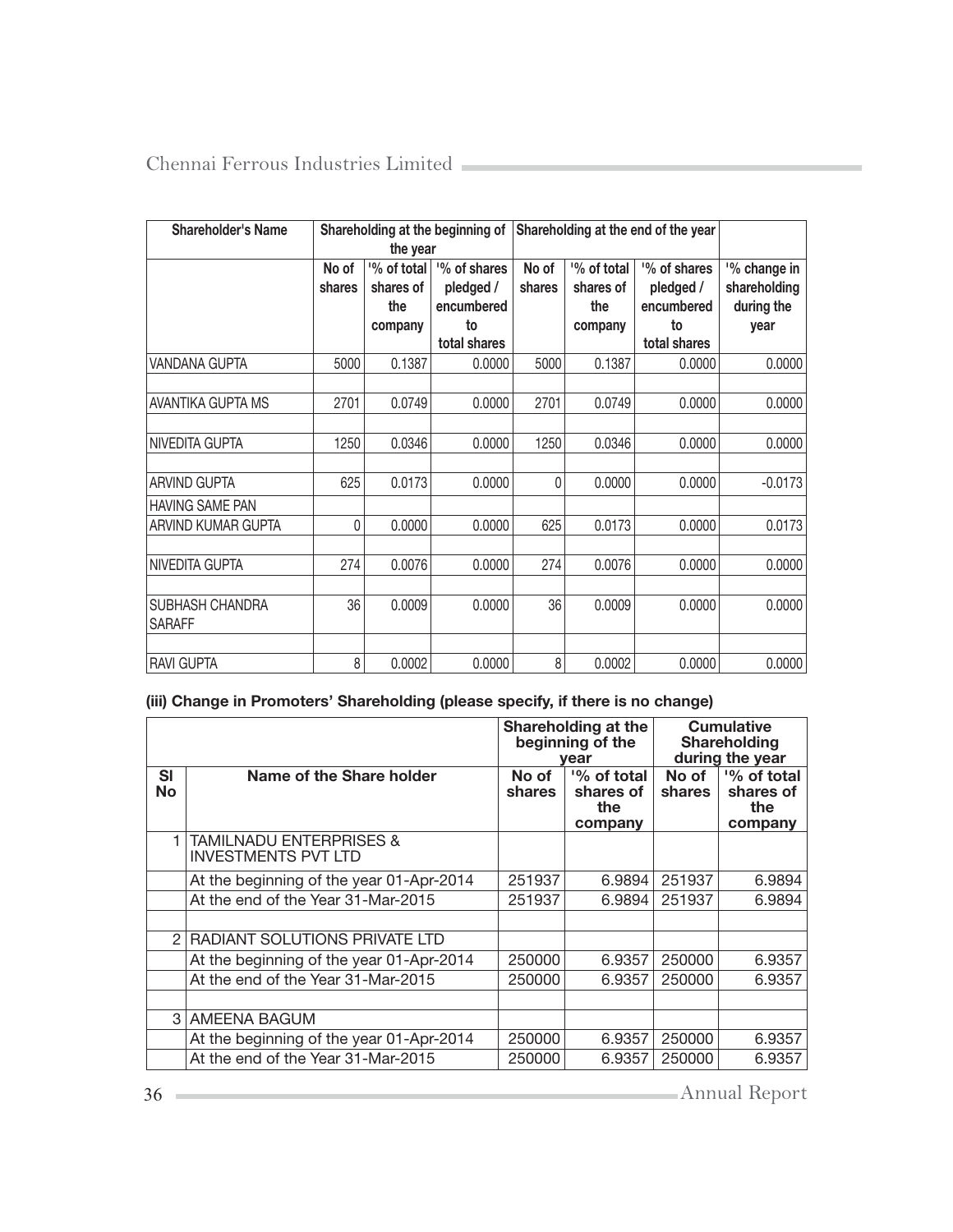|                 |                                                                 | Shareholding at the<br>beginning of the<br>vear |                                            |                 | <b>Cumulative</b><br><b>Shareholding</b><br>during the year |
|-----------------|-----------------------------------------------------------------|-------------------------------------------------|--------------------------------------------|-----------------|-------------------------------------------------------------|
| SI<br><b>No</b> | Name of the Share holder                                        | No of<br>shares                                 | '% of total<br>shares of<br>the<br>company | No of<br>shares | '% of total<br>shares of<br>the<br>company                  |
|                 | 4 TAMILNADU PROPERTY DEVELOPERS<br><b>PVT LTD</b>               |                                                 |                                            |                 |                                                             |
|                 | At the beginning of the year 01-Apr-2014                        | 160000                                          | 4.4388                                     | 160000          | 4.4388                                                      |
|                 | At the end of the Year 31-Mar-2015                              | 160000                                          | 4.4388                                     | 160000          | 4.4388                                                      |
|                 | 5 DHANVARSHA ENTERPRISES AND<br><b>INVESTMENTS PVT. LIMITED</b> |                                                 |                                            |                 |                                                             |
|                 | At the beginning of the year 01-Apr-2014                        | 157475                                          | 4.3688                                     | 157475          | 4.3688                                                      |
|                 | At the end of the Year 31-Mar-2015                              | 157475                                          | 4.3688                                     | 157475          | 4.3688                                                      |
|                 | 6 TAMILNADU PROPERTY DEVELOPERS<br><b>PVT LTD</b>               |                                                 |                                            |                 |                                                             |
|                 | At the beginning of the year 01-Apr-2014                        | 140000                                          | 3.8840                                     | 140000          | 3.8840                                                      |
|                 | At the end of the Year 31-Mar-2015                              | 140000                                          | 3.8840                                     | 140000          | 3.8840                                                      |
|                 |                                                                 |                                                 |                                            |                 |                                                             |
| 7               | <b>RAJESH GUPTA MR</b>                                          |                                                 |                                            |                 |                                                             |
|                 | At the beginning of the year 01-Apr-2014                        | 138768                                          | 3.8498                                     | 138768          | 3.8498                                                      |
|                 | At the end of the Year 31-Mar-2015                              | 138768                                          | 3.8498                                     | 138768          | 3.8498                                                      |
| 81              | <b>GOODFAITH VINIMAY PRIVATE LIMITED</b>                        |                                                 |                                            |                 |                                                             |
|                 | At the beginning of the year 01-Apr-2014                        | 125155                                          | 3.4721                                     | 125155          | 3.4721                                                      |
|                 | At the end of the Year 31-Mar-2015                              | 125155                                          | 3.4721                                     | 125155          | 3.4721                                                      |
|                 |                                                                 |                                                 |                                            |                 |                                                             |
|                 | 9 ARVIND GUPTA                                                  |                                                 |                                            |                 |                                                             |
|                 | At the beginning of the year 01-Apr-2014                        | 122377                                          | 3.3951                                     | 122377          | 3.3951                                                      |
|                 | At the end of the Year 31-Mar-2015                              | 122377                                          | 3.3951                                     | 122377          | 3.3951                                                      |
|                 |                                                                 |                                                 |                                            |                 |                                                             |
|                 | 10 SUDHA GUPTA MRS                                              |                                                 |                                            |                 |                                                             |
|                 | At the beginning of the year 01-Apr-2014                        | 116230                                          | 3.2245                                     | 116230          | 3.2245                                                      |
|                 | At the end of the Year 31-Mar-2015                              | 116230                                          | 3.2245                                     | 116230          | 3.2245                                                      |
|                 |                                                                 |                                                 |                                            |                 |                                                             |
|                 | 11 RENU DEVI JALAN                                              |                                                 |                                            |                 |                                                             |
|                 | At the beginning of the year 01-Apr-2014                        | 100000                                          | 2.7743                                     | 100000          | 2.7743                                                      |
|                 | At the end of the Year 31-Mar-2015                              | 100000                                          | 2.7743                                     | 100000          | 2.7743                                                      |
|                 |                                                                 |                                                 |                                            |                 |                                                             |
|                 | 12 RAVI KUMAR GUPTA                                             |                                                 |                                            |                 |                                                             |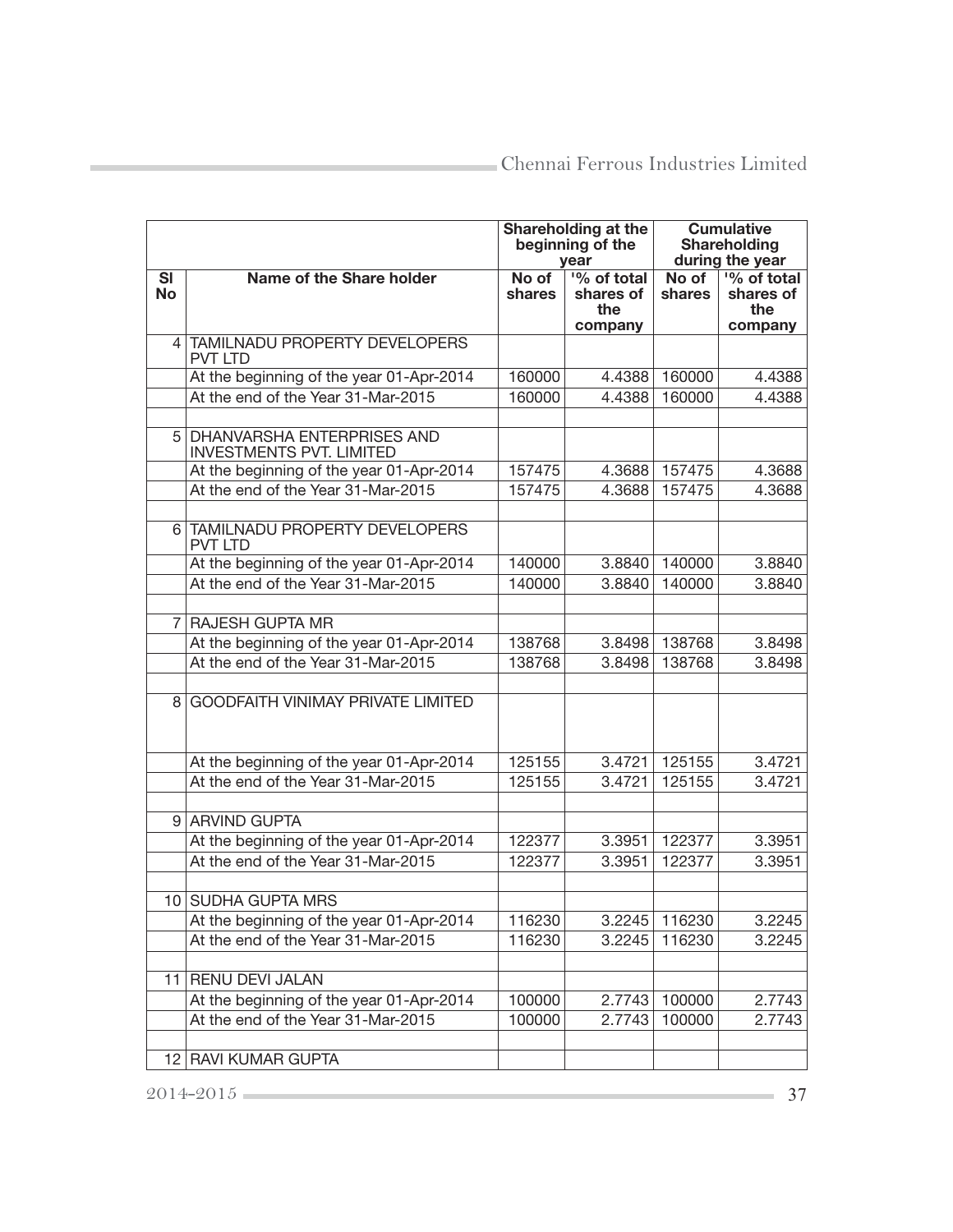|                        |                                                                             |                 | Shareholding at the<br>beginning of the<br>vear | <b>Cumulative</b><br><b>Shareholding</b><br>during the year |                                            |
|------------------------|-----------------------------------------------------------------------------|-----------------|-------------------------------------------------|-------------------------------------------------------------|--------------------------------------------|
| <b>SI</b><br><b>No</b> | Name of the Share holder                                                    | No of<br>shares | '% of total<br>shares of<br>the<br>company      | No of<br>shares                                             | '% of total<br>shares of<br>the<br>company |
|                        | At the beginning of the year 01-Apr-2014                                    | 93550           | 2.5953                                          | 93550                                                       | 2.5953                                     |
|                        | At the end of the Year 31-Mar-2015                                          | 93550           | 2.5953                                          | 93550                                                       | 2.5953                                     |
|                        | <b>HAVING SAME PAN</b>                                                      |                 |                                                 |                                                             |                                            |
|                        | 12 RAVI GUPTA MR                                                            |                 |                                                 |                                                             |                                            |
|                        | At the beginning of the year 01-Apr-2014                                    | 63500           | 1.7616                                          | 63500                                                       | 1.7616                                     |
|                        | At the end of the Year 31-Mar-2015                                          | 63500           | 1.7616                                          | 63500                                                       | 1.7616                                     |
|                        | 13 SRI HARI VALLABHAA ENTERPRISES<br>AND<br><b>INVESTMENTS PVT. LIMITED</b> |                 |                                                 |                                                             |                                            |
|                        | At the beginning of the year 01-Apr-2014                                    | 85907           | 2.3833                                          | 85907                                                       | 2.3833                                     |
|                        | At the end of the Year 31-Mar-2015                                          | 85907           | 2.3833                                          | 85907                                                       | 2.3833                                     |
|                        | 14 ABHISHEK SARAFF                                                          |                 |                                                 |                                                             |                                            |
|                        | At the beginning of the year 01-Apr-2014                                    | 73712           | 2.0449                                          | 73712                                                       | 2.0449                                     |
|                        | At the end of the Year 31-Mar-2015                                          | 73712           | 2.0449                                          | 73712                                                       | 2.0449                                     |
|                        | 15 ASSAM MERCANTILE COMPANY LIMITED                                         |                 |                                                 |                                                             |                                            |
|                        | At the beginning of the year 01-Apr-2014                                    | 65643           | 1.8211                                          | 65643                                                       | 1.8211                                     |
|                        | At the end of the Year 31-Mar-2015                                          | 65643           | 1.8211                                          | 65643                                                       | 1.8211                                     |
|                        | 16 VANDANA GUPTA MRS.                                                       |                 |                                                 |                                                             |                                            |
|                        | At the beginning of the year 01-Apr-2014                                    | 50344           | 1.3966                                          | 50344                                                       | 1.3966                                     |
|                        | At the end of the Year 31-Mar-2015                                          | 50344           | 1.3966                                          | 50344                                                       | 1.3966                                     |
|                        | 17 KANISHK GUPTA                                                            |                 |                                                 |                                                             |                                            |
|                        | At the beginning of the year 01-Apr-2014                                    | 47894           | 1.3287                                          | 47894                                                       | 1.3287                                     |
|                        | At the end of the Year 31-Mar-2015                                          | 47894           | 1.3287                                          | 47894                                                       | 1.3287                                     |
|                        | <b>HAVING SAME PAN</b>                                                      |                 |                                                 |                                                             |                                            |
| 17                     | KANISHK GUPTA MR                                                            |                 |                                                 |                                                             |                                            |
|                        | At the beginning of the year 01-Apr-2014                                    | 4307            | 0.1194                                          | 4307                                                        | 0.1194                                     |
|                        | At the end of the Year 31-Mar-2015                                          | 4307            | 0.1194                                          | 4307                                                        | 0.1194                                     |
| 18                     | <b>SATYA NARAIN GUPTA</b><br>JT1: RAMESH KUMAR<br>JT2: LAKSHMI DEVI         |                 |                                                 |                                                             |                                            |
|                        | At the beginning of the year 01-Apr-2014                                    | 47200           | 1.3094                                          | 47200                                                       | 1.3094                                     |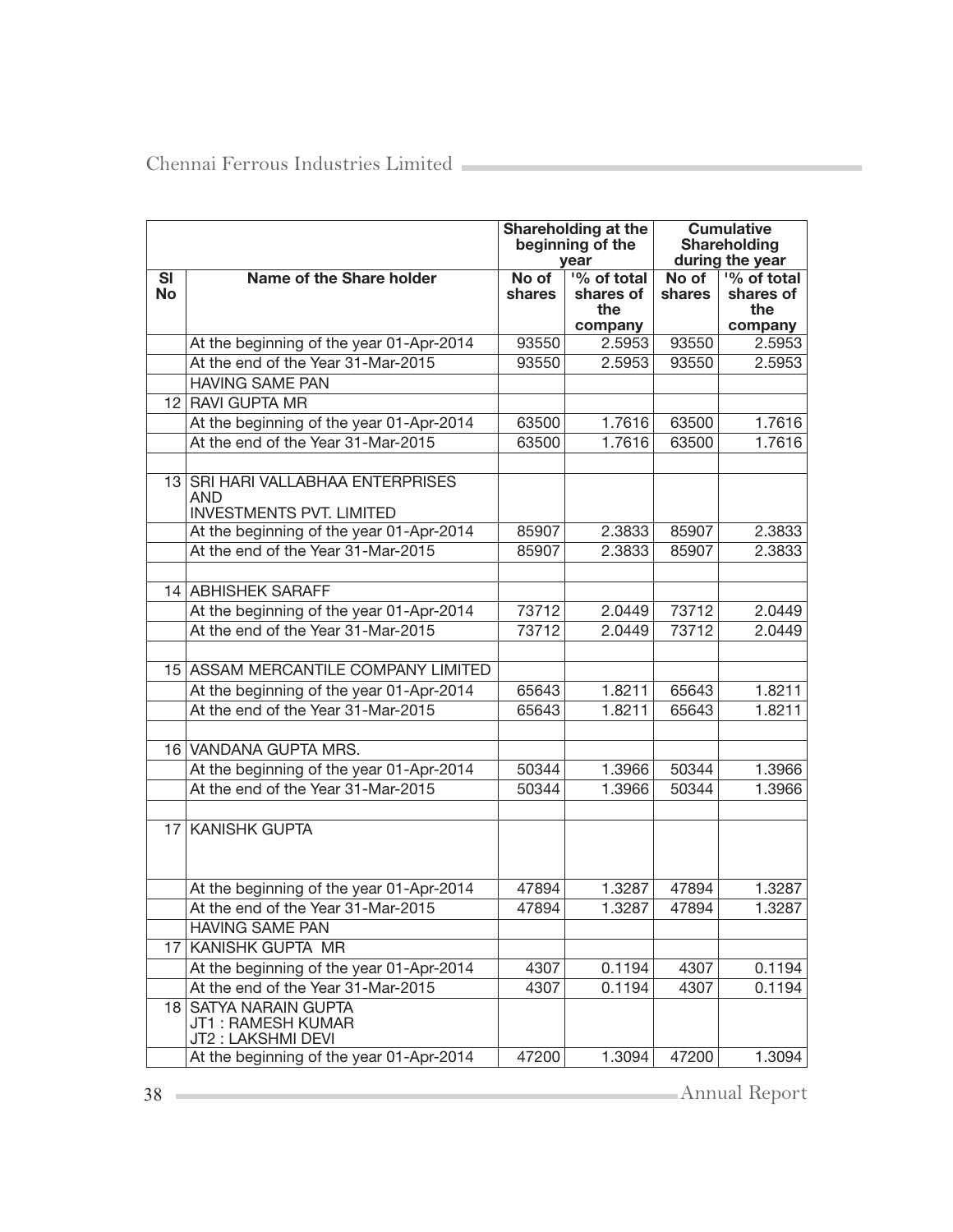|                        |                                            |                 | Shareholding at the<br>beginning of the<br>vear |                 | <b>Cumulative</b><br><b>Shareholding</b><br>during the year |
|------------------------|--------------------------------------------|-----------------|-------------------------------------------------|-----------------|-------------------------------------------------------------|
| <b>SI</b><br><b>No</b> | Name of the Share holder                   | No of<br>shares | '% of total<br>shares of<br>the<br>company      | No of<br>shares | '% of total<br>shares of<br>the<br>company                  |
|                        | At the end of the Year 31-Mar-2015         | 47200           | 1.3094                                          | 47200           | 1.3094                                                      |
|                        |                                            |                 |                                                 |                 |                                                             |
|                        | 19 INDIAN CORPORATE BUSINESS CENTRE<br>LTD |                 |                                                 |                 |                                                             |
|                        | At the beginning of the year 01-Apr-2014   | 43675           | 1.2116                                          | 43675           | 1.2116                                                      |
|                        | At the end of the Year 31-Mar-2015         | 43675           | 1.2116                                          | 43675           | 1.2116                                                      |
|                        |                                            |                 |                                                 |                 |                                                             |
| 20 <sub>1</sub>        | <b>GITADEVI MRS</b>                        |                 |                                                 |                 |                                                             |
|                        | At the beginning of the year 01-Apr-2014   | 28725           | 0.7969                                          | 28725           | 0.7969                                                      |
|                        | At the end of the Year 31-Mar-2015         | 28725           | 0.7969                                          | 28725           | 0.7969                                                      |
|                        |                                            |                 |                                                 |                 |                                                             |
| 21 I                   | <b>SHAILJA GUPTA</b>                       |                 |                                                 |                 |                                                             |
|                        | At the beginning of the year 01-Apr-2014   | 24091           | 0.6683                                          | 24091           | 0.6683                                                      |
|                        | At the end of the Year 31-Mar-2015         | 24091           | 0.6683                                          | 24091           | 0.6683                                                      |
|                        | 22 ALOK GUPTA MR                           |                 |                                                 |                 |                                                             |
|                        | At the beginning of the year 01-Apr-2014   | 14934           | 0.4143                                          | 14934           | 0.4143                                                      |
|                        | At the end of the Year 31-Mar-2015         | 14934           | 0.4143                                          | 14934           | 0.4143                                                      |
|                        |                                            |                 |                                                 |                 |                                                             |
|                        | 23 ROOP CHAND BETALA<br>JT1 : RATNA BETALA |                 |                                                 |                 |                                                             |
|                        | At the beginning of the year 01-Apr-2014   | 12500           | 0.3467                                          | 12500           | 0.3467                                                      |
|                        | At the end of the Year 31-Mar-2015         | 12500           | 0.3467                                          | 12500           | 0.3467                                                      |
|                        | 24 RAVI GUPTA MR                           |                 |                                                 |                 |                                                             |
|                        | At the beginning of the year 01-Apr-2014   | 10100           | 0.2802                                          | 10100           | 0.2802                                                      |
|                        | At the end of the Year 31-Mar-2015         | 10100           | 0.2802                                          | 10100           | 0.2802                                                      |
|                        |                                            |                 |                                                 |                 |                                                             |
|                        | 25 ARVIND GUPTA                            |                 |                                                 |                 |                                                             |
|                        | At the beginning of the year 01-Apr-2014   | 10000           | 0.2774                                          | 10000           | 0.2774                                                      |
|                        | At the end of the Year 31-Mar-2015         | 10000           | 0.2774                                          | 10000           | 0.2774                                                      |
|                        | 26 RAJESH GUPTA                            |                 |                                                 |                 |                                                             |
|                        | At the beginning of the year 01-Apr-2014   | 10000           | 0.2774                                          | 10000           | 0.2774                                                      |
|                        | At the end of the Year 31-Mar-2015         | 10000           | 0.2774                                          | 10000           | 0.2774                                                      |
|                        |                                            |                 |                                                 |                 |                                                             |
| 27                     | <b>RAVI GUPTA</b>                          |                 |                                                 |                 |                                                             |
|                        | At the beginning of the year 01-Apr-2014   | 10000           | 0.2774                                          | 10000           | 0.2774                                                      |
|                        | 2014-2015                                  |                 |                                                 |                 | 39                                                          |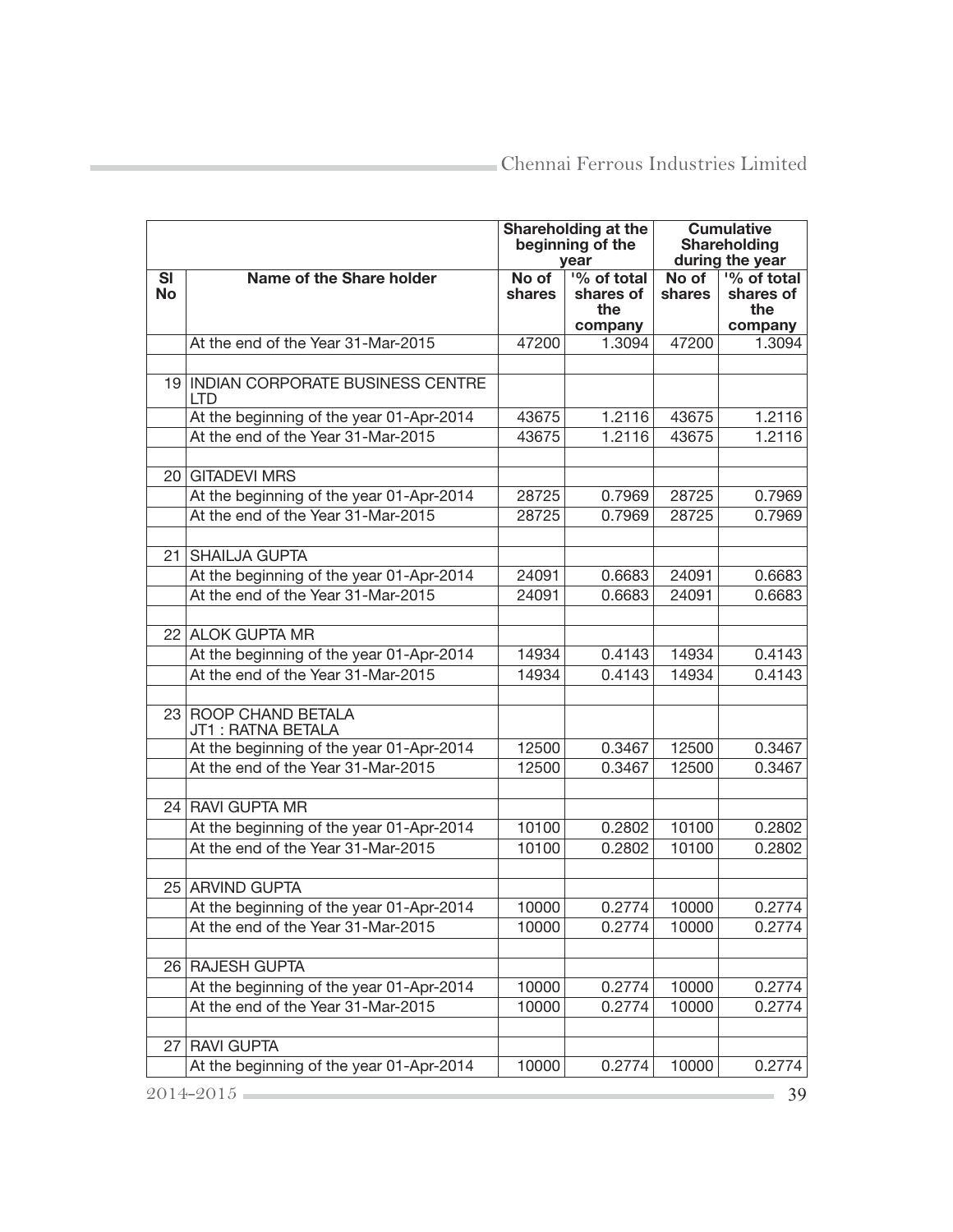|                 |                                          |                 | Shareholding at the<br>beginning of the<br>year |                 | <b>Cumulative</b><br><b>Shareholding</b><br>during the year |
|-----------------|------------------------------------------|-----------------|-------------------------------------------------|-----------------|-------------------------------------------------------------|
| SI<br><b>No</b> | Name of the Share holder                 | No of<br>shares | '% of total<br>shares of<br>the<br>company      | No of<br>shares | '% of total<br>shares of<br>the<br>company                  |
|                 | At the end of the Year 31-Mar-2015       | 10000           | 0.2774                                          | 10000           | 0.2774                                                      |
| 28 <sub>1</sub> | <b>SAMRIDHI GUPTA MS</b>                 |                 |                                                 |                 |                                                             |
|                 | At the beginning of the year 01-Apr-2014 | 9340            | 0.2591                                          | 9340            | 0.2591                                                      |
|                 | At the end of the Year 31-Mar-2015       | 9340            | 0.2591                                          | 9340            | 0.2591                                                      |
|                 |                                          |                 |                                                 |                 |                                                             |
|                 | 29 ARVIND GUPTA.MR                       |                 |                                                 |                 |                                                             |
|                 | At the beginning of the year 01-Apr-2014 | 7131            | 0.1978                                          | 7131            | 0.1978                                                      |
|                 | At the end of the Year 31-Mar-2015       | 7131            | 0.1978                                          | 7131            | 0.1978                                                      |
|                 | 30 RAJESH GUPTA                          |                 |                                                 |                 |                                                             |
|                 | At the beginning of the year 01-Apr-2014 | 7131            | 0.1978                                          | 7131            | 0.1978                                                      |
|                 | At the end of the Year 31-Mar-2015       | 7131            | 0.1978                                          | 7131            | 0.1978                                                      |
|                 |                                          |                 |                                                 |                 |                                                             |
| 31              | SUDHA GUPTA                              |                 |                                                 |                 |                                                             |
|                 | At the beginning of the year 01-Apr-2014 | 5000            | 0.1387                                          | 5000            | 0.1387                                                      |
|                 | At the end of the Year 31-Mar-2015       | 5000            | 0.1387                                          | 5000            | 0.1387                                                      |
|                 | 32 ALOK GUPTA                            |                 |                                                 |                 |                                                             |
|                 | At the beginning of the year 01-Apr-2014 | 5000            | 0.1387                                          | 5000            | 0.1387                                                      |
|                 | At the end of the Year 31-Mar-2015       | 5000            | 0.1387                                          | 5000            | 0.1387                                                      |
|                 |                                          |                 |                                                 |                 |                                                             |
|                 | 33 KANISHK GUPTA                         |                 |                                                 |                 |                                                             |
|                 | At the beginning of the year 01-Apr-2014 | 5000            | 0.1387                                          | 5000            | 0.1387                                                      |
|                 | At the end of the Year 31-Mar-2015       | 5000            | 0.1387                                          | 5000            | 0.1387                                                      |
|                 | 34 VANDANA GUPTA                         |                 |                                                 |                 |                                                             |
|                 | At the beginning of the year 01-Apr-2014 | 5000            | 0.1387                                          | 5000            | 0.1387                                                      |
|                 | At the end of the Year 31-Mar-2015       | 5000            | 0.1387                                          | 5000            | 0.1387                                                      |
|                 |                                          |                 |                                                 |                 |                                                             |
|                 | 35 AVANTIKA GUPTA MS                     |                 |                                                 |                 |                                                             |
|                 | At the beginning of the year 01-Apr-2014 | 2701            | 0.0749                                          | 2701            | 0.0749                                                      |
|                 | At the end of the Year 31-Mar-2015       | 2701            | 0.0749                                          | 2701            | 0.0749                                                      |
|                 |                                          |                 |                                                 |                 |                                                             |
|                 | 36 NIVEDITA GUPTA                        |                 |                                                 |                 |                                                             |
|                 | At the beginning of the year 01-Apr-2014 | 1250            | 0.0346                                          | 1250            | 0.0346                                                      |

40 Annual Report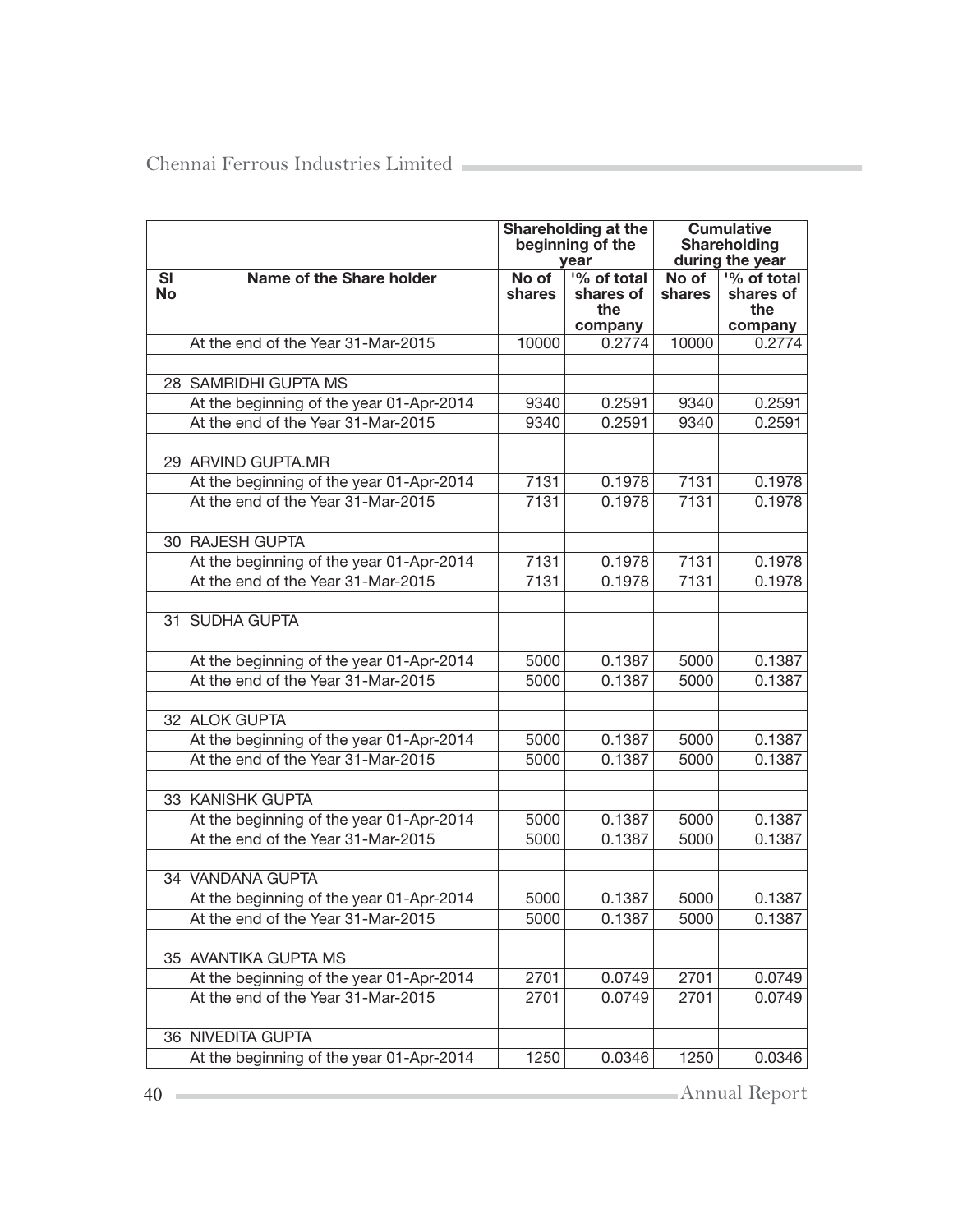|                        |                                          | Shareholding at the<br>beginning of the<br>vear |                                            |                 | <b>Cumulative</b><br><b>Shareholding</b><br>during the year |
|------------------------|------------------------------------------|-------------------------------------------------|--------------------------------------------|-----------------|-------------------------------------------------------------|
| <b>SI</b><br><b>No</b> | Name of the Share holder                 | No of<br>shares                                 | '% of total<br>shares of<br>the<br>company | No of<br>shares | '% of total<br>shares of<br>the<br>company                  |
|                        | At the end of the Year 31-Mar-2015       | 1250                                            | 0.0346                                     | 1250            | 0.0346                                                      |
|                        | 37 ARVIND GUPTA                          |                                                 |                                            |                 |                                                             |
|                        | At the beginning of the year 01-Apr-2014 | 625                                             | 0.0173                                     | 625             | 0.0173                                                      |
|                        | Sale 30-May-2014                         | $-625$                                          | 0.0173                                     | 0               | 0.0000                                                      |
|                        | At the end of the Year 31-Mar-2015       | $\Omega$                                        | 0.0000                                     | O               | 0.0000                                                      |
|                        | <b>HAVING SAME PAN</b>                   |                                                 |                                            |                 |                                                             |
|                        | 37 ARVIND KUMAR GUPTA                    |                                                 |                                            |                 |                                                             |
|                        | At the beginning of the year 01-Apr-2014 | 0                                               | 0.0000                                     | 0               | 0.0000                                                      |
|                        | Purchase 30-May-2014                     | 625                                             | 0.0173                                     | 625             | 0.0173                                                      |
|                        | At the end of the Year 31-Mar-2015       | 625                                             | 0.0173                                     | 625             | 0.0173                                                      |
|                        |                                          |                                                 |                                            |                 |                                                             |
|                        | 38 NIVEDITA GUPTA                        |                                                 |                                            |                 |                                                             |
|                        | At the beginning of the year 01-Apr-2014 | 274                                             | 0.0076                                     | 274             | 0.0076                                                      |
|                        | At the end of the Year 31-Mar-2015       | 274                                             | 0.0076                                     | 274             | 0.0076                                                      |
|                        |                                          |                                                 |                                            |                 |                                                             |
|                        | 39 SUBHASH CHANDRA SARAFF                |                                                 |                                            |                 |                                                             |
|                        | At the beginning of the year 01-Apr-2014 | 36                                              | 0.0009                                     | 36              | 0.0009                                                      |
|                        | At the end of the Year 31-Mar-2015       | 36                                              | 0.0009                                     | 36              | 0.0009                                                      |
|                        |                                          |                                                 |                                            |                 |                                                             |
|                        | 40 RAVI GUPTA                            |                                                 |                                            |                 |                                                             |
|                        | At the beginning of the year 01-Apr-2014 | 8                                               | 0.0002                                     | 8               | 0.0002                                                      |

(iv) Shareholding Pattern of top ten Shareholders (other than Directors, promoters and Holders of GDRs and ADRs):

|                        |                                                                 | Shareholding at the<br>beginning of the year |                                 | <b>Cumulative Shareholding</b><br>during the year |                                 |
|------------------------|-----------------------------------------------------------------|----------------------------------------------|---------------------------------|---------------------------------------------------|---------------------------------|
| <b>SI</b><br><b>No</b> | Name of the Share holder                                        | No of<br>shares                              | '% of total<br>shares of<br>the | No of shares                                      | '% of total<br>shares of<br>the |
|                        |                                                                 |                                              | company                         |                                                   | company                         |
|                        | 1 CHENNAI MATERIAL RECYCLING AND<br>TRADING COMPANY PRIVATE LTD |                                              |                                 |                                                   |                                 |
|                        | At the beginning of the year 01-Apr-<br>2014                    | 186198                                       | 5.1656                          | 186198                                            | 5.1656                          |
|                        | At the end of the Year 31-Mar-2015                              | 186198                                       | 5.1656                          | 186198                                            | 5.1656                          |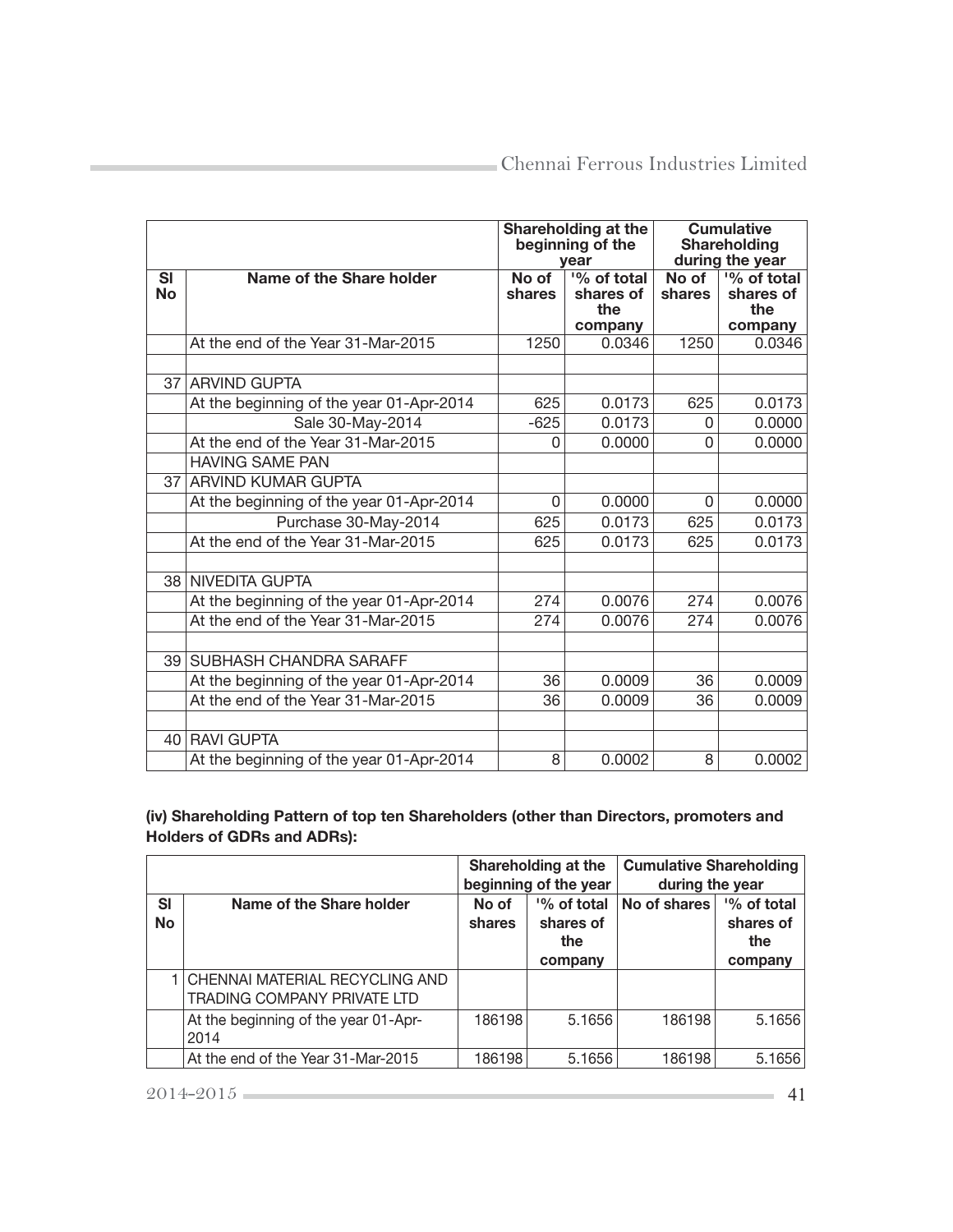|                        |                                                      |                 | Shareholding at the<br>beginning of the year |              | <b>Cumulative Shareholding</b><br>during the year |  |  |
|------------------------|------------------------------------------------------|-----------------|----------------------------------------------|--------------|---------------------------------------------------|--|--|
| <b>SI</b><br><b>No</b> | Name of the Share holder                             | No of<br>shares | '% of total<br>shares of<br>the<br>company   | No of shares | '% of total<br>shares of<br>the<br>company        |  |  |
|                        | 2 KUMPULAN PITCHAI SDN BHD                           |                 |                                              |              |                                                   |  |  |
|                        | At the beginning of the year 01-Apr-<br>2014         | 125000          | 3.4678                                       | 125000       | 3.4678                                            |  |  |
|                        | At the end of the Year 31-Mar-2015                   | 125000          | 3.4678                                       | 125000       | 3.4678                                            |  |  |
|                        | 3 ROTOFLEX PACKAGING (P) LTD                         |                 |                                              |              |                                                   |  |  |
|                        | At the beginning of the year 01-Apr-<br>2014         | 87593           | 2.4300                                       | 87593        | 2.4300                                            |  |  |
|                        | At the end of the Year 31-Mar-2015                   | 87593           | 2.4300                                       | 87593        | 2.4300                                            |  |  |
|                        | 4 PRJ FINANCE PVT.LTD.                               |                 |                                              |              |                                                   |  |  |
|                        | At the beginning of the year 01-Apr-<br>2014         | 60625           | 1.6819                                       | 60625        | 1.6819                                            |  |  |
|                        | At the end of the Year 31-Mar-2015                   | 60625           | 1.6819                                       | 60625        | 1.6819                                            |  |  |
| 5 <sup>1</sup>         | <b>GOENKA BUSINESS AND FINANCE</b><br><b>LIMITED</b> |                 |                                              |              |                                                   |  |  |
|                        | At the beginning of the year 01-Apr-<br>2014         | 44182           | 1.2257                                       | 44182        | 1.2257                                            |  |  |
|                        | At the end of the Year 31-Mar-2015                   | 44182           | 1.2257                                       | 44182        | 1.2257                                            |  |  |
|                        | 6 VINOD KUMAR GARG                                   |                 |                                              |              |                                                   |  |  |
|                        | At the beginning of the year 01-Apr-<br>2014         | 35525           | 0.9855                                       | 35525        | 0.9855                                            |  |  |
|                        | At the end of the Year 31-Mar-2015                   | 35525           | 0.9855                                       | 35525        | 0.9855                                            |  |  |
|                        | 7 SANGITA GARG                                       |                 |                                              |              |                                                   |  |  |
|                        | At the beginning of the year 01-Apr-<br>2014         | 33958           | 0.9420                                       | 33958        | 0.9420                                            |  |  |
|                        | At the end of the Year 31-Mar-2015                   | 33958           | 0.9420                                       | 33958        | 0.9420                                            |  |  |
|                        | 8 YASH MOVERS PVT. LTD.                              |                 |                                              |              |                                                   |  |  |
|                        | At the beginning of the year 01-Apr-<br>2014         | 31250           | 0.8669                                       | 31250        | 0.8669                                            |  |  |
|                        | At the end of the Year 31-Mar-2015                   | 31250           | 0.8669                                       | 31250        | 0.8669                                            |  |  |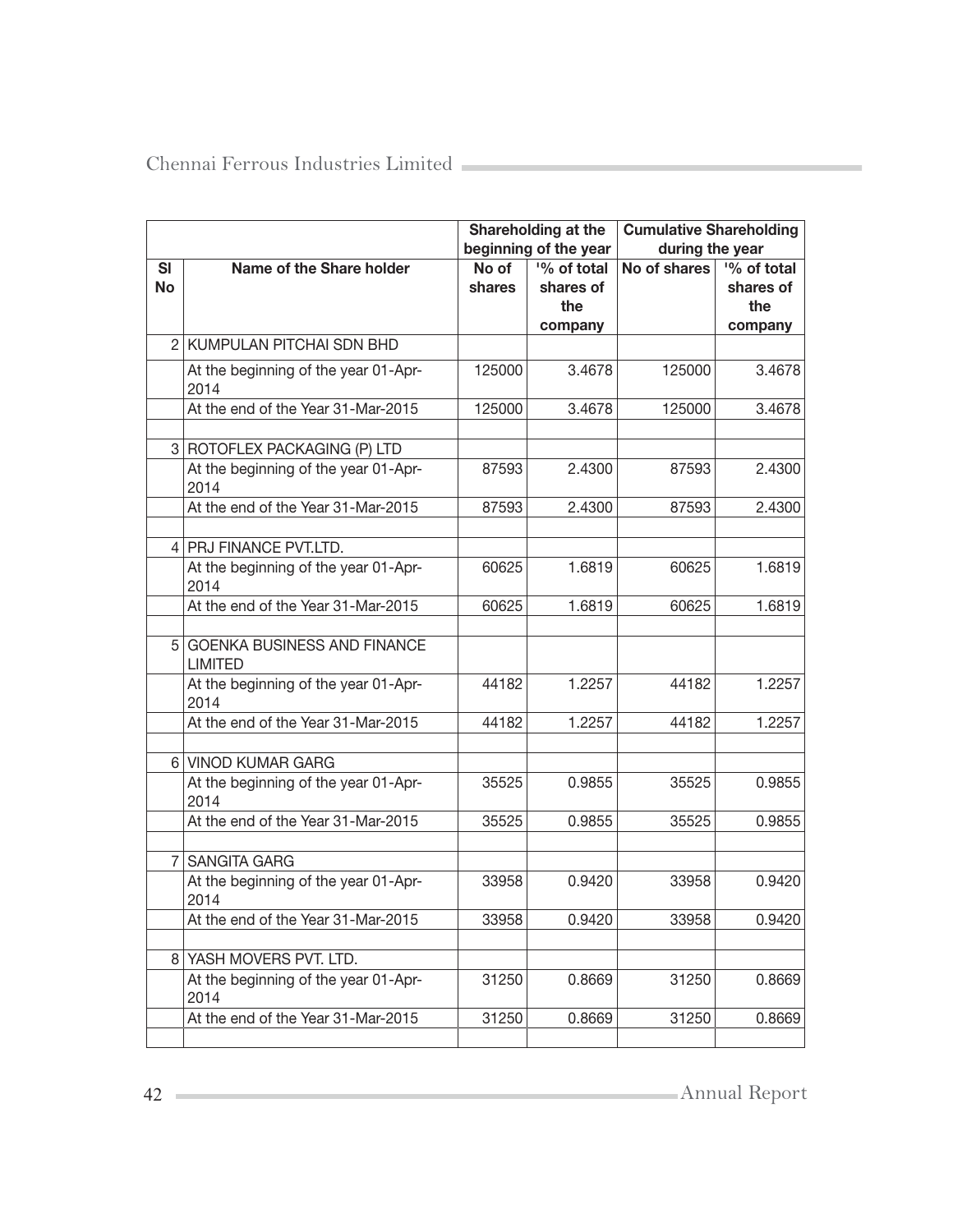|                 |                                              | <b>Cumulative Shareholding</b><br>Shareholding at the<br>beginning of the year<br>during the year |                                            |              |                                            |
|-----------------|----------------------------------------------|---------------------------------------------------------------------------------------------------|--------------------------------------------|--------------|--------------------------------------------|
| SI<br><b>No</b> | Name of the Share holder                     | No of<br>shares                                                                                   | '% of total<br>shares of<br>the<br>company | No of shares | '% of total<br>shares of<br>the<br>company |
|                 | 9 KARIKISH VYAPAAR PRIVATE LIMITED           |                                                                                                   |                                            |              |                                            |
|                 | At the beginning of the year 01-Apr-<br>2014 | 31137                                                                                             | 0.8638                                     | 31137        | 0.8638                                     |
|                 | At the end of the Year 31-Mar-2015           | 31137                                                                                             | 0.8638                                     | 31137        | 0.8638                                     |
| 10              | <b>VINOD KUMAR GARG</b>                      |                                                                                                   |                                            |              |                                            |
|                 | At the beginning of the year 01-Apr-<br>2014 | 30453                                                                                             | 0.8448                                     | 30453        | 0.8448                                     |
|                 | At the end of the Year 31-Mar-2015           | 30453                                                                                             | 0.8448                                     | 30453        | 0.8448                                     |

# (v) Shareholding of Directors and Key Managerial Personnel : NIL

| SI.<br>No. |                                                                                                                                                                                      | Shareholding at the<br>beginning of the year |                                        | <b>Cumulative Shareholding</b><br>during the year |                                        |
|------------|--------------------------------------------------------------------------------------------------------------------------------------------------------------------------------------|----------------------------------------------|----------------------------------------|---------------------------------------------------|----------------------------------------|
|            | <b>For Each of the Directors</b><br>and KMP                                                                                                                                          | No. of<br>shares                             | % of total<br>shares of the<br>company | No. of<br>shares                                  | % of total<br>shares of the<br>company |
|            | At the beginning of the year                                                                                                                                                         |                                              |                                        |                                                   |                                        |
|            | Date-wise Increase/<br>Decrease in Shareholding<br>during the year specifying<br>the reasons for increase<br>/decrease<br>(e.g. allotment/ transfer/<br>bonus/ sweat<br>Equity etc): |                                              |                                        |                                                   |                                        |
|            | At the End of the year                                                                                                                                                               |                                              |                                        |                                                   |                                        |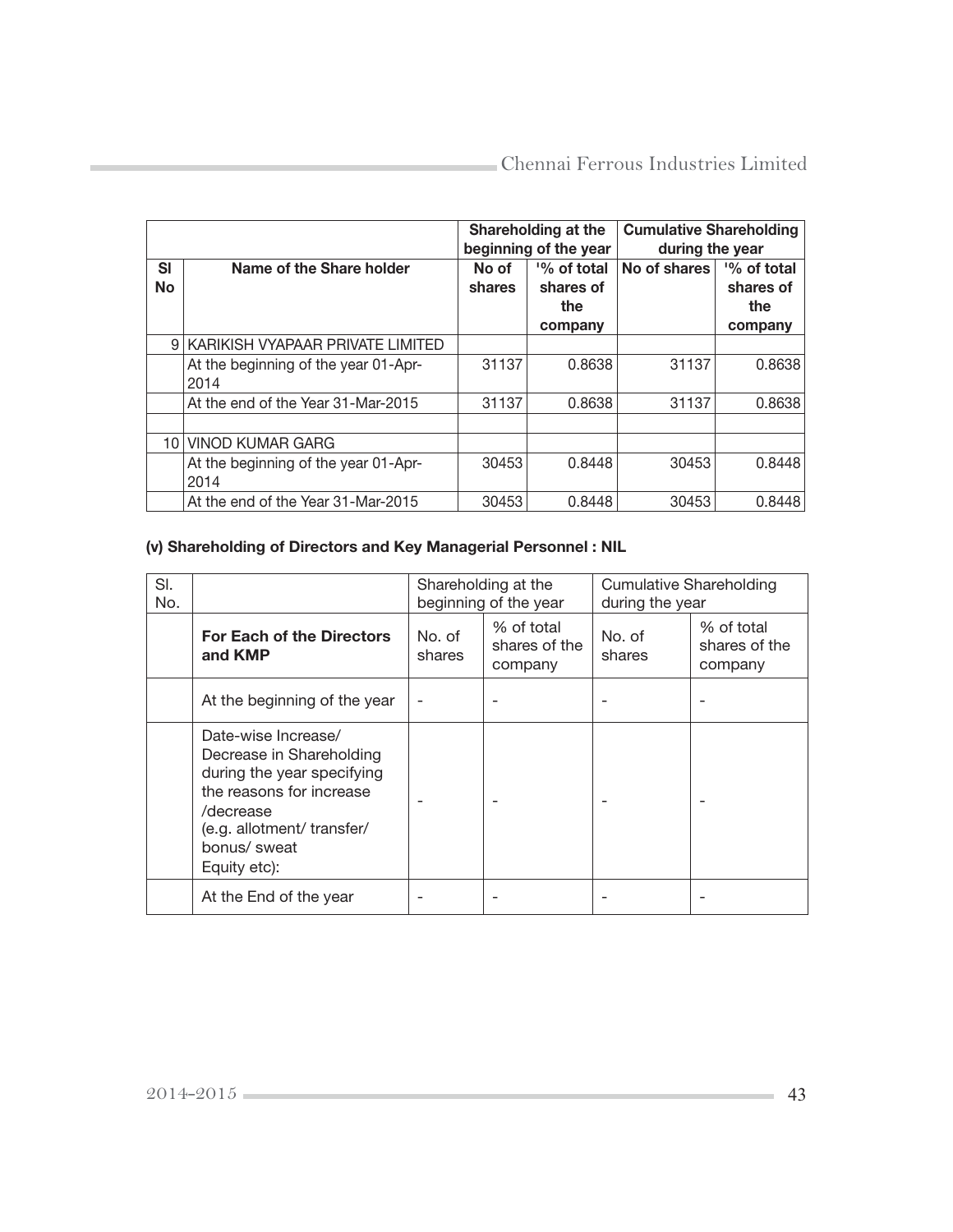# V. INDEBTEDNESS

Indebtedness of the Company including interest outstanding/accrued butnot due for payment

|                                      | Secured<br>Loans<br>excluding<br>deposits | Unsecured<br>Loans | Deposits | Total<br><b>Indebtedness</b> |
|--------------------------------------|-------------------------------------------|--------------------|----------|------------------------------|
| Indebtedness at the beginning of the |                                           |                    |          |                              |
| financial year                       |                                           |                    |          |                              |
| i) Principal Amount                  |                                           |                    |          |                              |
| ii) Interest due but not paid        |                                           |                    |          |                              |
| iii) Interest accrued but notdue     |                                           |                    |          |                              |
| Total (i+ii+iii)                     |                                           |                    |          |                              |
| <b>Change in Indebtedness during</b> |                                           |                    |          |                              |
| the financial year                   |                                           |                    |          |                              |
| Addition                             |                                           |                    |          |                              |
| Reduction                            |                                           |                    |          |                              |
| <b>Net Change</b>                    |                                           |                    |          |                              |
| Indebtedness at the                  |                                           |                    |          |                              |
| end of the financial year            |                                           |                    |          |                              |
| i) Principal Amount                  |                                           |                    |          |                              |
| ii) Interest due but not paid        |                                           |                    |          |                              |
| iii) Interest accrued but not due    |                                           |                    |          |                              |
| Total (i+ii+iii)                     |                                           |                    |          |                              |

## VI. REMUNERATION OF DIRECTORS AND KEY MANAGERIAL PERSONNEL

A. Remuneration to Managing Director, Whole-time Directors and/or Manager:

| <b>Particulars of Remuneration</b>                        | Name of MD/<br>WTD/<br><b>Manager</b>                                                                   |  | Total<br>mount |                          |
|-----------------------------------------------------------|---------------------------------------------------------------------------------------------------------|--|----------------|--------------------------|
| Gross salary                                              |                                                                                                         |  |                |                          |
|                                                           |                                                                                                         |  |                |                          |
| (b) Value of perquisites u/s 17(2) Income-tax Act, 1961   |                                                                                                         |  |                |                          |
| (c) Profits in lieu of salary under section 17(3) Income- |                                                                                                         |  |                |                          |
|                                                           |                                                                                                         |  |                |                          |
| <b>Stock Option</b>                                       |                                                                                                         |  |                |                          |
| <b>Sweat Equity</b>                                       |                                                                                                         |  |                | $\overline{\phantom{0}}$ |
| Commission                                                |                                                                                                         |  |                |                          |
| - as % of profit                                          |                                                                                                         |  |                |                          |
| - others, specify                                         |                                                                                                         |  |                |                          |
| Others, please specify                                    |                                                                                                         |  |                |                          |
| Total (A)                                                 |                                                                                                         |  |                | $\overline{\phantom{0}}$ |
| Ceiling as per the Act                                    |                                                                                                         |  |                |                          |
|                                                           | (a) Salary as per provisions contained in section 17(1)<br>of the Income-tax Act, 1961<br>tax Act, 1961 |  |                |                          |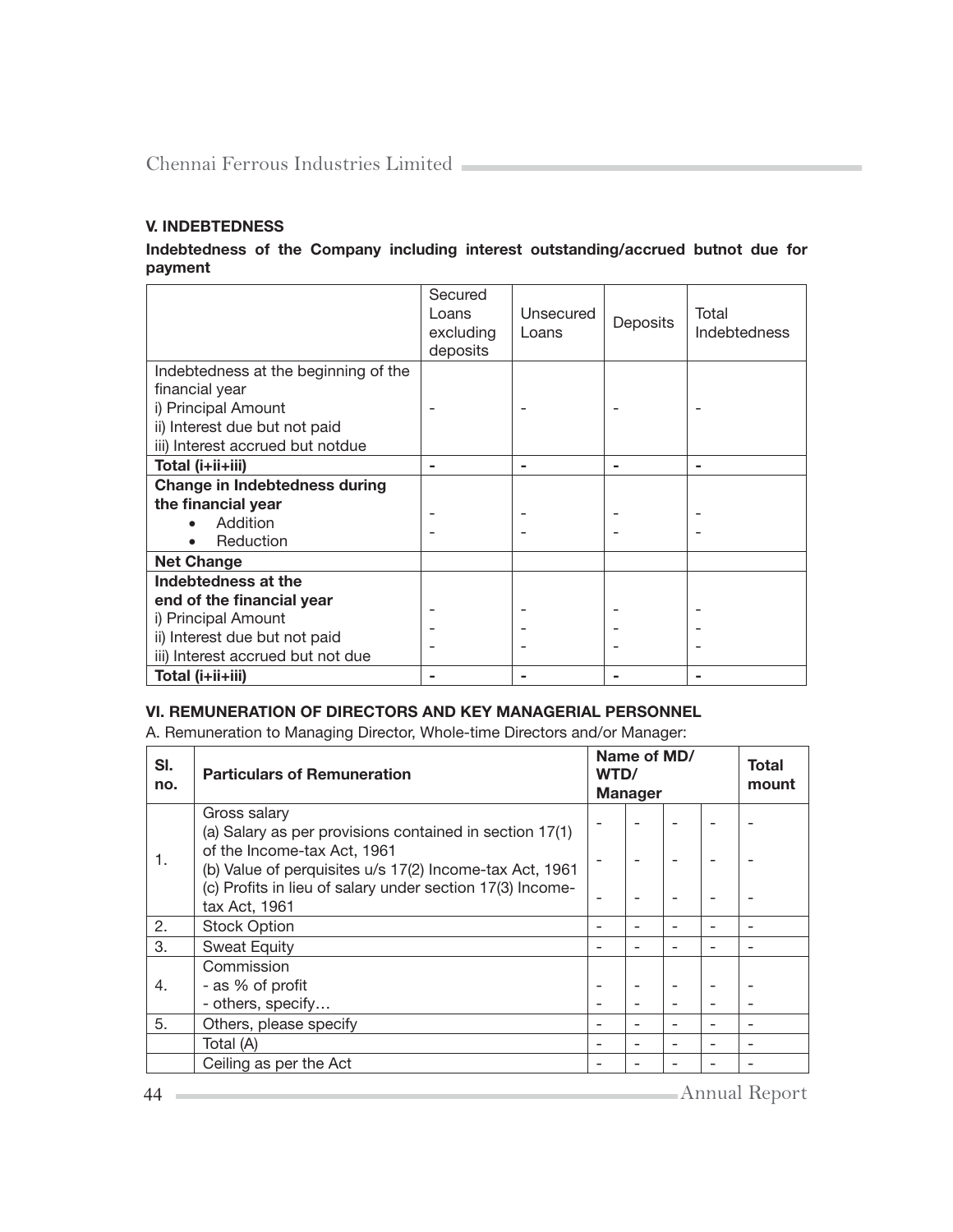#### B. Remuneration to other directors:

| SI.<br>no. | Particulars of Remuneration          |                                              | Name of Directors |  |  |  | Total<br>Amount |
|------------|--------------------------------------|----------------------------------------------|-------------------|--|--|--|-----------------|
|            |                                      | Independent Directors                        |                   |  |  |  |                 |
|            |                                      | Fee for attending board / committee meetings |                   |  |  |  |                 |
|            |                                      | Commission                                   |                   |  |  |  |                 |
|            | $\bullet$                            | Others, please specify                       |                   |  |  |  |                 |
|            |                                      | Total (1)                                    |                   |  |  |  |                 |
|            |                                      | <b>Other Non-Executive Directors</b>         |                   |  |  |  |                 |
|            |                                      | Fee for attending board / committee meetings |                   |  |  |  |                 |
|            |                                      | Commission                                   |                   |  |  |  |                 |
|            |                                      | Others, please specify                       |                   |  |  |  |                 |
|            | Total (2)                            |                                              |                   |  |  |  |                 |
|            |                                      | Total $(B)=(1+2)$                            |                   |  |  |  |                 |
|            | <b>Total Managerial Remuneration</b> |                                              |                   |  |  |  |                 |
|            |                                      | Overall Ceiling as per the Act               |                   |  |  |  |                 |

### C. REMUNERATION TO KEY MANAGERIAL PERSONNEL OTHER THAN MD/MANAGER/ **WTD**

| SI.<br>no. | Particulars of Remuneration                                                                                                                                                                                                                          | Key Managerial Personnel |                      |            |       |
|------------|------------------------------------------------------------------------------------------------------------------------------------------------------------------------------------------------------------------------------------------------------|--------------------------|----------------------|------------|-------|
|            |                                                                                                                                                                                                                                                      | CEO                      | Company<br>Secretary | <b>CFO</b> | Total |
| 1.         | Gross salary<br>(a) Salary as per provisions contained in section<br>17(1) of the Income-tax Act, 1961<br>(b) Value of perquisites u/s 17(2) Income-tax Act,<br>1961<br>(c) Profits in lieu of salary under section 17(3)<br>Income-tax<br>Act, 1961 |                          |                      |            |       |
| 2.         | <b>Stock Option</b>                                                                                                                                                                                                                                  |                          |                      |            |       |
| 3.         | <b>Sweat Equity</b>                                                                                                                                                                                                                                  |                          |                      |            |       |
| 4.         | Commission<br>- as % of profit<br>- others, specify                                                                                                                                                                                                  |                          |                      |            |       |
| 5.         | Others, please specify                                                                                                                                                                                                                               |                          |                      |            |       |
|            | Total                                                                                                                                                                                                                                                |                          |                      |            |       |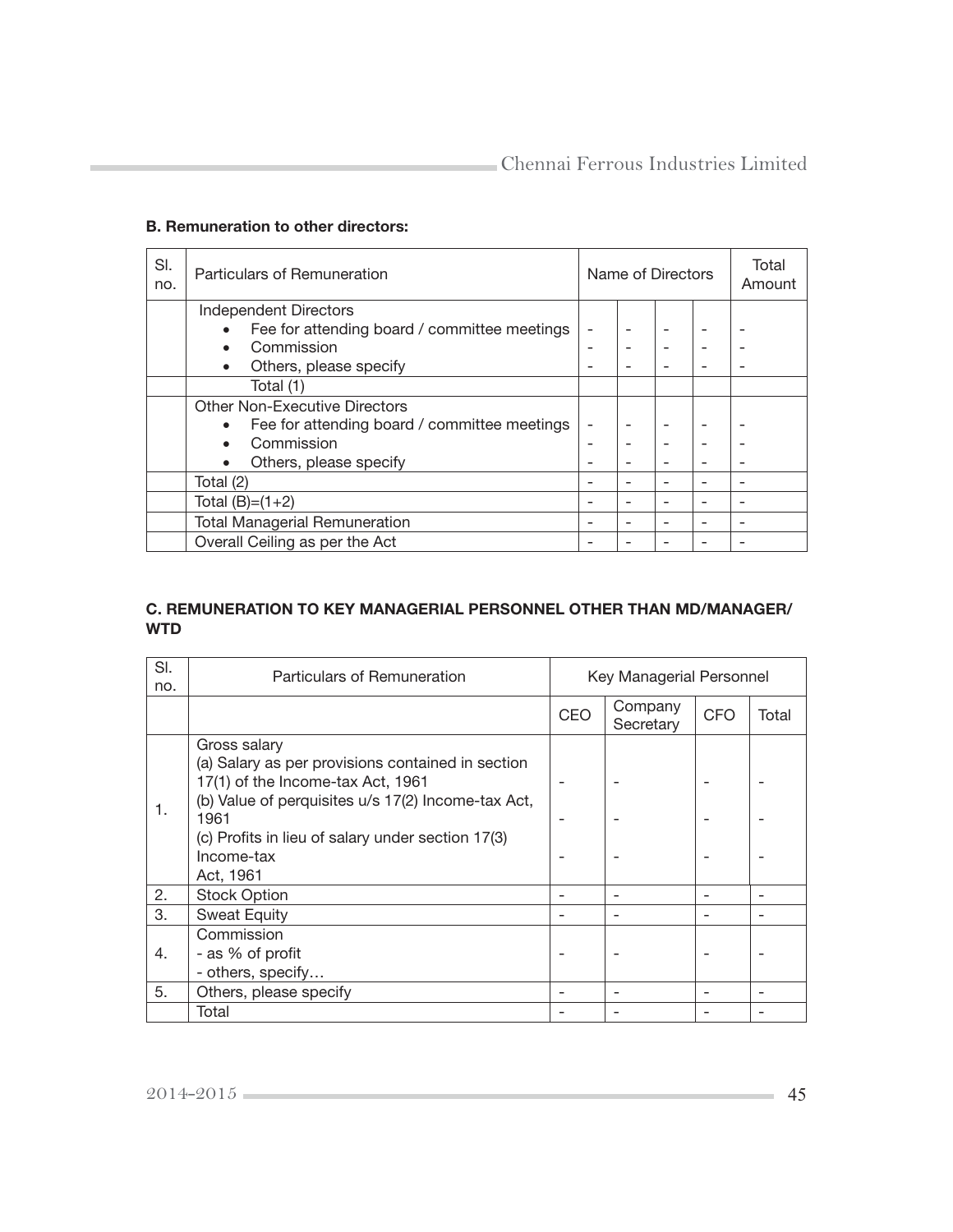| <b>Type</b>                         | Section of the<br>Companies<br>Act | <b>Brief</b><br>Description | Details of Penalty /<br>Punishment/<br>Compounding fees<br>imposed | Authority<br>[RD / NCLT<br>/ COURT] | Appeal<br>made,<br>if any<br>(give<br>Details) |  |  |  |
|-------------------------------------|------------------------------------|-----------------------------|--------------------------------------------------------------------|-------------------------------------|------------------------------------------------|--|--|--|
| <b>A. COMPANY</b>                   |                                    |                             |                                                                    |                                     |                                                |  |  |  |
| Penalty                             | $\overline{\phantom{0}}$           | $\overline{\phantom{0}}$    | ۰                                                                  | $\overline{\phantom{0}}$            |                                                |  |  |  |
| Punishment                          | $\overline{\phantom{0}}$           | $\overline{\phantom{0}}$    |                                                                    |                                     | -                                              |  |  |  |
| Compounding                         |                                    | ۰                           | ۰                                                                  | -                                   |                                                |  |  |  |
| <b>B. DIRECTORS</b>                 |                                    |                             |                                                                    |                                     |                                                |  |  |  |
| Penalty                             | ٠                                  | ۰                           |                                                                    | ۰                                   |                                                |  |  |  |
| Punishment                          | $\overline{\phantom{0}}$           | $\overline{\phantom{0}}$    |                                                                    |                                     |                                                |  |  |  |
| Compounding                         | $\overline{\phantom{a}}$           | $\overline{\phantom{0}}$    |                                                                    | $\overline{\phantom{0}}$            |                                                |  |  |  |
| <b>C. OTHER OFFICERS IN DEFAULT</b> |                                    |                             |                                                                    |                                     |                                                |  |  |  |
| Penalty                             | $\overline{\phantom{a}}$           |                             | ۰                                                                  | $\overline{\phantom{0}}$            |                                                |  |  |  |
| Punishment                          | ٠                                  | $\overline{\phantom{0}}$    | ۰                                                                  | $\overline{\phantom{0}}$            | ۰                                              |  |  |  |
| Compounding                         | ٠                                  |                             |                                                                    |                                     |                                                |  |  |  |

# C. REMUNERATION TO KEY MANAGERIAL PERSONNEL OTHER THAN MD/MANAGER/ WTD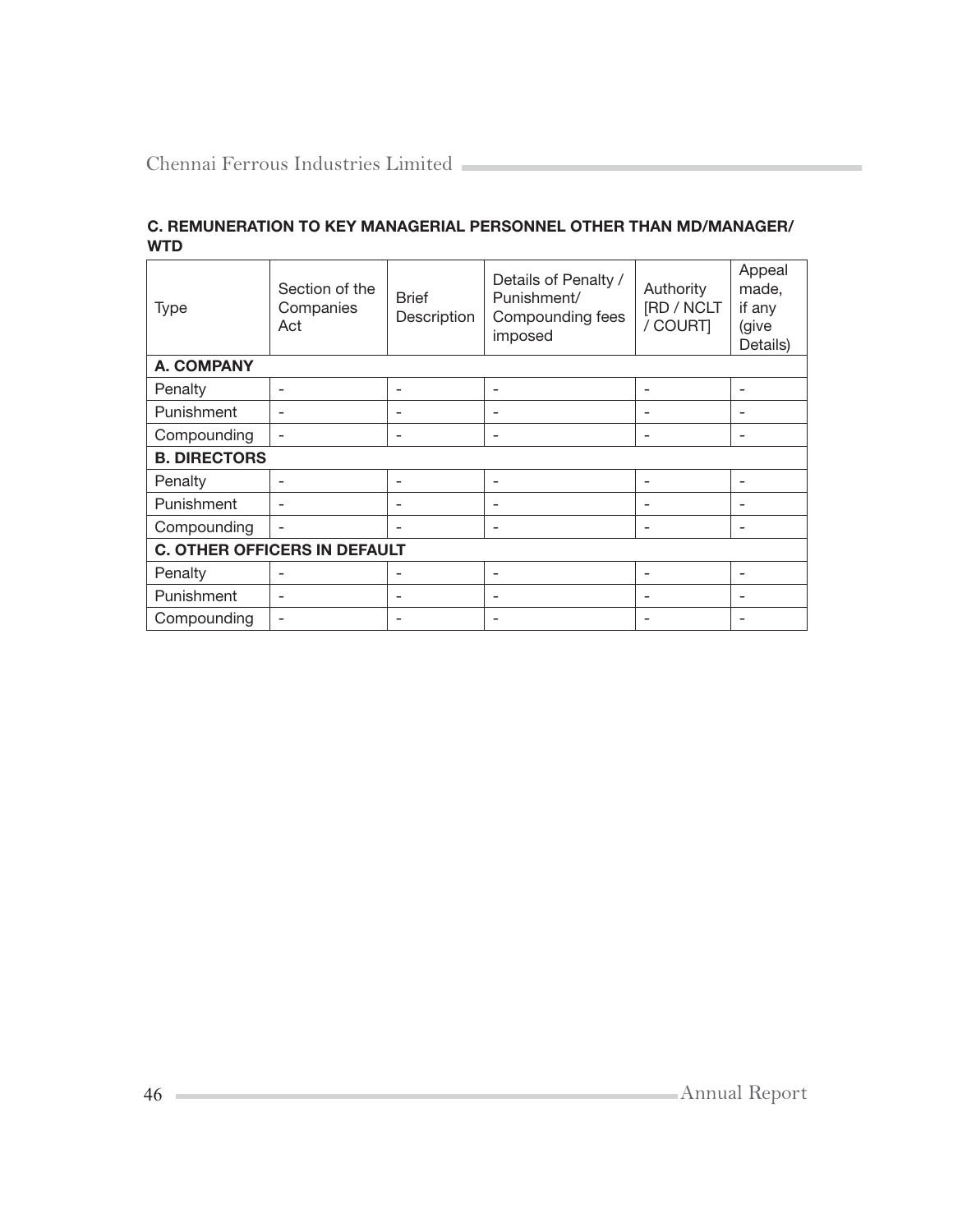# ANNEXURE - VII

# FORM NO. MR-3 SECRETARIAL AUDIT REPORT FOR THE FINANCIAL YEAR ENDED 31.03.2015

[Pursuant to Section 204(1) of the Companies Act, 2013 and Rule No.9 of the Companies (Appointment and Remuneration of Managerial Personnel) Rules, 2014]

To,

The Members,

#### M/s. CHENNAI FERROUS INDUSTRIES LIMITED,

- 1. We have conducted the secretarial audit of the compliance of applicable statutory provisions and the adherence to good corporate practices by M/s.CHENNAI FERROUS INDUSTRIES LIMITED (hereinafter called the company). Secretarial Audit was conducted based on records made available to us, in a manner that provided us a reasonable basis for evaluating the corporate conducts/statutory compliances and expressing our opinion/ understanding thereon.
- 2. Based on our verification of the Company's books, papers, minute books, forms and returns filed and other records maintained by the company and made available to us and also the information provided by the Company, its officers, agents and authorized representatives during the conduct of secretarial audit, we, on strength of those records, and information so provided, hereby report that in our opinion and understandings, the company, during the audit period covering the financial year ended on March 31, 2015, appears to have complied with the statutory provisions listed hereunder and also in our limited review, the Company has proper and required Board processes and compliance mechanism in place to the extent, in the manner and subject to the reporting made hereinafter.

We have examined the books, papers, minutes' book, forms and returns filed and other records maintained by the Company and made available to us, for the financial year ended on March 31, 2015 according to the applicable provisions of:

- i) The Companies Act, 2013 (the Act) and the rules made thereunder and the Companies Act, 1956 and the rules made thereunder as applicable;
- ii) The Securities Contracts (Regulation) Act, 1956 ('SCRA') and the rules made thereunder;
- iii) The Depositories Act, 1996 and the Regulations and Bye-laws framed thereunder;
- iv) Foreign Exchange Management Act, 1999 and the rules and regulations made thereunder to the extent of Foreign Direct Investment, Overseas Direct Investment and External Commercial Borrowings;
- v) The following Regulations and Guidelines prescribed under the Securities and Exchange Board of India Act, 1992('SEBI ACT'):
	- a) The Securities and Exchange Board of India (Substantial Acquisition of Shares and Takeovers) Regulations, 2011;
	- b) The Securities and Exchange Board of India (Prohibition of Insider Trading) Regulations, 1992;
	- c) The Securities and Exchange Board of India (Issue of Capital and Disclosure Requirements) Regulations, 2009;
	- d) The Securities and Exchange Board of India (Employee Stock Option Scheme and Employee Stock Purchase Scheme) Guidelines, 1999;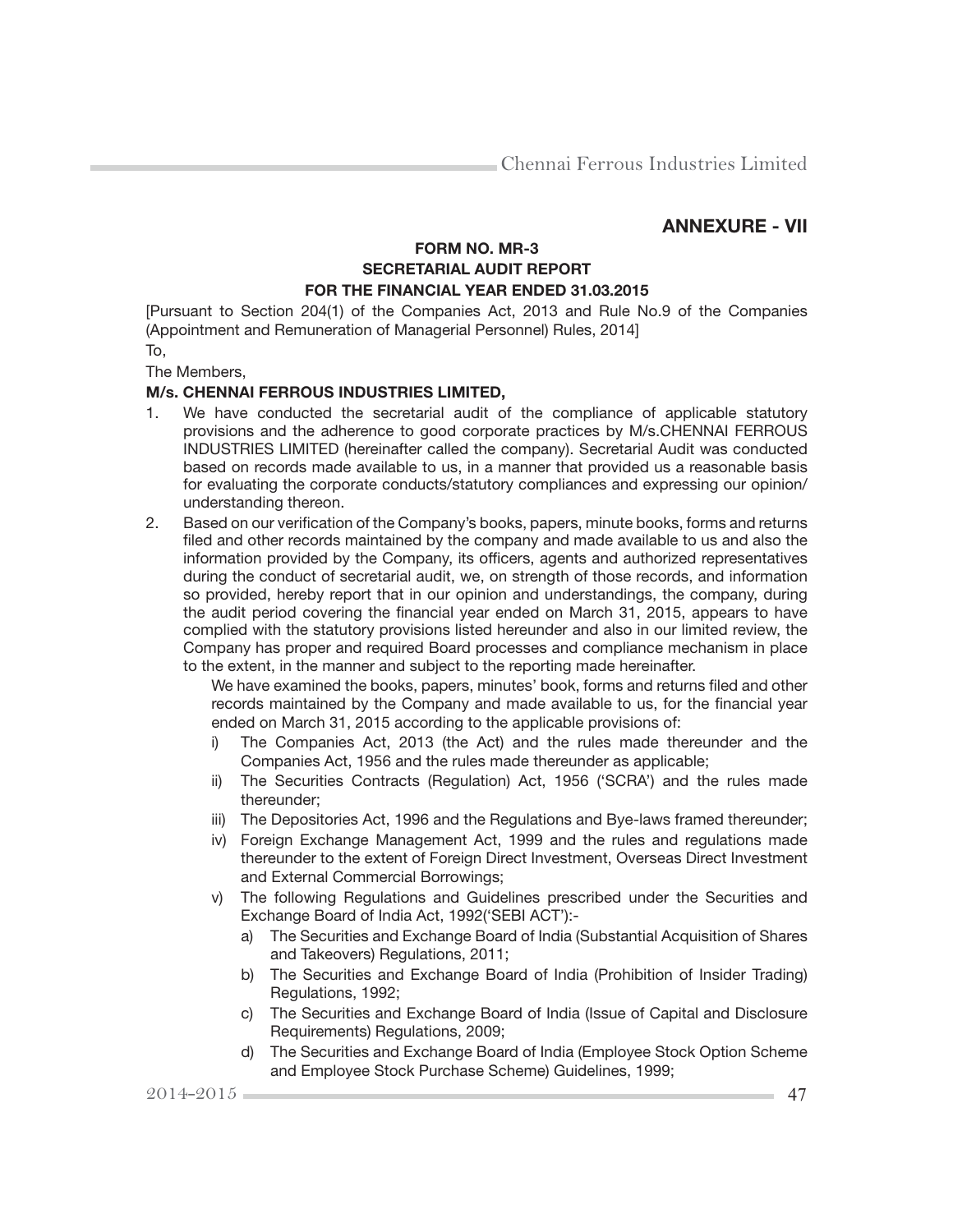- e) The Securities and Exchange Board of India (Issue and Listing of Debt Securities) Regulations, 2008;
- f) The Securities and Exchange Board of India (Registrars to an Issue and Share Transfer Agents) Regulations, 1993 regarding the Companies Act and dealing with client:
- g) The Securities and Exchange Board of India (Delisting of Equity Shares) Regulations, 2009; and
- h) The Securities and Exchange Board of India (Buyback of Securities) Regulations, 1998;

We have also examined compliance with the applicable clauses of the following:

- i) Secretarial Standards issued by The Institute of Company Secretaries of India- Not Applicable
- ii) The Listing Agreement entered into by the Company with BSE Ltd.

During the period under review, the Company has generally complied with the applicable provisions of the Act, Rules, Regulations, Guidelines, Standards, etc. mentioned above except few lapses under FEMA and under Companies Act, 2013 relating to filing of e-forms, appointment of Independent Directors and conduct of their meeting, constitution of Audit Committee and Nomination and Remuneration Committee, appointment of Company Secretary, appointment of Internal Auditor, website disclosures, performance appraisal of directors, Board and Committees, related party transactions and passing of resolution under section 180(1)(a) of Companies Act, 2013 otherwise than postal ballot.

We further report that, subject to the above, the related documents that we have come across depict that:

The Board of Directors of the Company is constituted as applicable with proper balance of Executive Directors, and Non-Executive Directors and the changes in the composition of the Board of Directors that took place during the period under review were carried out in compliance with the provisions of the Act.

Adequate notice is given to all directors to schedule the Board Meetings, agenda and detailed notes on agenda were sent at least seven days in advance and a system exists for seeking and obtaining further information and clarifications on the agenda items before the meeting and for meaningful participation at the meeting.

Majority decision is carried through while the dissenting members' views are captured and recorded as part of the minutes.

We further report that based on our limited review there appear adequate systems and processes in the company commensurate with the size and operations of the company to monitor and ensure compliance with applicable laws, rules, regulations and guidelines.

We further report that during the audit period the company has sought the approval of its members for following major items:

- Appointment of Director, Mr.S.Gopalakrishnan;
- Remuneration to Cost Auditor, Mr.R.Sankararaman, for the financial year 2014-15;
- Borrowing money, where the money to be borrowed together with the money already borrowed may exceed the paid up capital and free reserves of the company but shall not exceed Rs. 100 Crores under Section 180(1)(c) of the Companies Act, 2013;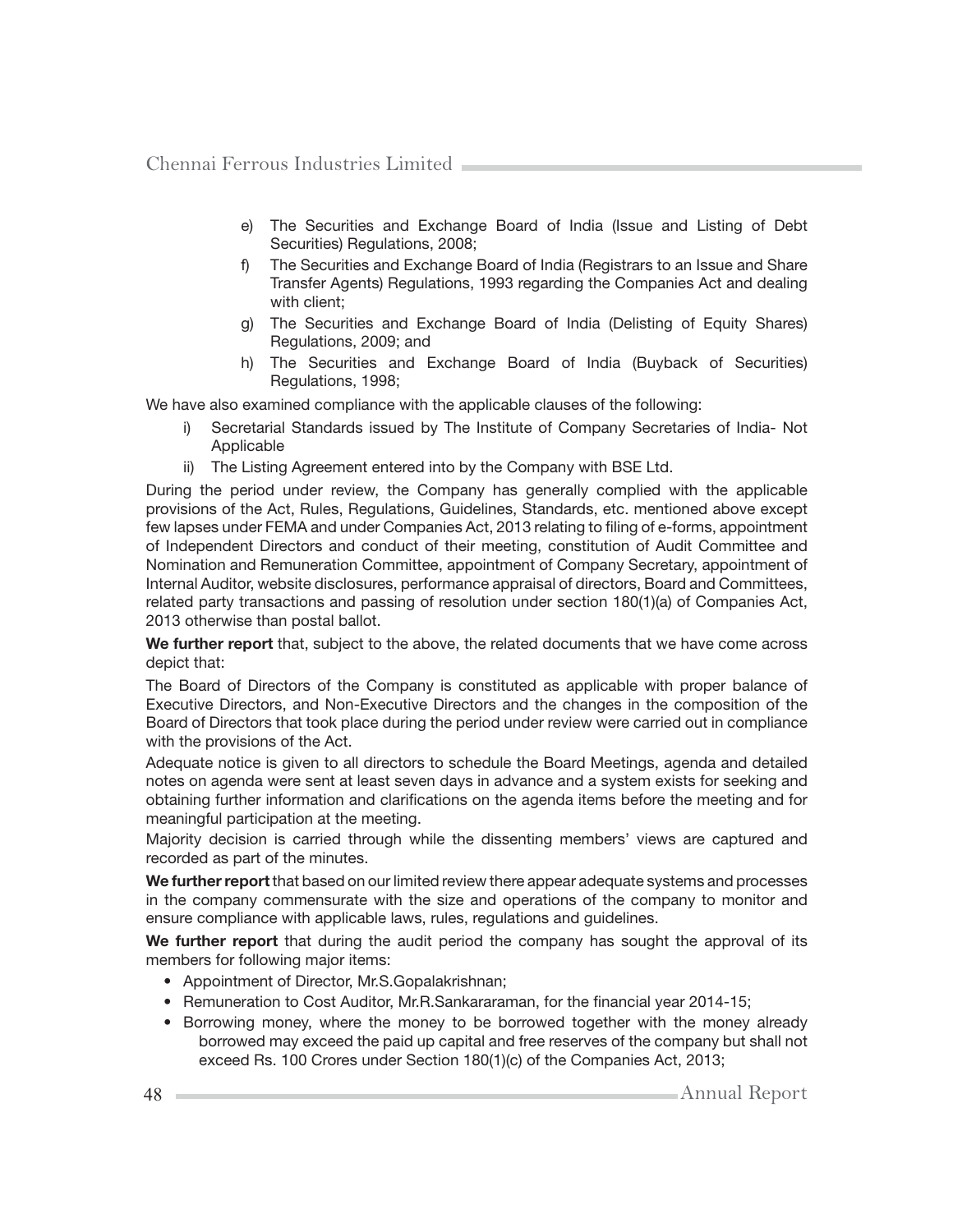- Creating / modifying any mortgage, hypothecation or other charge or encumbrance over the whole or substantially the whole of the Company's undertaking and properties and assets of the Company which borrowings and facilities together with the existing ones shall not exceed an aggregate limit of Rs. 100 Crores under Section 180(1)(a) of the Companies Act, 2013;
- Adoption of new set of Articles of Association

We further report that our Audit was subjected only to verifying adequacy of systems and procedures that are in place for ensuring proper compliance by the Company and we are not responsible for any lapses in those compliances on the part of the Company.

Place: Chennai **For S Dhanapal & Associates For S Dhanapal & Associates** 

Date: 29.5.2015

S. Dhanapal (Sr. Partner) FCS 6881 CP No. 7028

This Report is to be read with our letter of even date which is annexed as Annexure A and forms an integral part of this report.

ANNEXURE - A

To,

The Members,

#### M/s. CHENNAI FERROUS INDUSTRIES LIMITED,

Our report of even date it to be read along with this supplementary testimony.

Maintenance of secretarial record is the responsibility of the Management of the Company. Our responsibility is to express an opinion on these secretarial records based on our audit.

We have followed the audit practices and processes that were appropriate to obtain reasonable assurance about the correctness of the contents of the secretarial records. The verification was done on a test basis to ensure that correct facts are reflected in secretarial records. We believe that the processes and practices we followed provide a reasonable basis for our opinion.

We have not verified the correctness and appropriateness of financial records and Books of Accounts of the Company.

Where ever required, we have obtained Management representation about the compliance of laws, rules and regulations and happenings of events etc.

The Compliance of the provisions of Corporate and other applicable laws, rules and regulations, standards is the responsibility of management. Our examination was limited to the verification of procedures on test basis.

The Secretarial Audit is neither an assurance as to the future viability of the company nor of the efficacy or effectiveness with which the management conducted the affairs of the Company. Place: Chennai **For S Dhanapal & Associates** 

Date: 29.5.2015

S. Dhanapal (Sr. Partner) FCS 6881 CP No. 7028

 $2014 - 2015$  49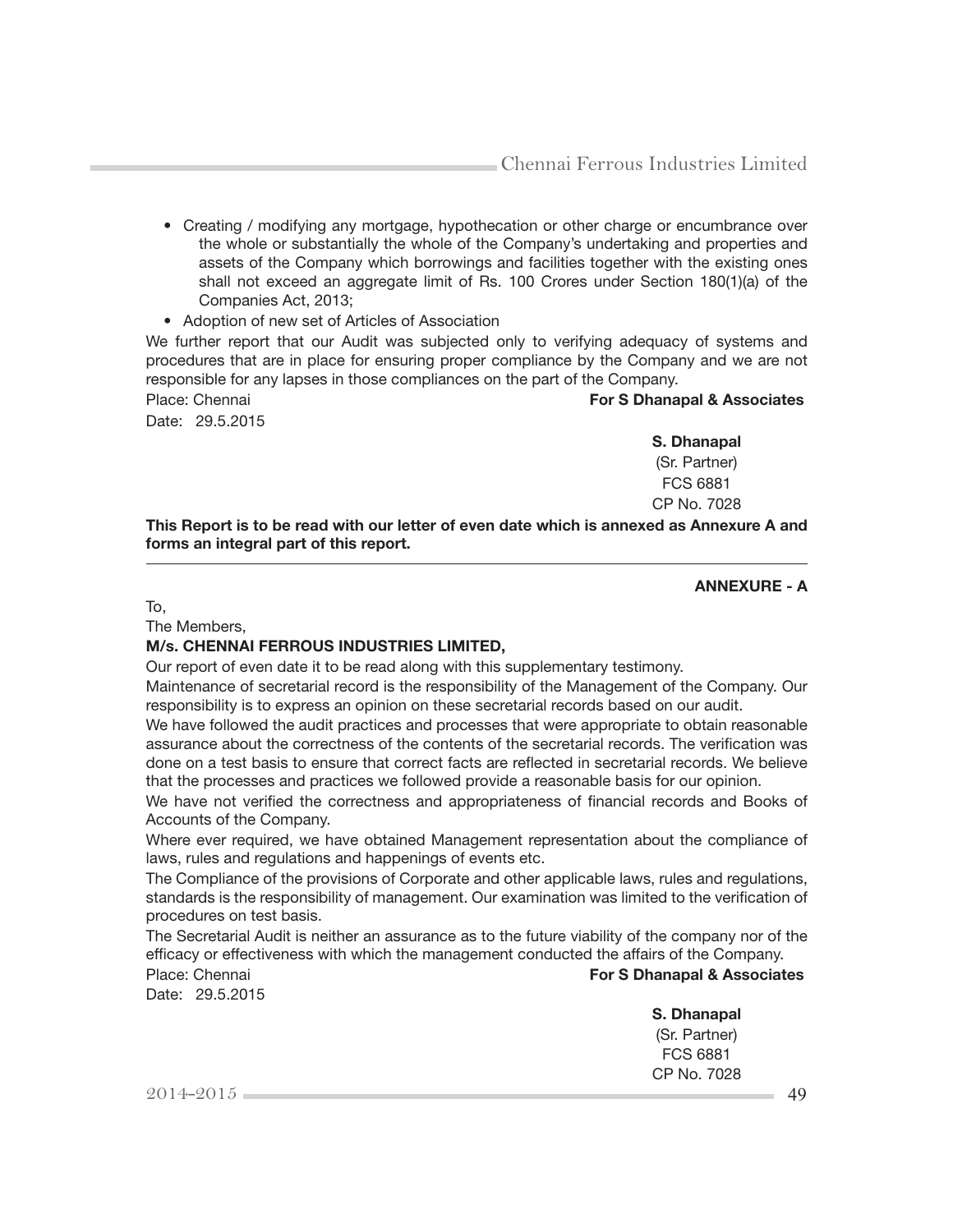Date:29-05-2015

|                                                                                               | <b>BALANCE SHEET AS ON 31.03.2015</b>                                      |                                              |                |                            |                                             |  |
|-----------------------------------------------------------------------------------------------|----------------------------------------------------------------------------|----------------------------------------------|----------------|----------------------------|---------------------------------------------|--|
|                                                                                               | <b>Particulars</b>                                                         |                                              | <b>Note</b>    | <b>AS ON</b><br>31.03.2015 | AS ON<br>31.03.2014                         |  |
|                                                                                               |                                                                            |                                              | No.            | (Amount in Rs.)            | (Amount in Rs.)                             |  |
|                                                                                               | <b>A.EQUITY AND LIABILITIES</b>                                            |                                              |                |                            |                                             |  |
| 1.                                                                                            | <b>SHAREHOLDERS FUNDS</b>                                                  |                                              |                |                            |                                             |  |
|                                                                                               | a. Share Capital                                                           |                                              | 3              | 36,045,090                 | 36,045,090                                  |  |
|                                                                                               | b. Reserves & Surplus                                                      |                                              | 4              | 22,219,604                 | 181,070,161                                 |  |
| 2.                                                                                            | <b>NON CURRENT LIABILITIES</b>                                             |                                              |                |                            |                                             |  |
|                                                                                               | a. Deferred Tax Liability                                                  |                                              | 5              | 25,749,633                 | 32,887,639                                  |  |
|                                                                                               | b. Long term loans and advances (Customer<br>Advance)                      |                                              |                | 76,150,805                 | 253,333,936                                 |  |
|                                                                                               | c. Long term provisions (Employee benefits)                                |                                              |                | 437,808                    | 328,093                                     |  |
| 3.                                                                                            | <b>CURRENT LIABILITIES</b>                                                 |                                              |                |                            |                                             |  |
|                                                                                               | a. Trade payables                                                          |                                              |                | 807,667,980                | 155,744,291                                 |  |
|                                                                                               | b. Other current liabilites                                                |                                              | 6              | 534,743                    | 568,900                                     |  |
|                                                                                               | c. Short term provisions-Taxation                                          |                                              |                |                            | 3,477,349                                   |  |
|                                                                                               |                                                                            |                                              |                | 968,805,663                | 663,455,459                                 |  |
|                                                                                               | <b>B.ASSETS</b>                                                            |                                              |                |                            |                                             |  |
| 4.                                                                                            | <b>NON CURRENT ASSETS</b>                                                  |                                              |                |                            |                                             |  |
|                                                                                               | a.Fixed assets                                                             |                                              |                |                            |                                             |  |
|                                                                                               | Tangible assets                                                            |                                              | 7              | 156,311,661                | 182,180,809                                 |  |
|                                                                                               | b. Non current investments                                                 |                                              | 8              | 600,000                    | 600,000                                     |  |
|                                                                                               | c. Long term loans and advances                                            |                                              | 9              | 72,108,992                 | 72,288,993                                  |  |
| 5.                                                                                            | <b>CURRENT ASSETS</b>                                                      |                                              |                |                            |                                             |  |
|                                                                                               | a.Inventories                                                              |                                              | 10             | 532,841,123                | 258,624,724                                 |  |
|                                                                                               | b. Trade receivables                                                       |                                              | 11             | 105,911,785                | 88,643,836                                  |  |
|                                                                                               | c.Cash and cash equivalents                                                |                                              | 12             | 9,198,129                  | 36,223,500                                  |  |
|                                                                                               | d. Short term loans and advances                                           |                                              | 13             | 24,215,158                 | 22,403,979                                  |  |
|                                                                                               | e. Other current assets                                                    |                                              | 14             | 67,618,815                 | 2,489,618                                   |  |
|                                                                                               |                                                                            |                                              |                | 968,805,663                | 663,455,459                                 |  |
|                                                                                               | <b>Significant Accounting Policies</b>                                     |                                              | $\overline{2}$ |                            |                                             |  |
|                                                                                               | Additional Information to Financial Statements                             |                                              | 23             |                            |                                             |  |
| As per books of accounts produced<br>For CHATURVEDI & COMPANY<br><b>Chartered Accountants</b> |                                                                            |                                              |                |                            | R Natarajan<br>Chairman & Managing Director |  |
|                                                                                               | FRN 302137E<br>(S Ganesan), FCA<br>Partner (MNR: 217119)<br>PLACE: Chennai | M.S. Govindarajan<br>Cheif financial officer |                |                            | Suresh Kedia.<br><b>Director</b>            |  |

# CHENNAI FERROUS INDUSTRIES LIMITED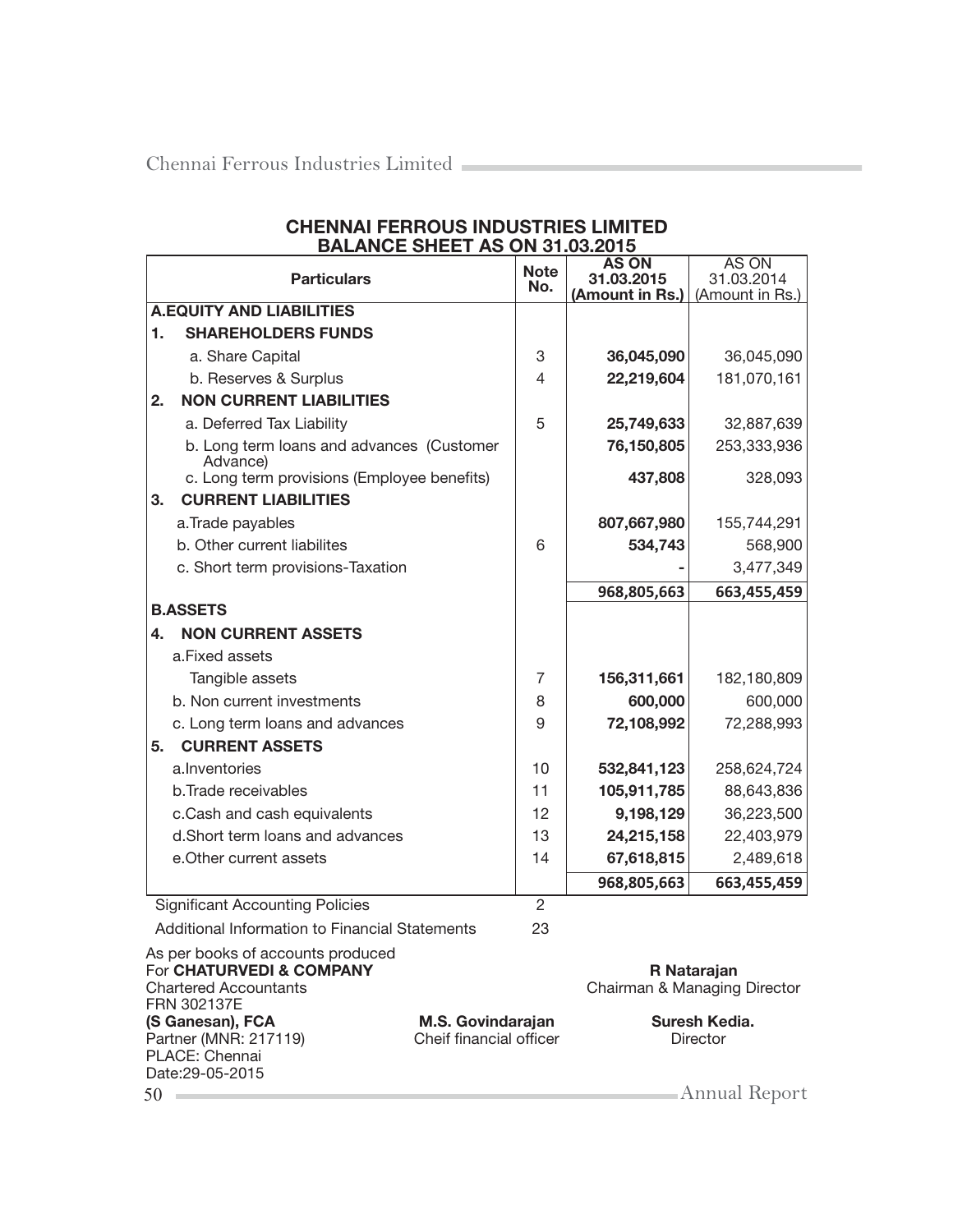| STATEMENT OF PROFIT AND LOSS FOR THE PERIOD ENDED 31.03.2013 |                    |                                            |                                            |
|--------------------------------------------------------------|--------------------|--------------------------------------------|--------------------------------------------|
| <b>Particulars</b>                                           | <b>Note</b><br>No. | Year ended<br>31-Mar-15<br>(Amount in Rs.) | Year ended<br>31-Mar-14<br>(Amount in Rs.) |
| <b>1.REVENUE FROM OPERATIONS</b>                             | 15                 | 331,299,113                                | 329,338,392                                |
| Less: Excise duty                                            |                    | 30,604,220                                 | 32,644,022                                 |
| Revenue from operations (net)                                |                    | 300,694,893                                | 296,694,370                                |
| 2. Other Income                                              | 16                 | 2,352,922                                  | 107,099,359                                |
| <b>3.TOTAL REVENUE</b>                                       |                    | 303,047,815                                | 403,793,729                                |
| 4. Expenses                                                  |                    |                                            |                                            |
| a. Cost of materials consumed                                | 17                 | 286,493,926                                | 265,834,528                                |
| b. Purchase of traded goods                                  | 18                 |                                            | 26,883,111                                 |
| c. Changes in stocks                                         | 19                 | 22,672,353                                 | (21, 209, 240)                             |
| d. Employee benefit expense                                  | 20                 | 2,389,983                                  | 2,513,164                                  |
| e. Finance costs                                             | 21                 | 128,457                                    | 2,881,055                                  |
| f. Depreciation                                              | $\overline{7}$     | 26,242,882                                 | 10,777,963                                 |
| g. Other expenses                                            | 22                 | 131,108,775                                | 115,440,309                                |
| <b>TOTAL EXPENSES</b>                                        |                    | 469,036,376                                | 403,120,891                                |
| <b>5. PROFIT BEFORE TAX</b>                                  |                    | (165,988,561)                              | 672,840                                    |
| 6. Tax Expense                                               |                    |                                            |                                            |
| a. Current tax                                               |                    |                                            | 609,941                                    |
| b. Deferred tax                                              |                    | (7, 138, 006)                              | (873, 136)                                 |
| 7. Earlier year short provision                              |                    |                                            | 16,966                                     |
| 8. Profit /(Loss) for the year (5 -6)                        |                    | (158, 850, 555)                            | 919,069                                    |
| Earnings per share                                           |                    | (44)                                       | 0.25                                       |
| <b>Significant Accounting Policies</b>                       | $\overline{2}$     |                                            |                                            |

# CHENNAI FERROUS INDUSTRIES LIMITED STATEMENT OF PROFIT AND LOSS FOR THE PERIOD ENDED 31.03.2015

Additional Information to Financial Statements 23

As per books of accounts produced

For CHATURVEDI & COMPANY Report CHATURVEDI & COMPANY Report Chairman & Managing Chairman & Managing Director

FRN 302137E<br>(S Ganesan), FCA Partner (MNR: 217119) PLACE: Chennai Date:29-05-2015

**M.S. Govindarajan** Suresh Kedia.<br>
Cheif financial officer **Suresh Kedia.**<br>
Director

2014-2015 51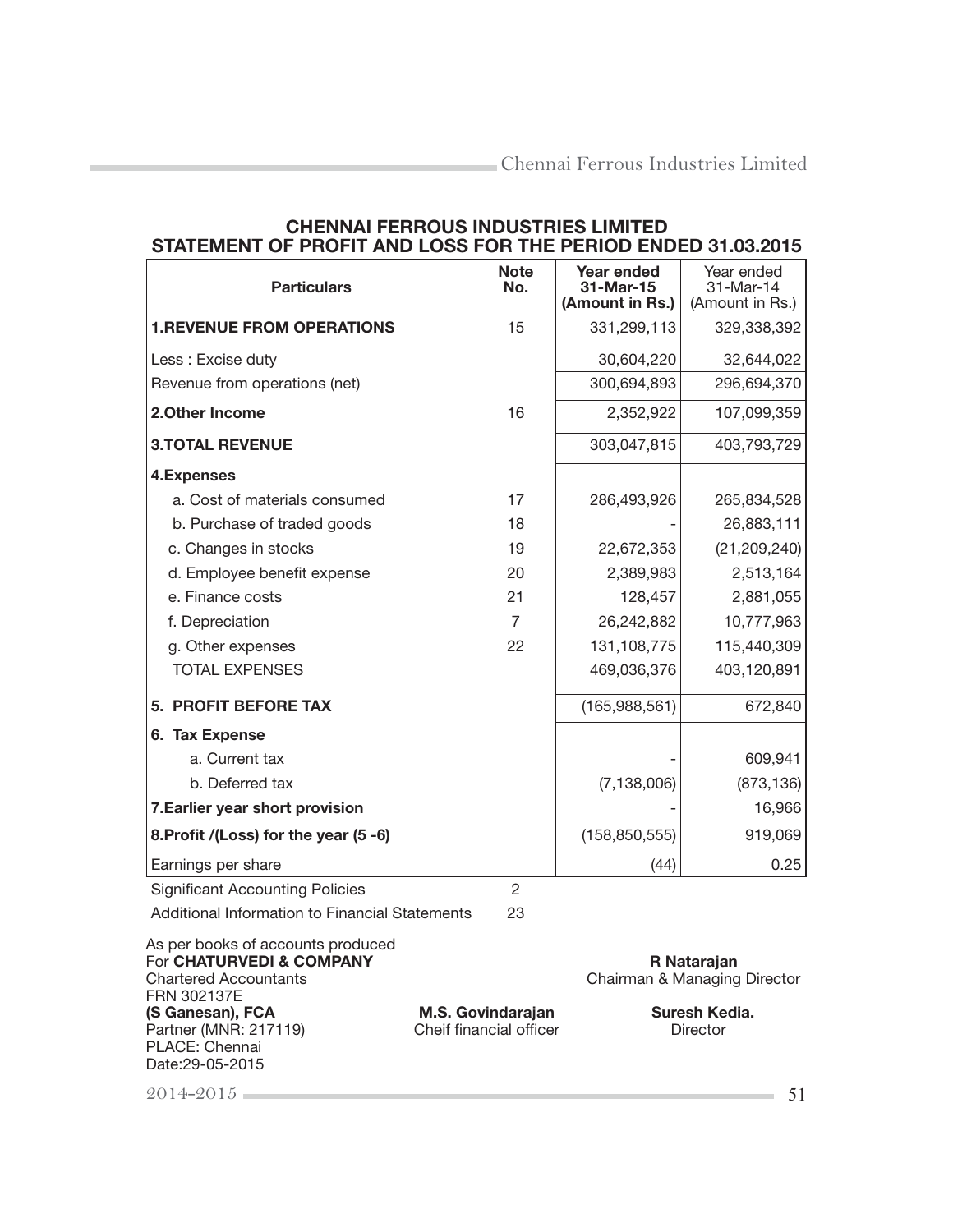| <b>Particulars</b>                                     | <b>Year Ended</b><br>31-3-2015 |                 | Year Ended<br>31-3-2014 |              |
|--------------------------------------------------------|--------------------------------|-----------------|-------------------------|--------------|
| <b>A.CASH FLOW FROM OPERATING ACTIVITIES :</b>         | (Amount in Rs.)                |                 | (Amount in Rs.)         |              |
| Net Profit before Tax And Extraordinary Items          |                                | (165,988,561)   |                         | 672,840      |
| Add:                                                   |                                |                 |                         |              |
| Depreciation                                           | 26,242,882                     |                 | 10,777,963              |              |
| Interest /Discount Paid                                | 128,457                        | 26,371,339      | 2,881,055               | 13,659,018   |
| <b>Operating Profit before Working Capital Changes</b> |                                | (139, 617, 222) |                         | 14,331,858   |
| Adjustments for movement in Working Capital:           |                                |                 |                         |              |
| (Increase)/Decrease in Inventories                     | (274, 216, 399)                |                 | (45, 612, 330)          |              |
| (Increase)/Decrease in Receivables                     | (17, 267, 949)                 |                 | 74,715,375              |              |
| Short Term Loans & Advances(Assets)                    | (1,811,181)                    |                 | (16, 266, 635)          |              |
| <b>Other Current Assets</b>                            | (65, 129, 197)                 |                 | (614, 571)              |              |
| <b>Trade Payables</b>                                  | 651,923,689                    |                 | (28, 957, 383)          |              |
| Other current liabilities                              | (34, 157)                      |                 | (192, 723)              |              |
|                                                        |                                | 293,464,807     |                         | (16,928,267) |
|                                                        |                                | 153,847,585     |                         | (2,596,411)  |
| Less: Direct Taxes Paid                                |                                | (3,477,349)     |                         | (2,716,557)  |
| Net Cash Flow from operating activities (A)            |                                | 150,370,236     |                         | 120,146      |
| <b>B.CASH FLOW FROM INVESTING ACTIVITIES:</b>          |                                |                 |                         |              |
| <b>Purchase of Fixed Assets</b>                        | (373, 734)                     |                 | (199, 645)              |              |
| Non current investments                                |                                |                 | (600, 000)              |              |
| Long term loans & advance(Assets)                      | 180,001                        |                 |                         |              |
| Net Cash Flow from Investing activities (B)            |                                | (193, 733)      |                         | (799, 645)   |
|                                                        |                                | 150,176,503     |                         | (679, 499)   |
| <b>C.CASH FLOW FROM FINANCING ACTIVITIES:</b>          |                                |                 |                         |              |
| Short term borrowings                                  |                                |                 | (17, 573, 124)          |              |
| Interest paid                                          | (128, 457)                     |                 | (2,881,055)             |              |
| Movement in Long Term Liabilities(customer Advance)    | (177, 183, 131)                |                 | 51,249,497              |              |
| Long Term Provisions                                   | 109,715                        |                 | 193,593                 |              |
| Net Cash Flow from Financing activities (C)            |                                | (177, 201, 873) |                         | 30,988,911   |
| Net Increase in cash Equivalents (A)+(B)+(C)           |                                | (27, 025, 372)  |                         | 30,309,412   |
| Cash & Cash Equivalents (Opening Balance)              | 36,223,500                     |                 | 5,914,088               |              |
| Cash & Cash Equivalents (Closing Balance)              | 9,198,129                      |                 | 36,223,500              |              |
| Net Increase/(Decrease) in Cash & Cash Equivalents     |                                | (27, 025, 372)  |                         | 30,309,412   |

#### CHENNAI FERROUS INDUSTRIES LIMITED CASH FLOW STATEMENT FOR THE YEAR ENDED 31 st March 2015

As per books of accounts produced For CHATURVEDI & COMPANY **RATACHILIC EXECUTE:** R Natarajan Chartered Accountants Chairman & Managing Director FRN 302137E (S Ganesan), FCA M.S. Govindarajan Suresh Kedia.<br>Partner (MNR: 217119) Cheif financial officer Director Partner (MNR: 217119) Cheif financial officer Director Director PLACE: Chennai Date:29-05-2015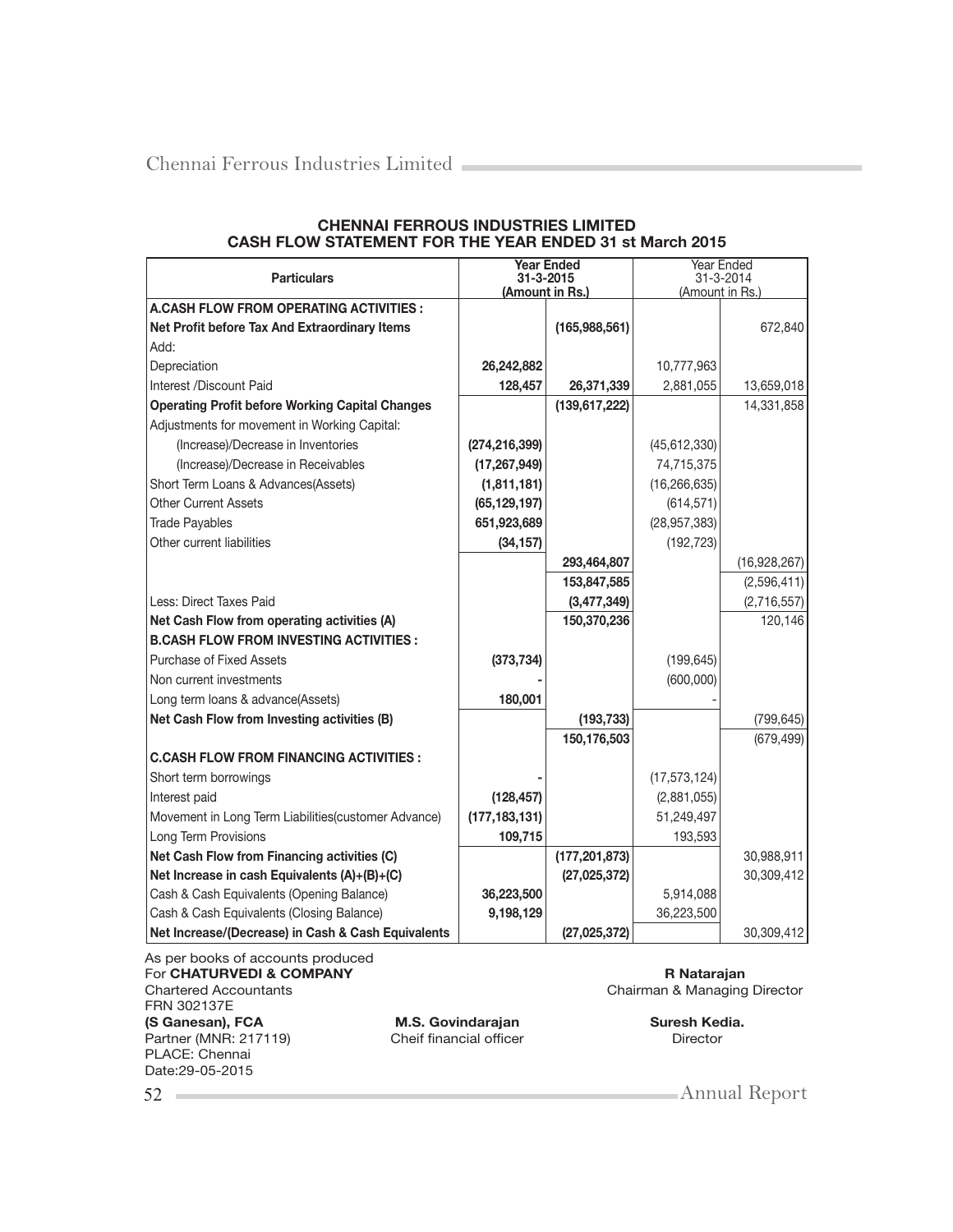|                                                 | As on 31,03,2015    |                  | As on 31.03.2014    |                       |
|-------------------------------------------------|---------------------|------------------|---------------------|-----------------------|
| <b>Particulars</b>                              | Number of<br>shares | Amount in<br>Rs. | Number of<br>shares | Amount in<br>Rs.      |
| <b>NOTE 3</b><br><b>SHARE CAPITAL</b>           |                     |                  |                     |                       |
| <b>Authorised</b>                               |                     |                  |                     |                       |
| Equity Shares of Rs. 10/- each                  | 3,750,000           | 37,500,000       |                     | 3,750,000 3,75,00,000 |
| Issued, subscribed and paid up                  |                     |                  |                     |                       |
| Equity Shares of Rs. 10/- each                  | 3,604,509           | 36,045,090       |                     | 3,604,509 3,60,45,090 |
| Total                                           | 3,604,509           | 36,045,090       |                     | 3,604,509 3,60,45,090 |
| <b>NOTE 3A</b>                                  |                     |                  |                     |                       |
| Movement in equity shares:                      |                     |                  |                     |                       |
| Shares outstanding at the beginning of the year | 3,604,509           | 36,045,090       |                     | 3,604,509 3,60,45,090 |
| Shares issued during the year                   |                     |                  |                     |                       |
| Shares outstanding at the ending of the year    | 3,604,509           | 36,045,090       |                     | 3,604,509 3,60,45,090 |
| a) Movement of Shares                           |                     |                  |                     |                       |

There is no movement of shares outstanding at the beginning and at the end of the reporting period

#### b) Terms / rights attached to equity shares:

The company has only one class of equity shares having a par value of Rs.10/- per share. Each holder of equity share is entitled to one vote per share.

In the event of liquidation of the company, the holders of equity shares will be entitled to receive the assets of the company, in proportion to the number of equity shares held by the shareholders.

# NOTE 3 B

Details of shareholders holding more than 5% shares in the company

|                                                   | 2014-15         |               | 2013-14         |      |
|---------------------------------------------------|-----------------|---------------|-----------------|------|
| Name of the shareholder                           | No of<br>shares | $\frac{0}{0}$ | No of<br>shares | $\%$ |
| 1) Chennai Metal Recycling and Trading Co Pvt Ltd | 186190          | 5.17          | 186190          | 5.17 |
| 2) Tamil Nadu Enterprises & Investment Pvt Ltd    | 251937          | 6.99          | 251937          | 6.99 |
| 3) Tamil Nadu Property Developers Pvt Ltd         | 300000          | 8.32          | 300000          | 8.32 |
| 4) Radiant solutions Pvt Ltd                      | 250000          | 6.94          | 250000          | 6.94 |
| 5) Ameena Begam                                   | 250000          | 6.94          | 250000          | 6.94 |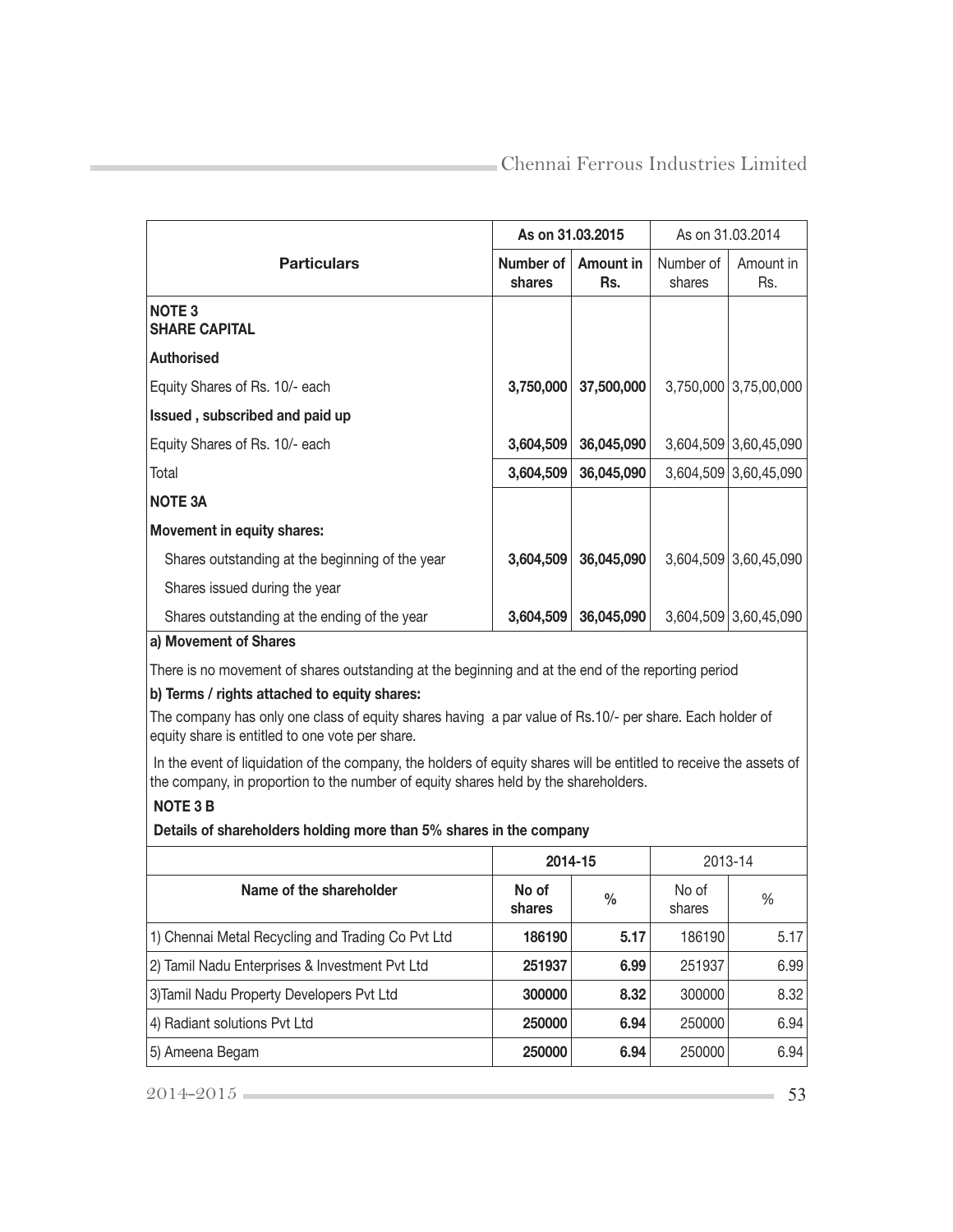| <b>Particulars</b>                                             | As on<br>31.03.2015<br>(Amount in Rs.) | As on<br>31.03.2014<br>(Amount in Rs.) |
|----------------------------------------------------------------|----------------------------------------|----------------------------------------|
| Note 4<br><b>RESERVES AND SURPLUS</b>                          |                                        |                                        |
| <b>General reserve:</b><br>a)                                  |                                        |                                        |
| Opening balance                                                | 174,462,564                            | 174,462,564                            |
| Additions during the year                                      |                                        |                                        |
| Closing balance                                                | 174,462,564                            | 174,462,564                            |
| b) Surplus:                                                    |                                        |                                        |
| Opening balance                                                | 6,607,595                              | 5,688,528                              |
| profit for the year                                            | (158, 850, 555)                        | 919,069                                |
| Closing balance                                                | (152, 242, 960)                        | 6,607,597                              |
| <b>Total</b>                                                   | 22,219,604                             | 181,070,161                            |
| Note 5                                                         |                                        |                                        |
| <b>DEFFERED TAX LIABILITY</b>                                  |                                        |                                        |
| Deferred Tax Liability                                         | 32,887,639                             | 33,760,775                             |
| Fixed Asset - Impact of Difference between tax<br>depreciation | (7, 138, 006)                          | (873, 136)                             |
| and depreciation charged in the financial statement            |                                        |                                        |
| Closing balance                                                | 25,749,633                             | 32,887,639                             |
| Note 6                                                         |                                        |                                        |
| <b>Other Current Liabilities</b>                               |                                        |                                        |
| a) Statutory liabilities                                       | 8,153                                  | 244,781                                |
| b) Others                                                      | 526,590                                | 324,119                                |
| Total                                                          | 534,743                                | 568,900                                |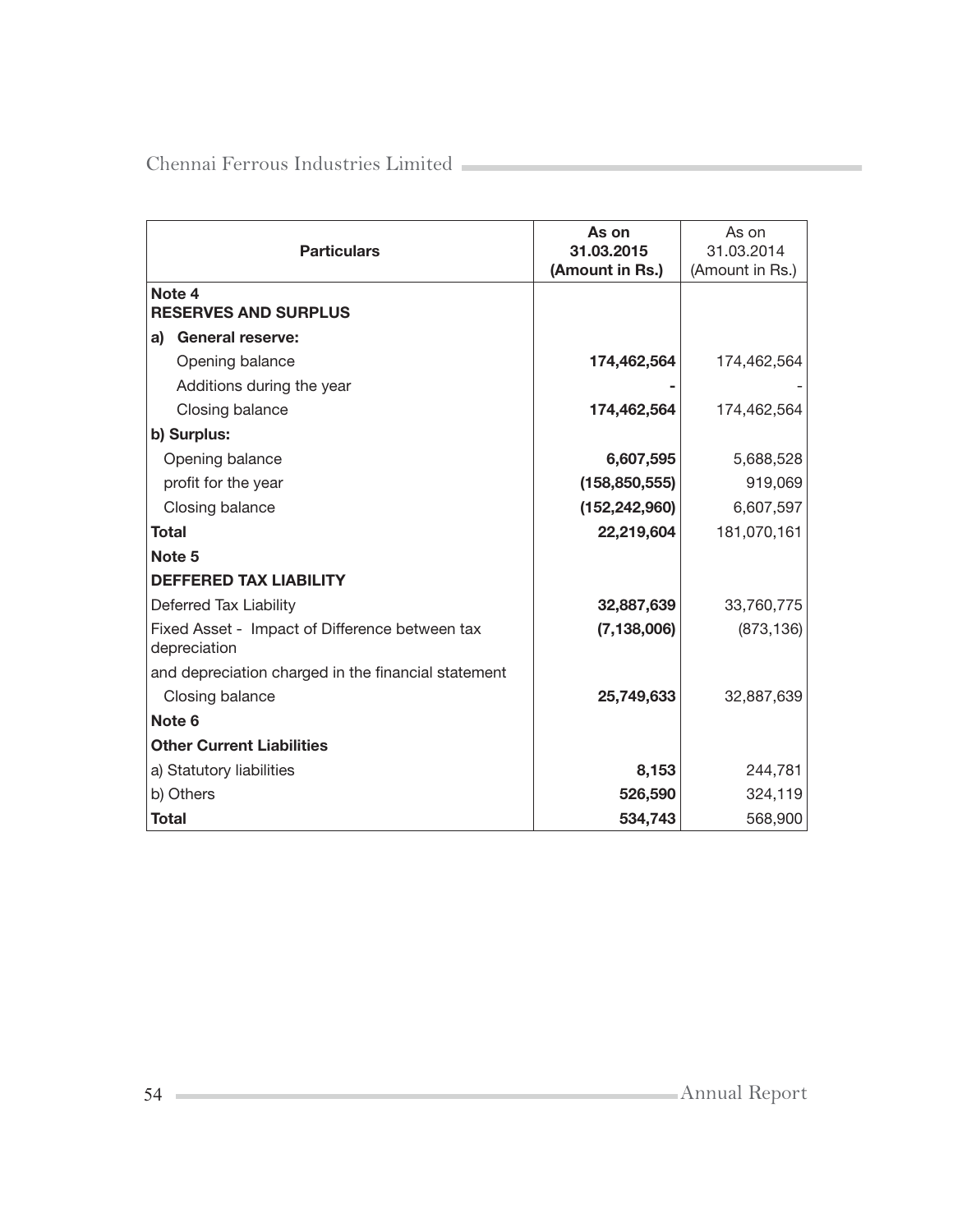|                          |                     | <b>GROSSBLOCK</b> |                      |                     |                     | DEPRECIATION      |                |                           | NET BLOCK           |                     |
|--------------------------|---------------------|-------------------|----------------------|---------------------|---------------------|-------------------|----------------|---------------------------|---------------------|---------------------|
| <b>PARTICULARS</b>       | 01.04.2014<br>AS ON | <b>ADDITIONS</b>  | Deletions/<br>Refund | 31.03.2015<br>AS ON | 01.04.2014<br>AS ON | FOR THE<br>PERIOD | -DRAWN<br>WITH | 31.03.2015<br><b>DLdN</b> | 31.03.2015<br>AS ON | 31.03.2014<br>AS ON |
| Land - Free hold         | 17,421,794          | 141,000           | $\mathbf{L}$         | 17,562,794          | ٠                   |                   | ٠              | $\blacksquare$            | 17,562,794          | 17,421,794          |
| Factory Buildings        | 58,929,891          | ٠                 | $\mathbf{r}$         | 58,929,891          | 14,539,455          | 1,877,122         | $\mathbf{r}$   | 16,416,577                | 42,513,315          | 44,390,436          |
| Plant & Machinery        | 165,048,778         | ı                 | $\blacksquare$       | 165,048,778         | 57,262,971          | 14,467,850        | $\blacksquare$ | 71,730,821                | 93,317,957          | 107,785,807         |
| Electrical Installations | 18,721<br>17,81     |                   | $\mathbf{I}$         | 17,818,721          | 7,034,878           | 9,067,480         | $\mathbf{r}$   | 16,102,358                | 1,716,364           | 10,783,843          |
| Office Equipments        | 1,597,265           | $\blacksquare$    | $\blacksquare$       | 1,597,265           | 190,047             | 679,553           | $\blacksquare$ | 869,600                   | 727,665             | 1,407,218           |
| Furniture & Fittings     | 523,266             |                   | $\blacksquare$       | 523,266             | 227,052             | 129,260           | $\mathbf{I}$   | 356,312                   | 166,954             | 296,214             |
| Vehicle                  | 187,177             | 232,734           | $\mathbf{r}$         | 419,911             | 91,680              | 21,618            | $\mathbf{r}$   | 113,298                   | 306,613             | 95,497              |
| Total                    | 261,526,893         | 373,734           | $\mathbf{I}$         | 261,900,627         | 79,346,083          | 26,242,882        |                | 105,588,965               | 156,311,661         | 182, 180, 810       |
| Previous Year            | 261,327,248         | 199,645           | ٠                    |                     | 68,568,120          | 10,777,963        | $\blacksquare$ | 79,346,084                | 182, 180, 809       | 192,759,127         |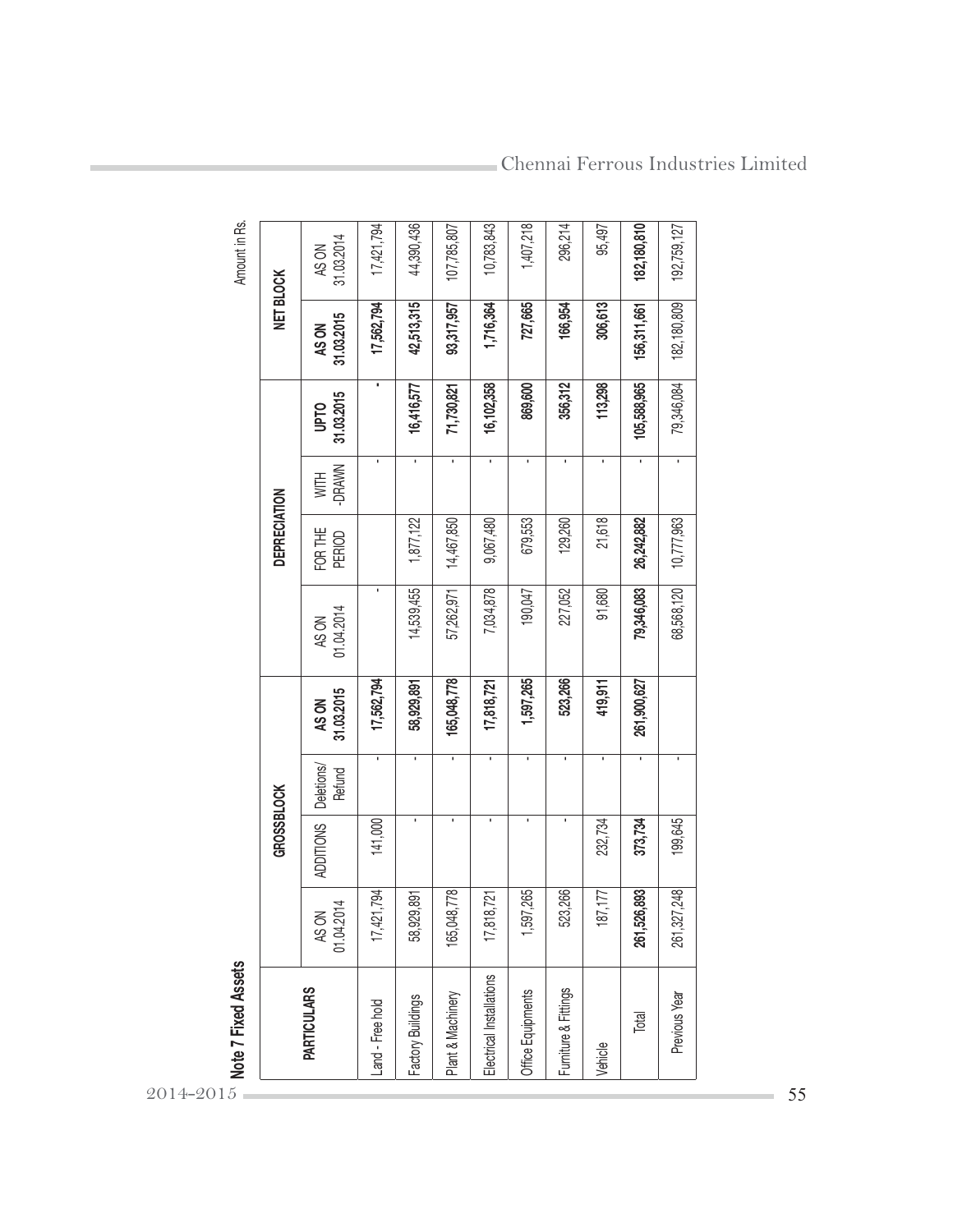| <b>Particulars</b>                                                             | As on<br>31.03.2015<br>(Amount in Rs.) | As on<br>31.03.2014<br>(Amount in Rs.) |
|--------------------------------------------------------------------------------|----------------------------------------|----------------------------------------|
| Note 8                                                                         |                                        |                                        |
| <b>Non Current Investments</b>                                                 |                                        |                                        |
| Trade Investments (stated at Cost)                                             |                                        |                                        |
| Investments in unquoted Equity Shares, Fully Paid up                           |                                        |                                        |
| 60000 Equity shares of Rs.10/- each of OPG<br>Renewable Energy Private Limited | 600,000                                | 600,000                                |
| Total                                                                          | 600,000                                | 600,000                                |
| Note 9<br>Long term loans and advances                                         |                                        |                                        |
| (Unsecured and considered good)                                                |                                        |                                        |
| a. Capital advances                                                            | 6,673,692                              | 7,053,693                              |
| b. Other deposits                                                              | 62,200,000                             | 62,000,000                             |
| c. Security deposits                                                           | 3,235,300                              | 3,235,300                              |
| Total                                                                          | 72,108,992                             | 72,288,993                             |
| Note 10                                                                        |                                        |                                        |
| <b>Inventories</b>                                                             |                                        |                                        |
| <b>Raw Materials</b>                                                           | 521,052,874                            | 225,100,086                            |
| <b>Finished Goods</b>                                                          | 3,394,151                              | 26,066,504                             |
| <b>Stores and Spares</b>                                                       | 8,394,098                              | 7,458,134                              |
| Total                                                                          | 532,841,123                            | 258,624,724                            |
| Note 11                                                                        |                                        |                                        |
| <b>Trade receivables</b>                                                       |                                        |                                        |
| Debts Outstanding for a period                                                 |                                        |                                        |
| - exceeding six months                                                         | 17,810,177                             | 12,219,074                             |
| - Other Debts                                                                  | 88,101,608                             | 76,424,762                             |
| Total                                                                          | 105,911,785                            | 88,643,836                             |
| Note 12                                                                        |                                        |                                        |
| <b>Cash and cash equivalents</b>                                               |                                        |                                        |
| a) Cash in hand                                                                | 5,539,741                              | 3,107,975                              |
| b) Cash at bank                                                                |                                        |                                        |
| In current account                                                             | 2,674,060                              | 32,639,876                             |
| In deposit account                                                             | 984,328                                | 475,649                                |
| Deposit with bank with 3-12 months maturity                                    |                                        |                                        |
| <b>Total</b>                                                                   | 9,198,129                              | 36,223,500                             |
| 56                                                                             |                                        | Annual Report                          |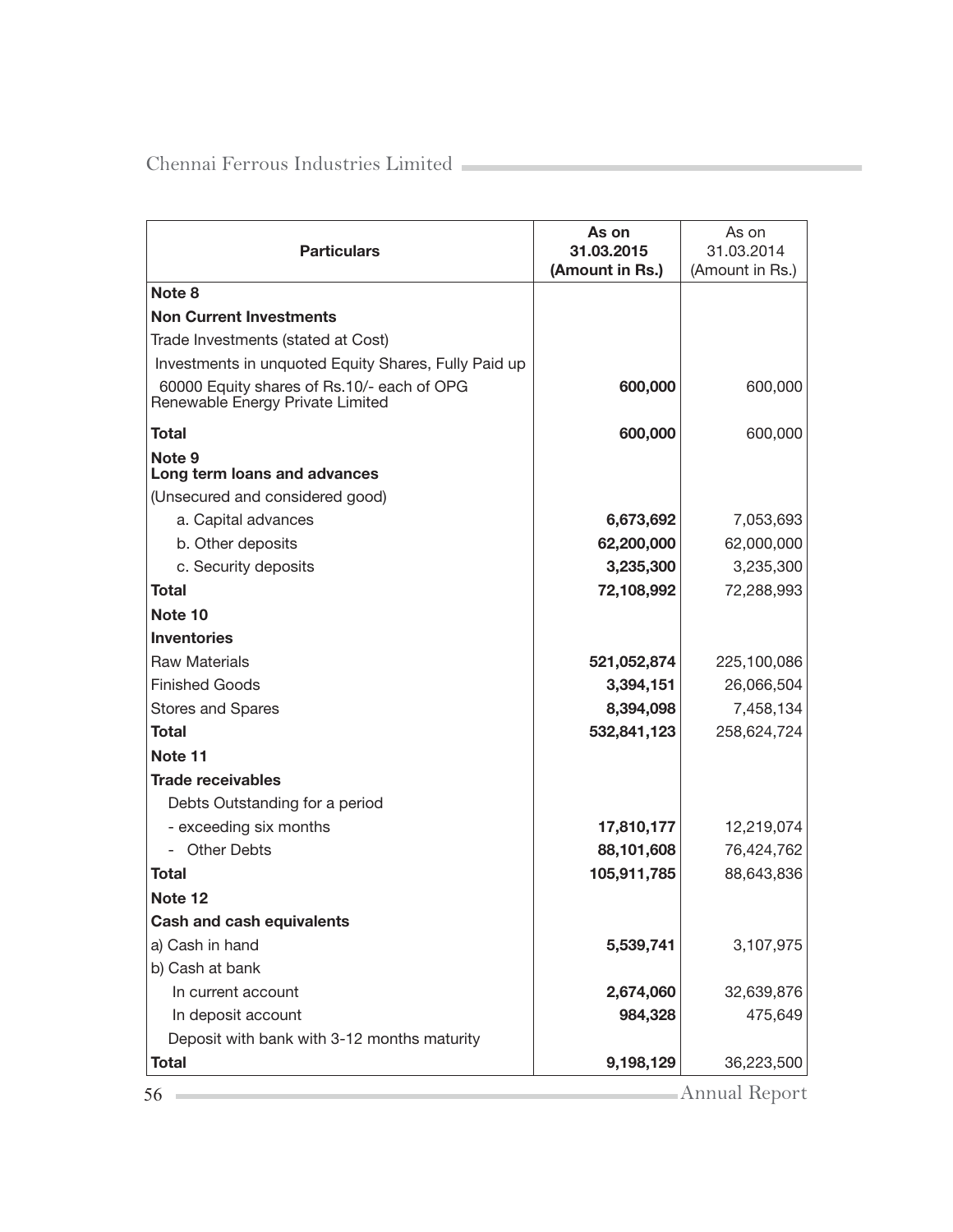| <b>Particulars</b>                 | As on<br>31.03.2015<br>(Amount in Rs.) | As on<br>31.03.2014<br>(Amount in Rs.) |
|------------------------------------|----------------------------------------|----------------------------------------|
| NOTE <sub>13</sub>                 |                                        |                                        |
| Short term loans and advances      |                                        |                                        |
| a) Supplier Advances               | 24,215,158                             | 22,403,979                             |
| Note 14                            |                                        |                                        |
| Other current assets               |                                        |                                        |
| a. Balance with Excise Authorities | 59,335,072                             | 1,418,637                              |
| b. Balance with Income Tax         | 49,234                                 | 1,070,981                              |
| c. Balance with VAT Authorities    | 7,908,537                              |                                        |
| d. Others                          | 325,972                                |                                        |
| <b>Total</b>                       | 67,618,815                             | 2,489,618                              |

# Note Forming part of Statement of Profit & Loss Account

|                                    | Year ended      | Year ended      |
|------------------------------------|-----------------|-----------------|
| <b>Particulars</b>                 | 31.03.2015      | 31.03.2014      |
|                                    | (Amount in Rs.) | (Amount in Rs.) |
| <b>Note 15.</b>                    |                 |                 |
| <b>Revenue from operations</b>     |                 |                 |
| Sale of manufacturing items        | 304,097,223     | 273,761,062     |
| Sale of traded items               |                 | 27,440,490      |
| Other Operating Income             |                 |                 |
| Income Received form ICBC          | 27,201,890      | 28,136,840      |
| Total                              | 331,299,113     | 329,338,392     |
| <b>Note 16.</b>                    |                 |                 |
| <b>Other Income</b>                |                 |                 |
| Commission and Maintenance charges | 2,264,595       | 53,493,336      |
| Liabilities no longer required     | 32,013          | 13,594,863      |
| Compensation for land              |                 | 40,000,000      |
| Interest received                  | 56,314          | 11,160          |
| <b>Total</b>                       | 2,352,922       | 107,099,359     |
| <b>Note 17.</b>                    |                 |                 |
| <b>Cost of materials consumed</b>  |                 |                 |
| Opening stock                      | 225,100,086     | 205,960,199     |
| Add: purchases                     | 582,446,714     | 284,974,416     |
| Less: Closing stock                | 521,052,874     | 225,100,086     |
| <b>Total</b>                       | 286,493,926     | 265,834,528     |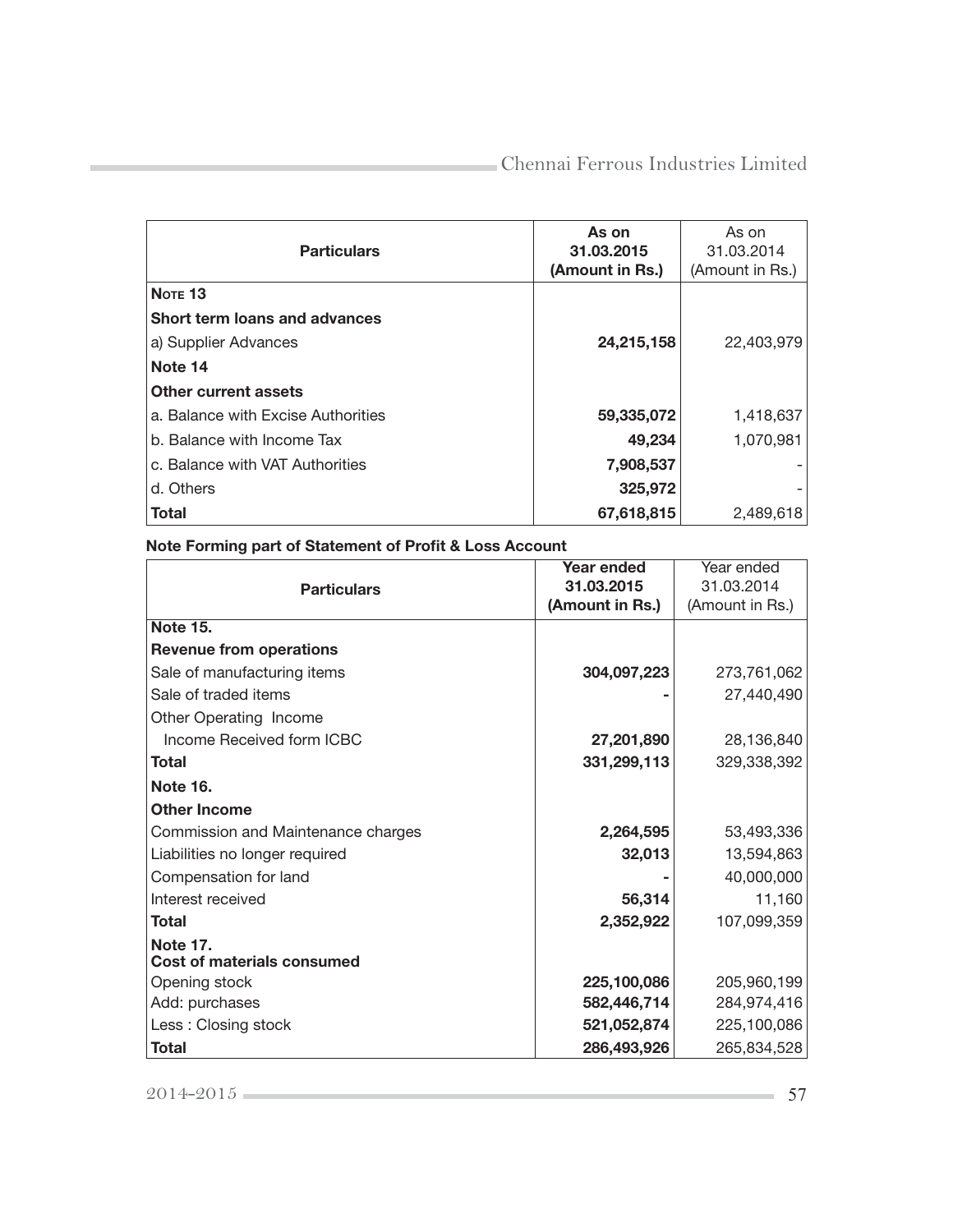|                                                      | Year ended      | Year ended      |
|------------------------------------------------------|-----------------|-----------------|
| <b>Particulars</b>                                   | 31.03.2015      | 31.03.2014      |
|                                                      | (Amount in Rs.) | (Amount in Rs.) |
| Note 18                                              |                 |                 |
| <b>Details of Traded goods purchased</b>             |                 |                 |
| Coal                                                 |                 | 26,883,111      |
| Note 19                                              |                 |                 |
| <b>Closing stock of Finished Goods</b>               | 3,394,151       | 26,066,504      |
| Opening stock of Finished Goods                      | 26,066,504      | 4,857,264       |
| Total                                                | 22,672,353      | (21, 209, 240)  |
| Note 20                                              |                 |                 |
| <b>Employee benefit expenses</b><br>Salary and wages | 1,315,314       | 1,393,148       |
| Contribution to EPF & ESI                            | 654,529         | 555,442         |
| Employee benefit                                     | 109,715         | 193,593         |
| Staff welfare                                        | 310,425         | 370,981         |
| <b>Total</b>                                         | 2,389,983       | 2,513,164       |
| Note 21                                              |                 |                 |
| <b>Finance costs</b>                                 |                 |                 |
| Interest paid to Bank                                |                 | 2,881,055       |
| Interest to Others                                   | 128,457         |                 |
| <b>Total</b>                                         | 128,457         | 2,881,055       |
| Note <sub>22</sub>                                   |                 |                 |
| <b>Other Expenses</b>                                |                 |                 |
| a. Material and Manufacturing expenses               |                 |                 |
| Stores and spares consumed                           | 3,537,366       | 8,165,305       |
| Freight charges                                      | 56,741,680      | 64,537,002      |
| Power and fuel                                       | 1,661,525       | 10,607,181      |
| Clearing and forwarding charges                      | 22,476,781      | 16,398,990      |
| Customs duty                                         | 15,261,593      | 7,695,808       |
| Testing charges                                      |                 | 385,331         |
| <b>b. Repairs and Maintenance</b>                    |                 |                 |
| <b>Building Repairs and Maintenance</b>              | 311,212         | 83,797          |
| <b>Electrical Maintenance</b>                        | 75,697          | 106,446         |
| Machinery Maintenance                                | 620,530         | 1,032,294       |
| Vehicle Maintenance                                  | 92,703          | 58,752          |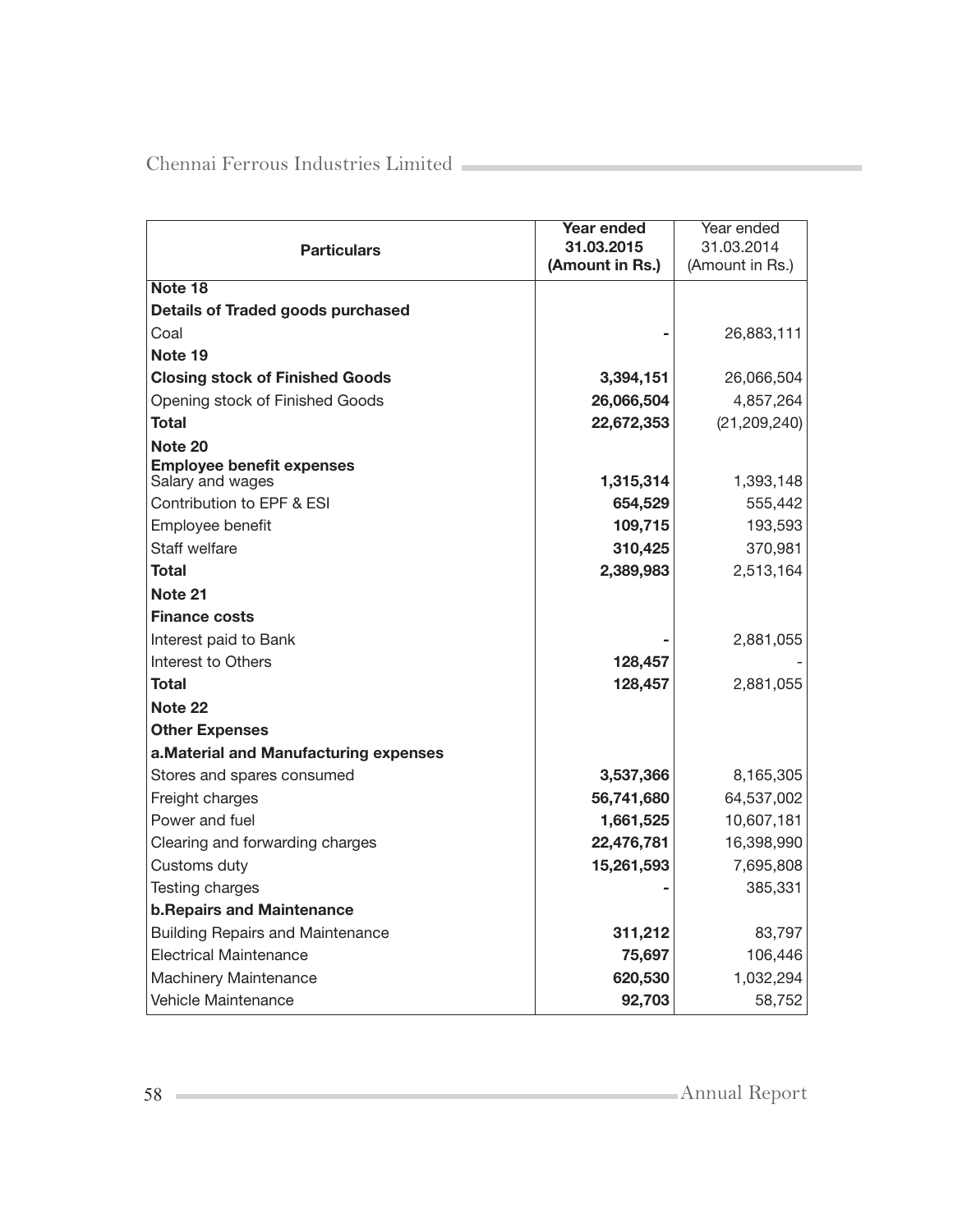|                                      | Year ended      | Year ended      |
|--------------------------------------|-----------------|-----------------|
| <b>Particulars</b>                   | 31.03.2015      | 31.03.2014      |
|                                      | (Amount in Rs.) | (Amount in Rs.) |
| c.Administrative expenses            |                 |                 |
| <b>Bank charges</b>                  | 796,491         | 356,831         |
| <b>Bad Debts written off</b>         | 15,190,311      |                 |
| Donation                             |                 | 2,000           |
| <b>Directors Remuneration</b>        | 100,000         | 480,000         |
| <b>Filing Fees</b>                   | 7,976           | 210,786         |
| Insurance                            | 4,755           | 192,394         |
| Membership and subscription          |                 | 50,562          |
| Postage Expenses                     | 9,464           | 176,704         |
| <b>Printing and Stationery</b>       | 42,848          | 174,560         |
| Professional & Consultancy           | 372,628         | 172,034         |
| <b>Payment to auditors</b>           |                 |                 |
| i) As audit fees                     | 39,900          | 39,326          |
| ii)As tax audit fees                 | 17,100          | 16,854          |
| Rates and Taxes                      | 870,920         | 659,547         |
| Rebate and Discount                  | 8,976,111       |                 |
| Rent                                 | 192,000         | 191,000         |
| <b>Security Charges</b>              | 1,615,804       | 2,131,688       |
| Listing fees/ Share transfer charges | 185,394         | 129,214         |
| Office maintainance                  |                 | 75,233          |
| <b>Telephone Expenses</b>            | 493,983         | 515,919         |
| <b>Travelling and Conveyance</b>     | 476,521         | 469,941         |
| d.Selling and distribution expenses  |                 |                 |
| Sales commission                     | 254,921         | 196,078         |
| Finished goods expenses              |                 | 128,732         |
| <b>Total</b>                         | 131,108,775     | 115,440,309     |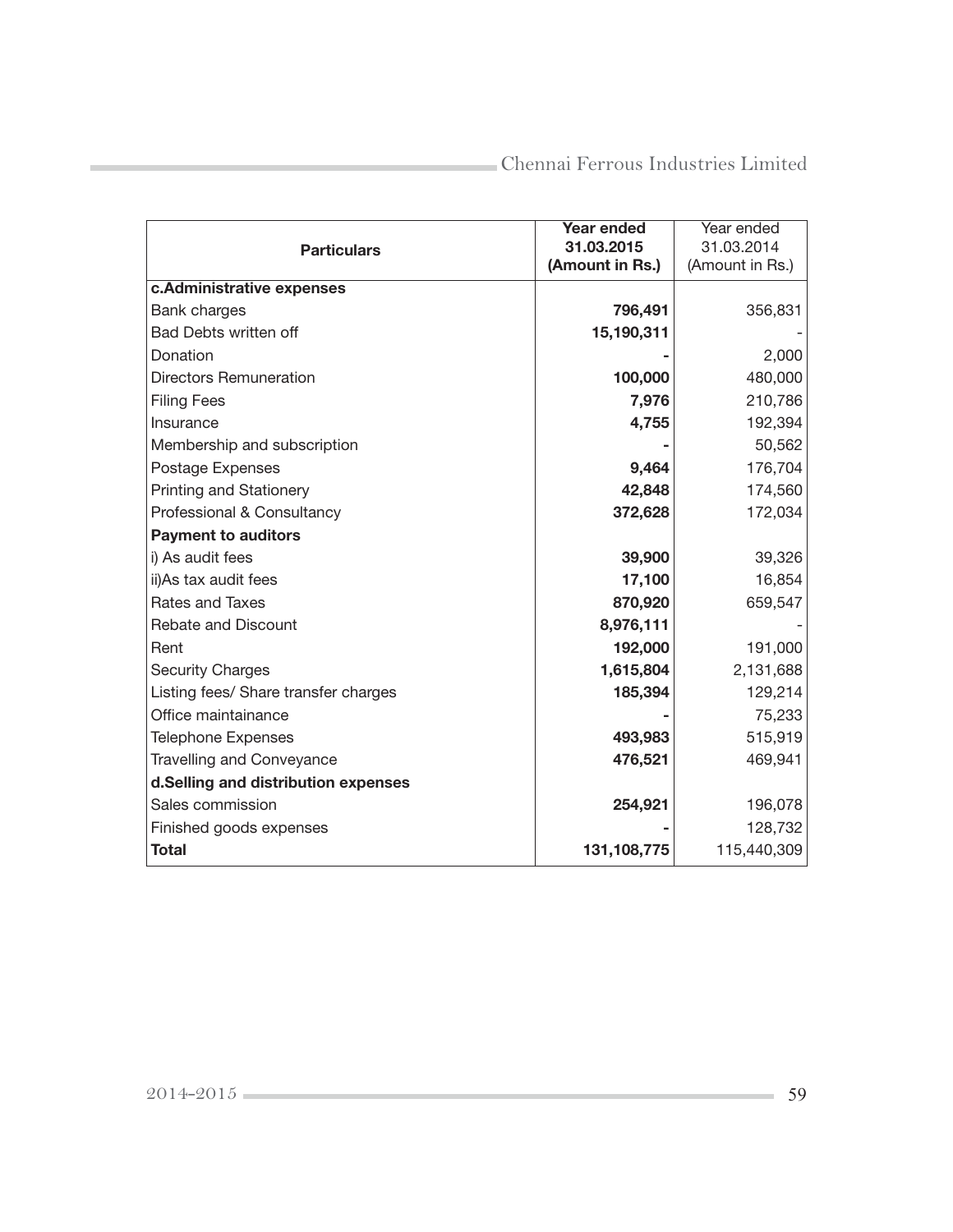#### Note 1:

#### Notes attached to and forming part of the Balance Sheet as at 31-03-2015 and the Profit and Loss account for the period ended on that date:

#### 1. Company overview:

Chennai Ferrous Industries Limited (the company) incorporated under the Companies Act, 1956, in the year 2010, is manufacturer of Sponge Iron and allied products. The company's shares are listed on the Bombay Stock Exchange Limited and the shares are traded regularly.

#### 2. SIGNIFICANT ACCOUNTING POLICIES

2.1. Basis of preparation of financial statements:

The financial statements are prepared in accordance with Indian Generally Accepted Accounting Principles (GAAP) under the historical cost convention on the accrual method of accounting except as disclosed in the notes. GAAP comprises mandatory accounting standards as prescribed under Section 133 of the Companies Act,2013 ('the Act'), read with Rule 7 of the Companies(Accounts) Rules, 2014 and guidelines issued by the Securities and Exchange Board of India (SEBI). The accounting policies adopted in preparation of financial statements are consistent with those of previous year except for change in accounting policy initially adopted or a revision to the existing accounting policy that requires a change as against the one hitherto in use.

2.2. Use of Estimates

The preparation of the financial statements in conformity with GAAP requires the Management to make estimates and assumptions that affect the reported balances of assets and liabilities and disclosures relating to contingent liabilities as at the date of the financial statements and reported amounts of income and expenses during the period. The Company believes that the estimates used in the preparation of the financial statements as prudent and reasonable. Accounting estimates could change from period to period. Actual results could differ from those estimates.

2.3. Revenue Recognition:

 Sale is recognized on dispatch of goods. Sale is net of trade discount, includes excise duty and excludes sales tax recovered. Insurance claim is accounted in the year of receipt.

2.4. Depreciation:

 Depreciation on Tangible assets is provided on the straight line method over the useful lives of assets as per the rates specified under Schedule II of the Companies Act, 2013 on pro-rata basis.

2.5. Fixed Assets:

 Fixed Assets are stated at cost less accumulated depreciation and impairment, if any. Direct costs like inland freight, duties, taxes and incidental expenses related to acquisition are capitalized with due adjustments for Cenvat / VAT credits.

2.6. Impairment

 At each Balance sheet date, the Management assesses, whether there is any indication that Fixed Asset have suffered an impairment loss. If any such indication exists the recoverable amount of the Assets is estimated in order to determine the extent of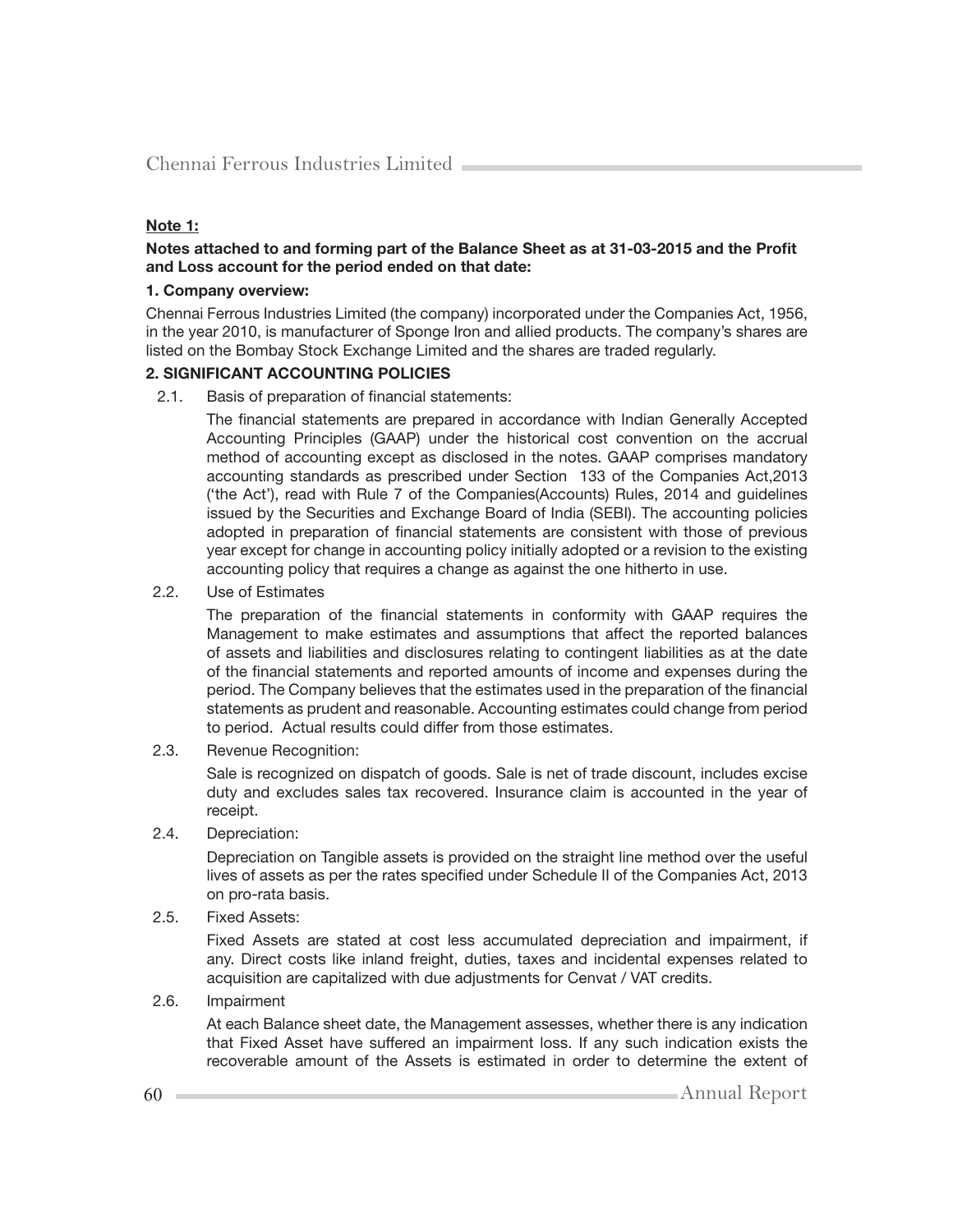the impairment if any. Where it is not possible to estimate the recoverable amount of individual asset, the Company estimates the recoverable amount of the cash generating unit to which the asset belongs.

 As per the assessment conducted by the company at March 31, 2015, there was no indication that fixed asset have suffered an impairment loss.

2.7. Foreign Exchange Transactions:

 Transactions in foreign currencies are recorded at the exchange rates prevailing at the date of the transactions. In respect of the transactions covered by Forward Exchange Contracts, the difference between the forward rate and the exchange rate on the date of the transaction is recognized as Income or Expense over the life of the Contract. Transactions not covered by forward exchange rates and outstanding at year end are translated at exchange rates prevailing at the year end and the profit/loss so determined and also the realized exchange gain/losses are recognized in the Statement of Profit & Loss.

 During the year, the company has not entered into any foreign exchange contract under review.

2.8. Borrowing Cost:

 All borrowing costs are charged to revenue except to the extent they are attributable to qualifying assets, which are capitalized. During the year under review, there was no borrowing attributable to qualifying assets and hence no borrowing cost was capitalized.

2.9. Segment Accounting:

The company's primary segment is identified as business segment based on nature of product, risks, returns and internal business reporting system and secondary segment is identified based on geographical locations of the customers as per Accounting Standard-17. The company is principally engaged in a single business segment viz., Manufacture of Sponge Iron. Further there is no reportable secondary segment. Ie., Geographical segment.

- 2.10. Taxes on Income:
	- (a) Provision for current tax is made in accordance with the Income Tax Act, 1961.
	- (b) In accordance with the Accounting Standard AS-22 'Accounting for Taxes on Income' issued by the Institute of Chartered Accountants of India, Deferred Tax Liability / Asset arising from timing differences between book and income tax profits is accounted for at the current rate of tax to the extent these differences are expected to crystallize in later years. However, Deferred Tax Assets are recognized only if there is a reasonable / virtual certainty of realization thereof. During the year, the company has generated deferred tax asset to the extent of Rs.7,138,006/- under review.
- 2.11. Provisions and Contingencies:

 Provisions involving a substantial degree of estimation in measurement are recognized when there is a present obligation as a result of past events and it is probable that there will be an outflow of resources. Contingent liabilities are not recognized but are disclosed in the accounts by way of a note. Contingent assets are neither recognized nor disclosed in the financial statements.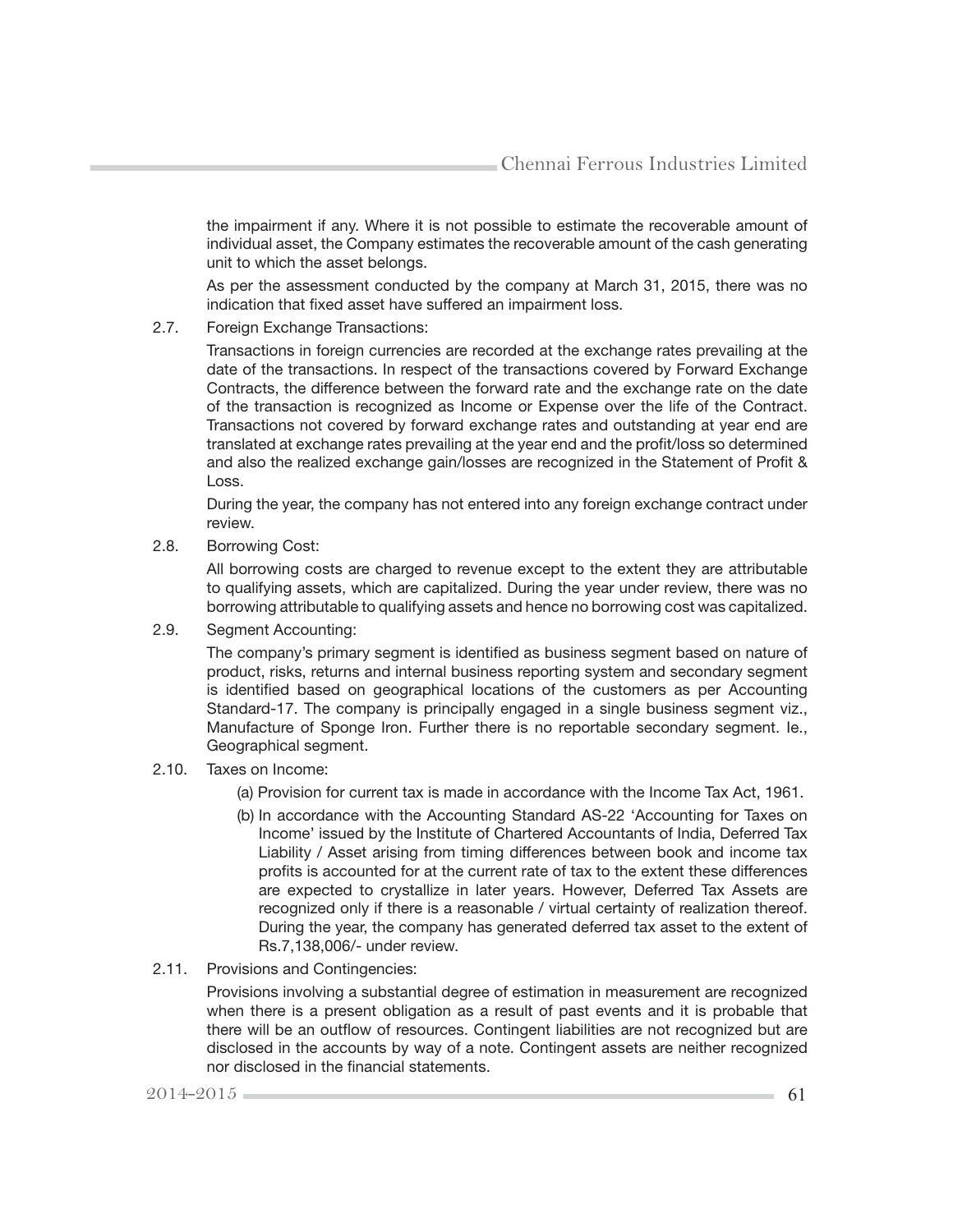Contingencies are recorded when it is probable that a liability will be incurred and the amounts can reasonably be estimated.

Differences between the actual results and estimates are recognized in the year in which the results are known materialized.

#### 23. Additional Information to the Financial Statements

- (i) Contingent liability not provided for:
	- (a) Counter Guarantees furnished to the bank Rs.4,04,640/- (Previous year Rs.2,82,350/-)
	- (b) Towards outstanding Letter of Credit Nil (Previous year Nil) on account of import of raw materials.
- (ii) Estimated amount of contracts remaining to be executed on capital accounts and not provided for Rs.13,59,00,000/- (Previous year Rs.13,59,00,000/- pertaining to resulting company) and for others is nil.
- (iii) Claims against the Company not acknowledged as Debt Rs. Nil. Estimated amount of contracts remaining to be executed on capital account and not provided for Rs. Nil. Contingent liabilities not provided for: Nil
- (iv) Employee Benefits :
	- a) Defined Contribution plan:

Contribution to defined contribution plan recognized as expenses for the year 2015-16 accordingly an amount of Rs.6,54,529/-(previous year Rs.5,55,442/-) is debited towards contribution to PF & ESI.

b) Defined Benefit plan:

 As per the explanations given by the management of the company except for gratuity there are no other plans for the employees of the company. The present value of gratuity obligation is determined during the year based on actuarial valuation using projected unit credit method. Accordingly, provision of Rs.109715/- has been made.

|   | <b>Particulars</b>                                                                                                   | 2014-15         | 2013-14         |
|---|----------------------------------------------------------------------------------------------------------------------|-----------------|-----------------|
|   |                                                                                                                      | (Amount in Rs.) | (Amount in Rs.) |
|   | Expenses recognized in the statement of profit<br>and loss for the year ended                                        |                 |                 |
|   | 1. Current Service Cost                                                                                              | 70,072          | 92,536          |
|   | 2. Interest Cost/ Interest on obligation                                                                             | 26,247          |                 |
|   | 3. Expected return on plan assets                                                                                    |                 |                 |
|   | 4. Net Actuarial (gains)/losses                                                                                      | 13,396          | 2,38,557        |
|   | 5. Total Expenses                                                                                                    | 1,09,715        | 3,28,093        |
| Ш | Net Asset/)(Liability) recognized in the balance<br>sheet as on 31-03-2015<br>1. Present Value of funded Obligations |                 |                 |
|   | 2. Present Value of unfunded Obligations                                                                             | 4,37,808        | 3,28,093        |
|   | 3. Fair Value of plan assets as at 31-03-2015                                                                        |                 |                 |
|   | 4. Unrecognized past service cost                                                                                    |                 |                 |
|   | 5. Net liability as at 31-03-2015                                                                                    | 4,37,808        | 3,28,093        |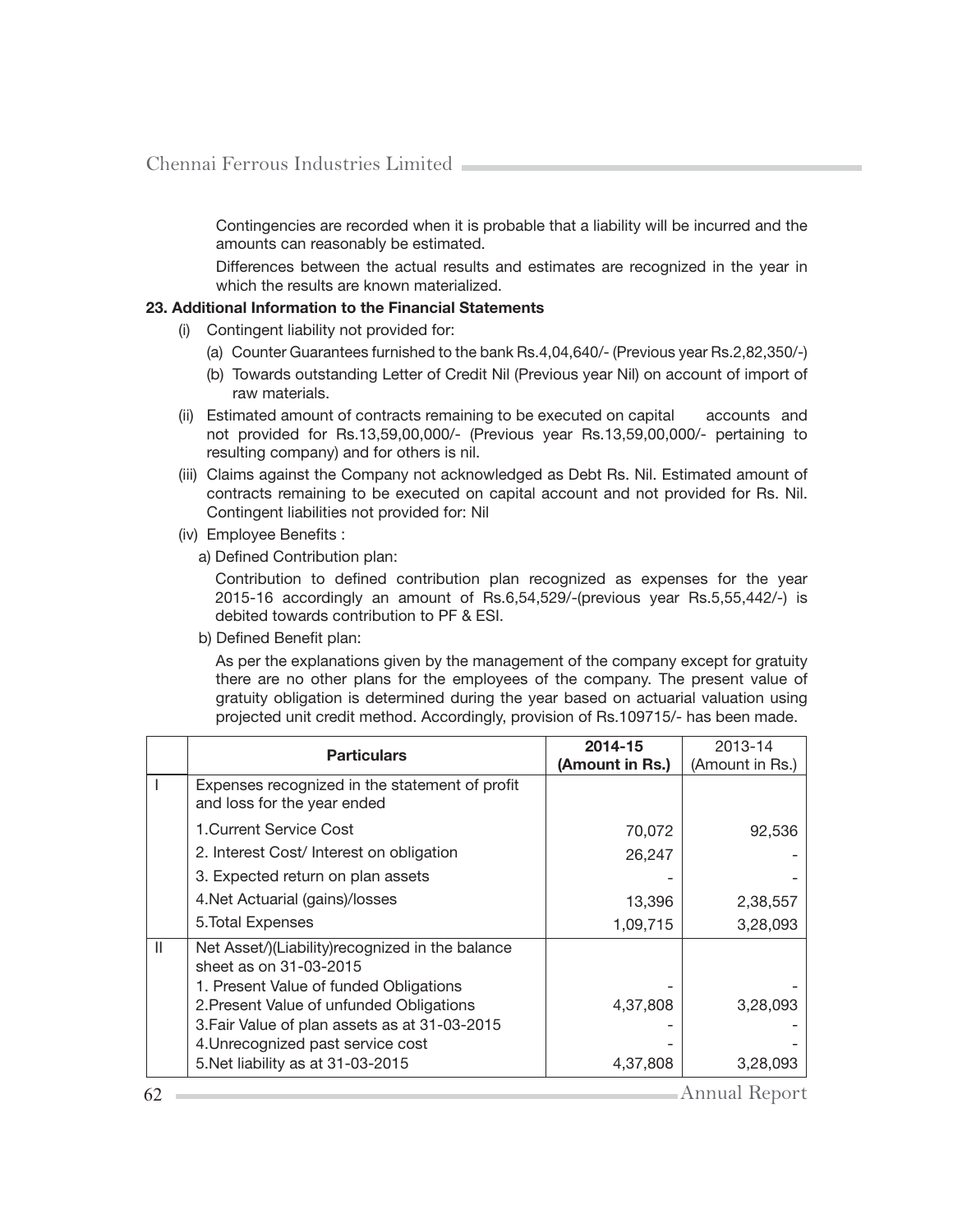|                                       | <b>Particulars</b>                                                       | 2014-15<br>(Amount in Rs.) | 2013-14<br>(Amount in Rs.)  |
|---------------------------------------|--------------------------------------------------------------------------|----------------------------|-----------------------------|
| $\begin{array}{c} \hline \end{array}$ | Changes in Benefit obligations during the year                           |                            |                             |
|                                       | ended                                                                    |                            |                             |
|                                       | 1. Present Value of Defined Benefit Obligation at                        | 3,28,093                   |                             |
|                                       | the beginning of the year                                                |                            |                             |
|                                       | 2. Current Service Cost                                                  | 70,072                     | 92,536                      |
|                                       | 3. Interest Cost                                                         | 26,247                     |                             |
|                                       | 4.Actuarial(Gains)/losses                                                | 13,396                     | 2,35,557                    |
|                                       | 5. Benefit payments                                                      |                            |                             |
|                                       | 6. Present Value of Defined Benefit Obligation at<br>the end of the year | 4,37,808                   | 3,28,093                    |
| IV                                    | Changes in Asset during the year ended                                   |                            |                             |
|                                       | 1. Plan assets at the beginning of the year                              |                            |                             |
|                                       | 2. Expected return on plan assets                                        |                            |                             |
|                                       | 3. Contribution by the Employer                                          |                            |                             |
|                                       | 4. Actual Benefits paid                                                  |                            |                             |
|                                       | 5. Actuarial gains/(losses)                                              |                            |                             |
|                                       | 6. Plan assets at the end of the year                                    |                            |                             |
| V                                     | <b>Category of Plan Assets:</b><br>Government of India Securities        | Nil                        | Nil                         |
|                                       | <b>High Quality Corporate Bonds</b>                                      |                            |                             |
|                                       | Equity Shares of Listed Companies Property                               |                            |                             |
|                                       | Funds Managed by Insurer                                                 |                            |                             |
| VI                                    | <b>Bank Balance</b><br><b>Principal Actuarial Valuation</b>              | 7.8%                       | 8%                          |
|                                       | 1. Discount Rate                                                         |                            |                             |
|                                       | 2. Expected rate of Return on plan assets                                |                            |                             |
|                                       | 3. Annual Increase in Salary Costs                                       | 7.0%                       | 6.50%                       |
|                                       | 4. Mortality Table                                                       | IALM(2006-08)<br>Ult.      | ILAM(2006-08)<br>Ult.       |
|                                       | 5. Withdrawal Rate                                                       | 5% for all ages            | 5% at younger               |
|                                       |                                                                          |                            | ages reducing               |
|                                       |                                                                          |                            | gradually to<br>1% at older |
|                                       |                                                                          |                            | ages                        |
| VII                                   | Table Showing Surplus/ (Deficit)                                         |                            |                             |
|                                       | Defined Benefit Obligation                                               | 4,37,808                   | 3,28,093                    |
|                                       | <b>Plan Assets</b>                                                       |                            |                             |
|                                       | Surplus/ (Deficit)                                                       | (4, 37, 808)               | (3, 28, 093)                |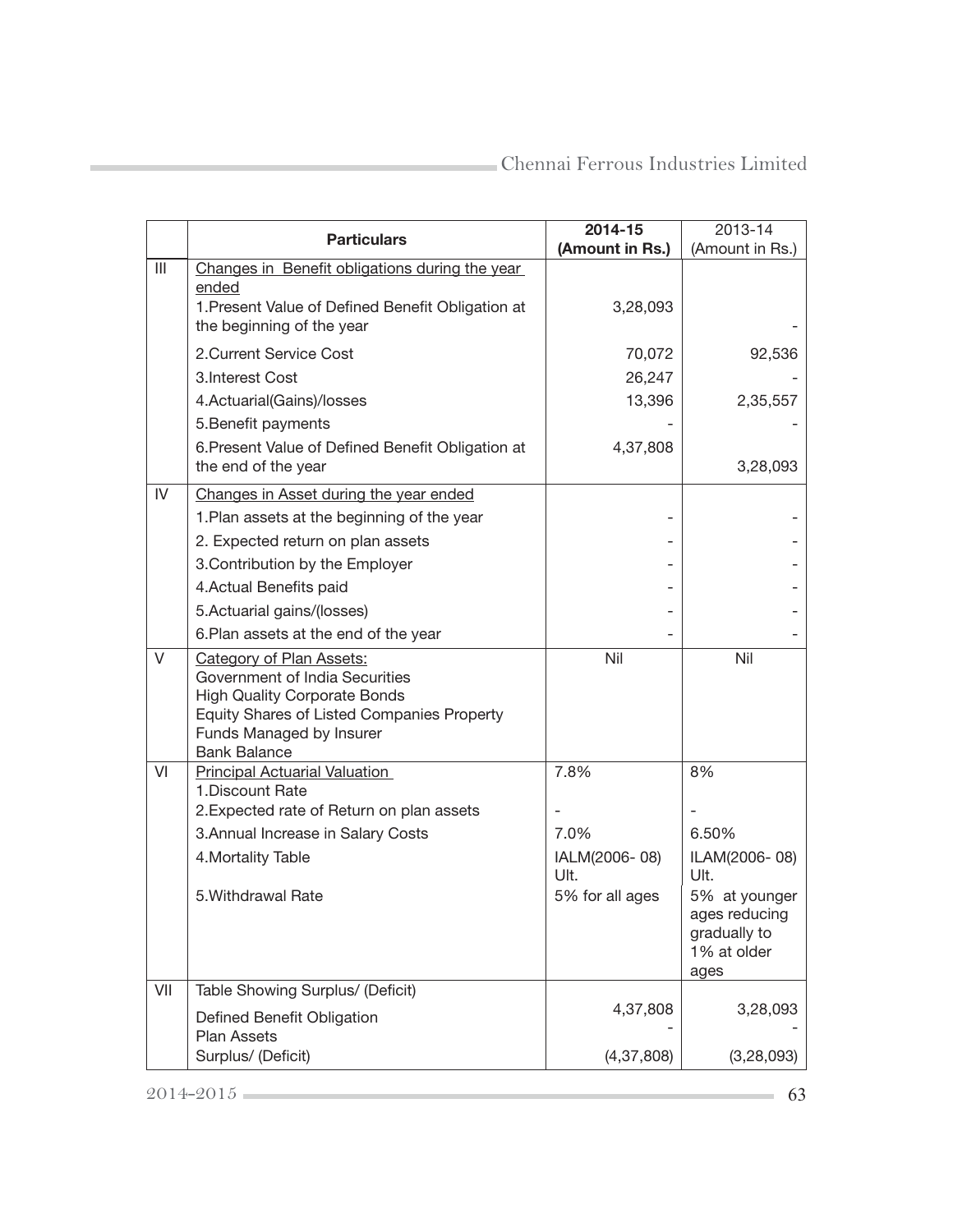- (v) There are no dues to enterprises as defined under Micro, Small and Medium Enterprises Development Act, 2006, as at March 31, 2015 which is on the basis of such parties having been identified by the management and relied upon by the auditors.
- (vi) Company has circularized/sought confirmation of balance letters to/from sundry debtors & advance parties / sundry creditors. In the absence of negation, the balances appearing the books are taken as confirmed.
- (vii) Value of Imported & Indigenous Raw Materials, Spare Parts Components consumed

| Year                     | 2014-15       |      | 2013-14       |     |
|--------------------------|---------------|------|---------------|-----|
| <b>Particulars</b>       | Amount in Rs. | $\%$ | Amount in Rs. | %   |
| Imported                 |               | -    | -             |     |
| Indigenous- Raw Material | 286,493,926   |      | 265,834,529   | 100 |
| Indigenous-Spares        | 3,537,366     | 100  | 8,165,305     |     |

(viii) CIF Value of Imports: Nil (Previous year: Rs. Nil)

- (xi) Remittance in Foreign Currency towards Dividend Nil
- (x) Earnings in Foreign Currency Rs. Nil (Previous year Rs. Nil) Expenditure in Foreign Currency Rs. Nil (Previous year Nil)

#### (xi) RELATED PARTY DISCLOSURES

 Details of related parties including summary of transactions entered into by the Branch during the year ended 31 March 2015 are summarized below:

| Names of related parties and description of relationship:        |                               |  |
|------------------------------------------------------------------|-------------------------------|--|
| Key management personnel                                         | Mr. R Natarajan               |  |
| Kanishk Steel Industries Limited &<br><b>Other Related Party</b> |                               |  |
|                                                                  | Gita Renewable Energy Limited |  |

Note: Related party relationship is as identified by the Company and relied upon by the Auditors  **Related party transactions:**

|                                | Amount in Rs. |
|--------------------------------|---------------|
| Sales of Sponge                | 5,483,746     |
| Reimbursement of Expenses      | 3.355.747     |
| Directors Salary - R Natarajan | 1.00.000      |
| Advance Returned               | 21,044,223    |

#### (xii) SEGMENT INFORMATION FOR THE YEAR ENDED 31st MARCH 2015.

(a) Business Segment:

 The Company operates in Single Business Segment of 'Sponge Iron'. Therefore, the Company is of the view that the disclosure requirement of Accounting Standard AS-17 issued by the Institute of Chartered Accountants of India is not applicable to the Company.

 (b) The Company has not yet been successful in its efforts to appoint a Company Secretary to fulfill the requirements of Section 203 of the Companies Act, 2013.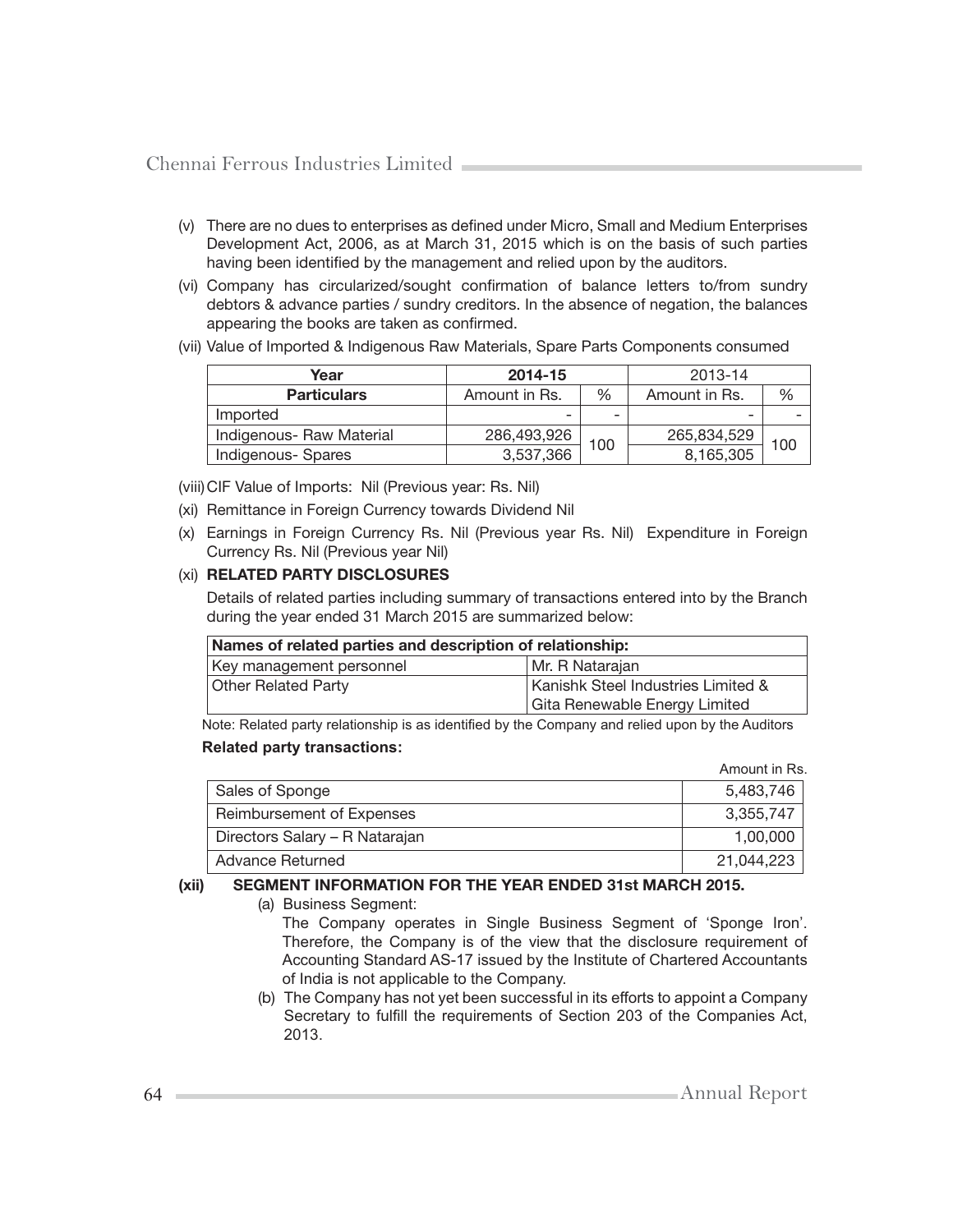| xiii) | <b>Earnings Per Share:</b>                       | 2014-15     | 2013-14   |
|-------|--------------------------------------------------|-------------|-----------|
| a)    | Weighted Average No. of Equity Shares of Rs.10/- |             |           |
|       | each                                             |             |           |
|       | No. of Shares at the beginning of the year       | 36,04,509   | 36,04,509 |
|       | II. No. of Shares at the end of the year         | 36,04,509   | 36,04,509 |
|       | Weighted average number of equity shares         | 36,04,509   | 36,04,509 |
|       | outstanding during the year                      |             |           |
| b)    | Net profit After Tax available for equity        | (158850556) | 9,19,067  |
|       | shareholders (Rs.)                               |             |           |
| C)    | Basic and Diluted earnings per share (Rs.)       | (44.00)     | 0.25      |

(xiv) Previous year figures:

Previous year's figures have been regrouped /reclassified wherever necessary to correspond with the current year's classification / disclosure.

As per books of accounts produced For CHATURVEDI & COMPANY Report CHATURVEDI & COMPANY Report Chairman & Managing FRN 302137E

Chairman & Managing Director

(S Ganesan), FCA M.S. Govindarajan Suresh Kedia<br>Partner (MNR: 217119) Cheif financial officer Director Partner (MNR: 217119) Cheif financial officer Director

PLACE: Chennai Date: 29-05-2015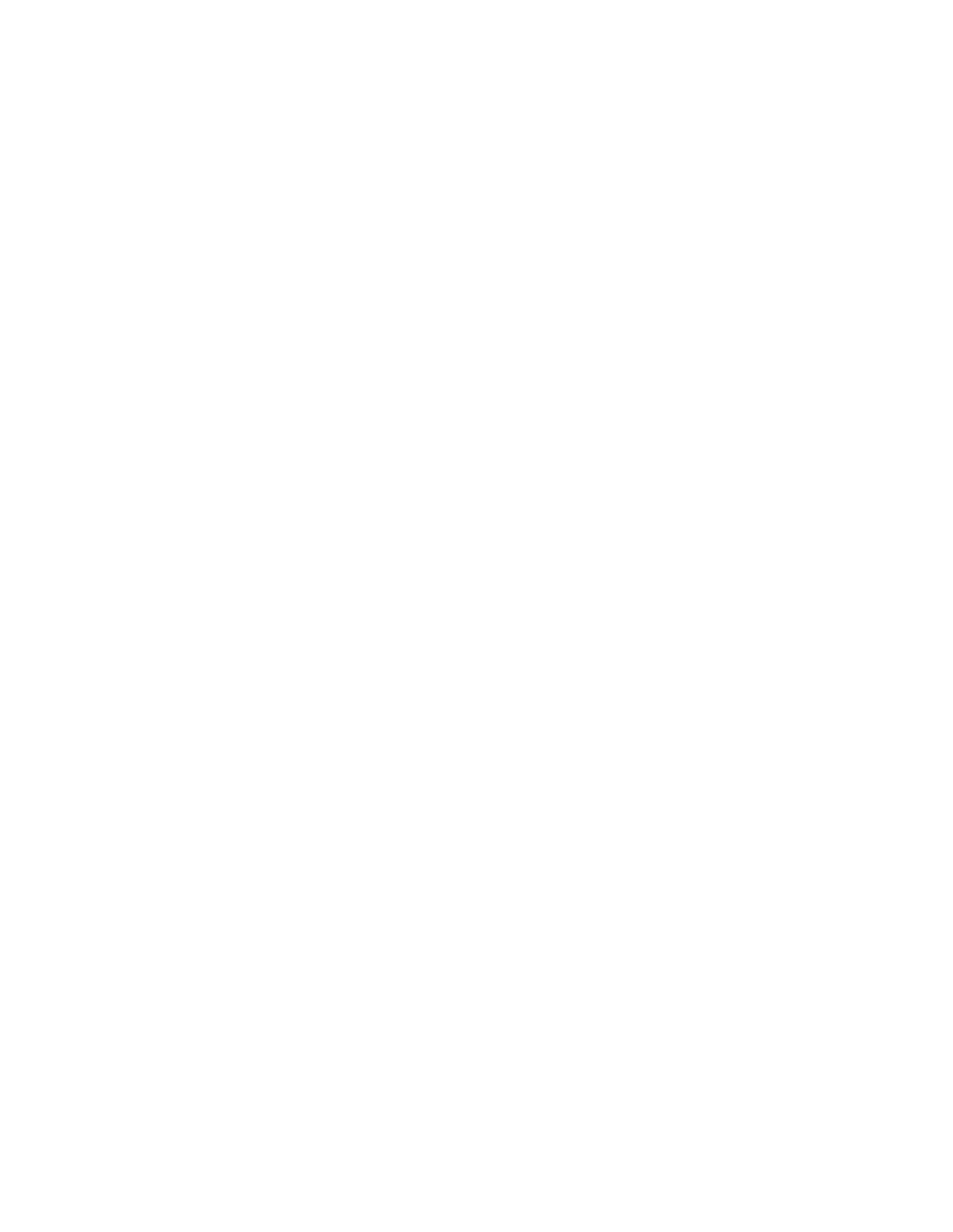# CHENNAI FERROUS INDUSTRIES LIMITED

Registered Office: OPG Nagar, Periya Obulapuram village, Nagaraja kandigai, Madharapakkam Road,

Gummidipoondi – 601201

CIN: U27310TN2010PLC075626

#### PROXY FORM

[Pursuant to section 105(6) of the Companies Act, 2013 and rule 19(3) of the Companies (Management and Administration) Rules, 2014]

| Name of the Member (s)    |   |  |
|---------------------------|---|--|
| <b>Registered Address</b> | ٠ |  |
| E-mail Id                 | ٠ |  |
| Folio No/ Client Id       |   |  |
| DP ID                     |   |  |

I/We, being the member (s) of …………. shares of the above named company, hereby appoint

| 1. Name |  |                                     |
|---------|--|-------------------------------------|
|         |  |                                     |
|         |  |                                     |
|         |  | Address :<br>E-mail $\mathsf{Id}$ : |

Signature :

or failing him

- 2. Name :
	- Address :
	- E-mail Id :
	- Signature :

as my/our proxy to attend and vote (on a poll) for me/us and on my/our behalf at 25thAnnual General Meeting of the Company, to be held on Wednesday, the 30th September,2015 at 2.00 p.m. at OPG Nagar, Periya Obulapuram village, Nagaraja kandigai, Madharapakkam Road, Gummidipoondi – 601201and at any adjournment thereof in respect of such resolutions as are indicated below:

| Adoption of Financial Statements                                 |  |
|------------------------------------------------------------------|--|
| Appointment of Auditors                                          |  |
| Appointment of Mr. Suresh Kedia as an Independent Director<br>3. |  |
| Appointment of Ms.V.K.Deepa as an Non-Independent Director<br>4. |  |
| Appointment of Mr. Sunil Kumar Singh as an Independent Director  |  |

Signed this ………… day of ……………………. 2015 . Af! x



(Signature of Member)

Signature of Proxy holder(s)

#### Note :

 $\mathbf I$ 

This form of proxy in order to be effective should be duly completed and deposited at the Registered Office of the Company, not less than 48 hours before the commencement of the Meeting.